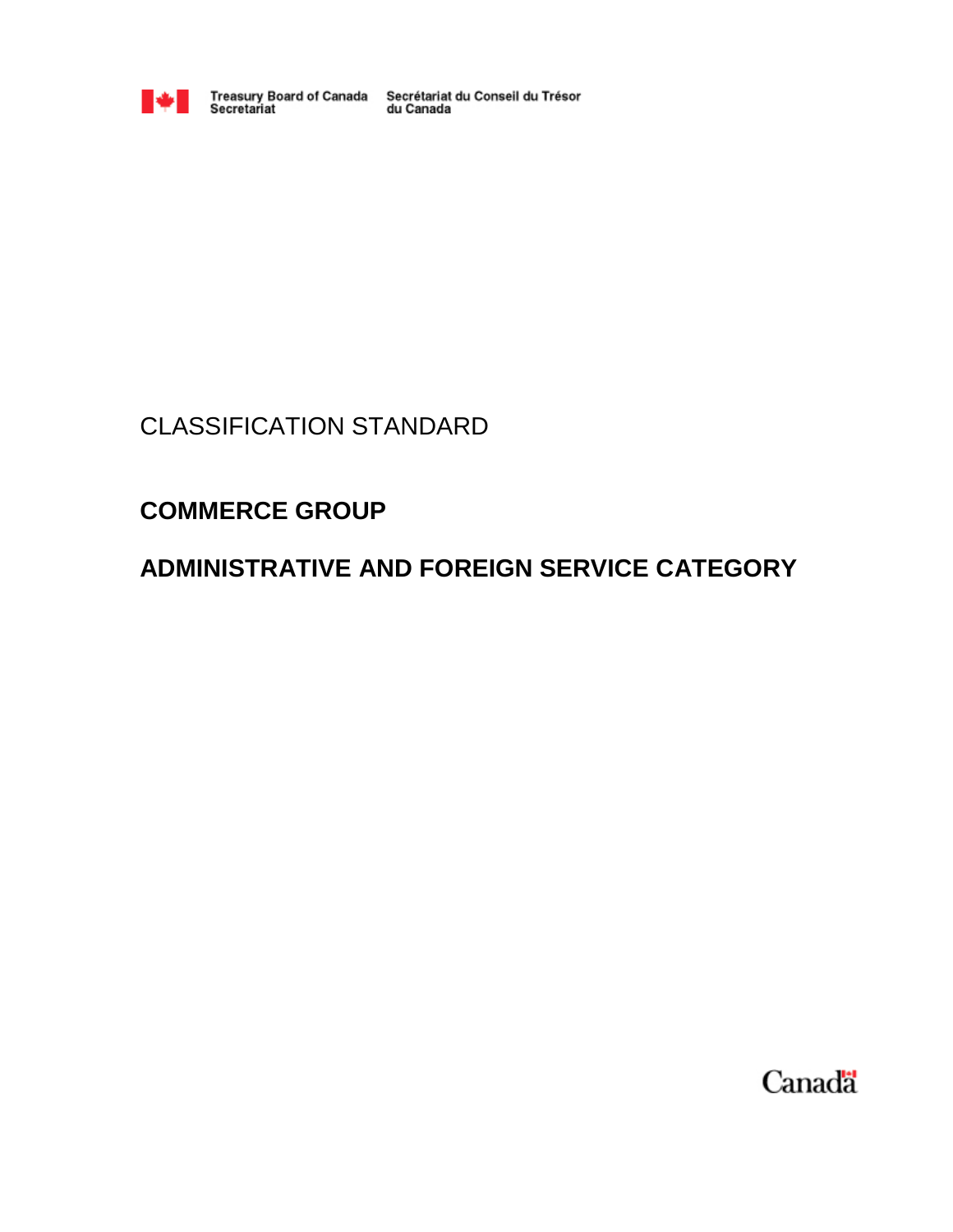# Classification Standard Commerce Group

# RECORD OF AMENDMENTS

Amendment Date Inserted No.

by

Remarks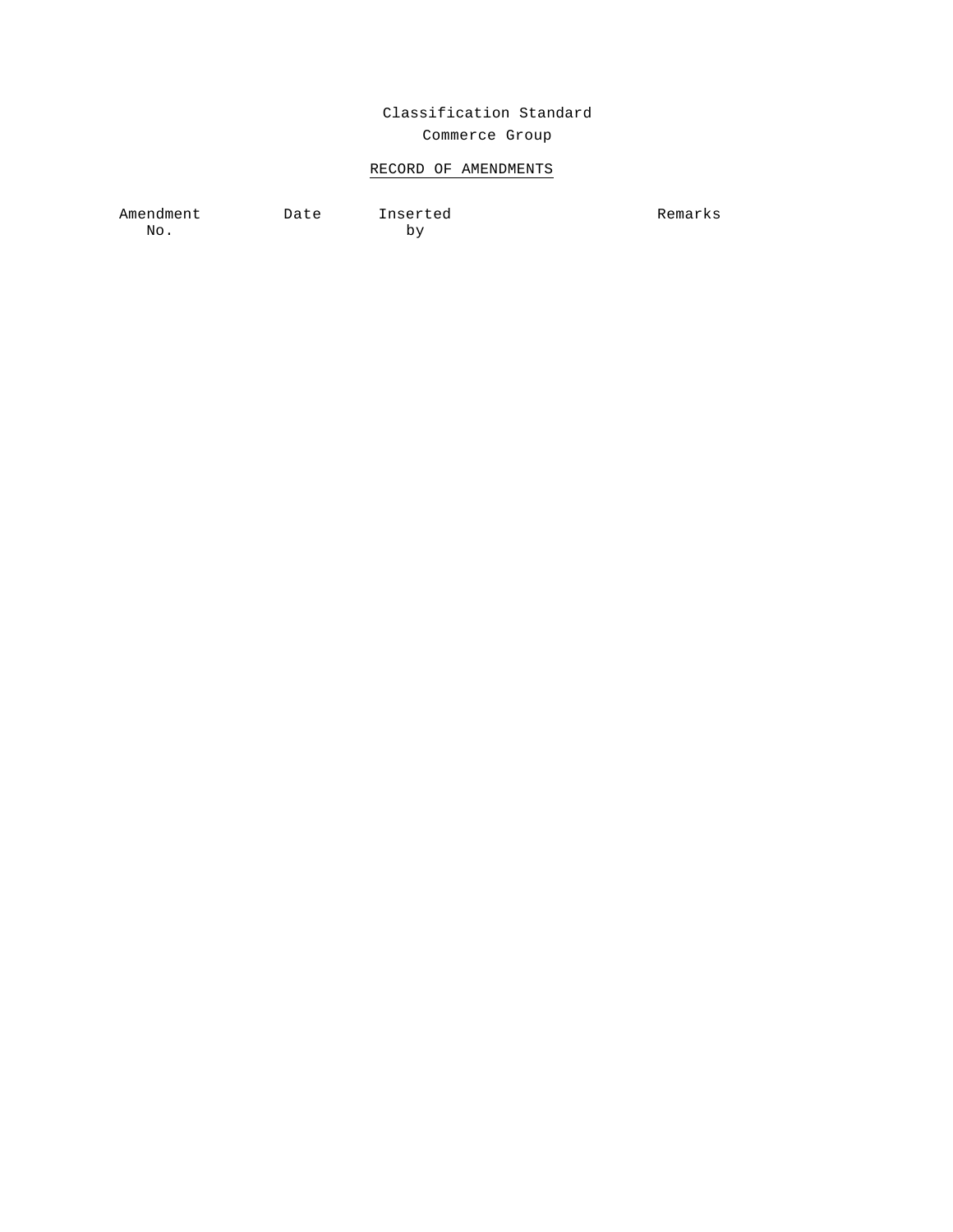# CONTENTS

| M.<br>v |
|---------|
|---------|

| INTRODUCTION                          | 1    |
|---------------------------------------|------|
| CATEGORY DEFINITION                   | 4    |
| GROUP DEFINITION                      | 5    |
| GLOSSARY OF TERMS                     | 7    |
| FACTORS                               | 8    |
| BENCH-MARK POSITION DESCRIPTION INDEX |      |
| In Ascending Order of Level           | 20   |
| In Alphabetical Order                 | 2.1  |
| BENCH-MARK POSITION DESCRIPTIONS      | 2.2. |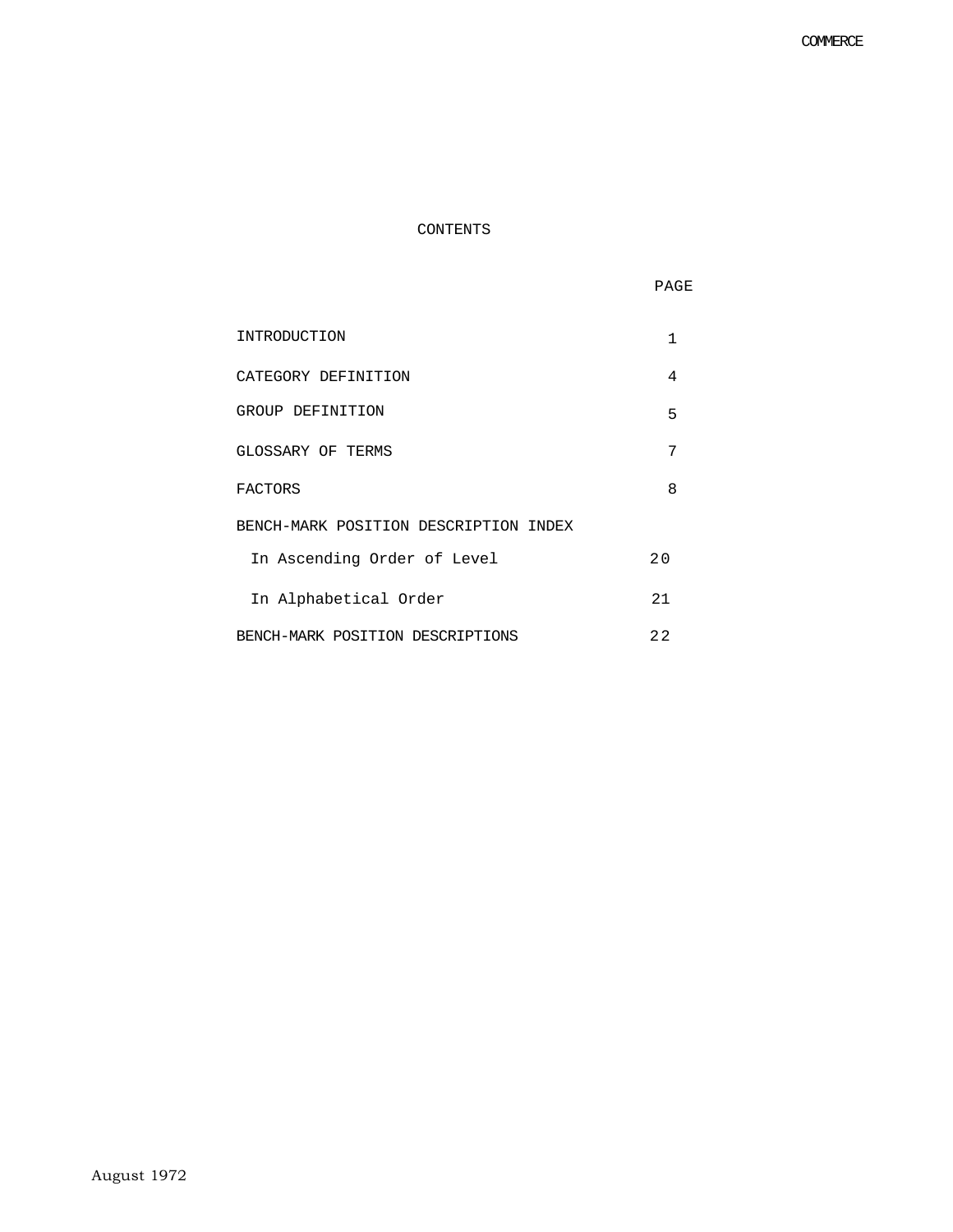# INTRODUCTION

This standard describes the plan to be used to classify positions allocated to the Commerce Group. It consists of an introduction, definitions of the Administrative and Foreign Service Category and the Commerce Group, factor definitions and characteristics, degree descriptions and bench-mark position descriptions.

The ultimate objective of job evaluation is the determination of the relative values of jobs in each occupational group. A classification plan of five levels, representing significant differences in the difficulty of the work, has been established for this group. Jobs assigned to a given level are regarded as being of equal difficulty.

## Factors

The evaluation of positions and their assignment to a classification level will be determined by the application of five factors, which are:

> Kind of Assignments Complexity of Work Professional Responsibility Management Responsibility Impact of Recommendations and Activities

The factors selected describe all features of the work assigned to positions allocated to the group. A definition and a list of factor characteristics are included for each factor. The characteristics indicate the features of the work that are to be considered when evaluating a position under a particular factor. Each characteristic describes the lowest and the highest requirement. The factor characteristics serve to ensure that full consideration is given to all features of the work of a position in terms of both the quantitative and qualitative aspects of the work.

Because of the nature and diversity of jobs in this group it was not considered possible to produce meaningful definitions for all degrees of the factors that would describe and distinguish the increasing difficulty of the work from the lowest to the highest degree. As a result, degree definitions are included for the first, third and fifth degrees only. These degree descriptions highlight the features of the work that will be found in most positions at these degrees. The degrees of each factor are illustrated by one or more bench-mark position descriptions.

## Bench-mark Positions

Bench-mark position descriptions exemplify the degrees of each factor and the five levels of the classification plan. Each bench-mark consists of a descriptive title, a brief summary, a statement of the principal duties with the percentage of time devoted to each, and specifications describing the features of the work of the position in terms of the characteristics of each of the five factors. The

August 1972 - 1 -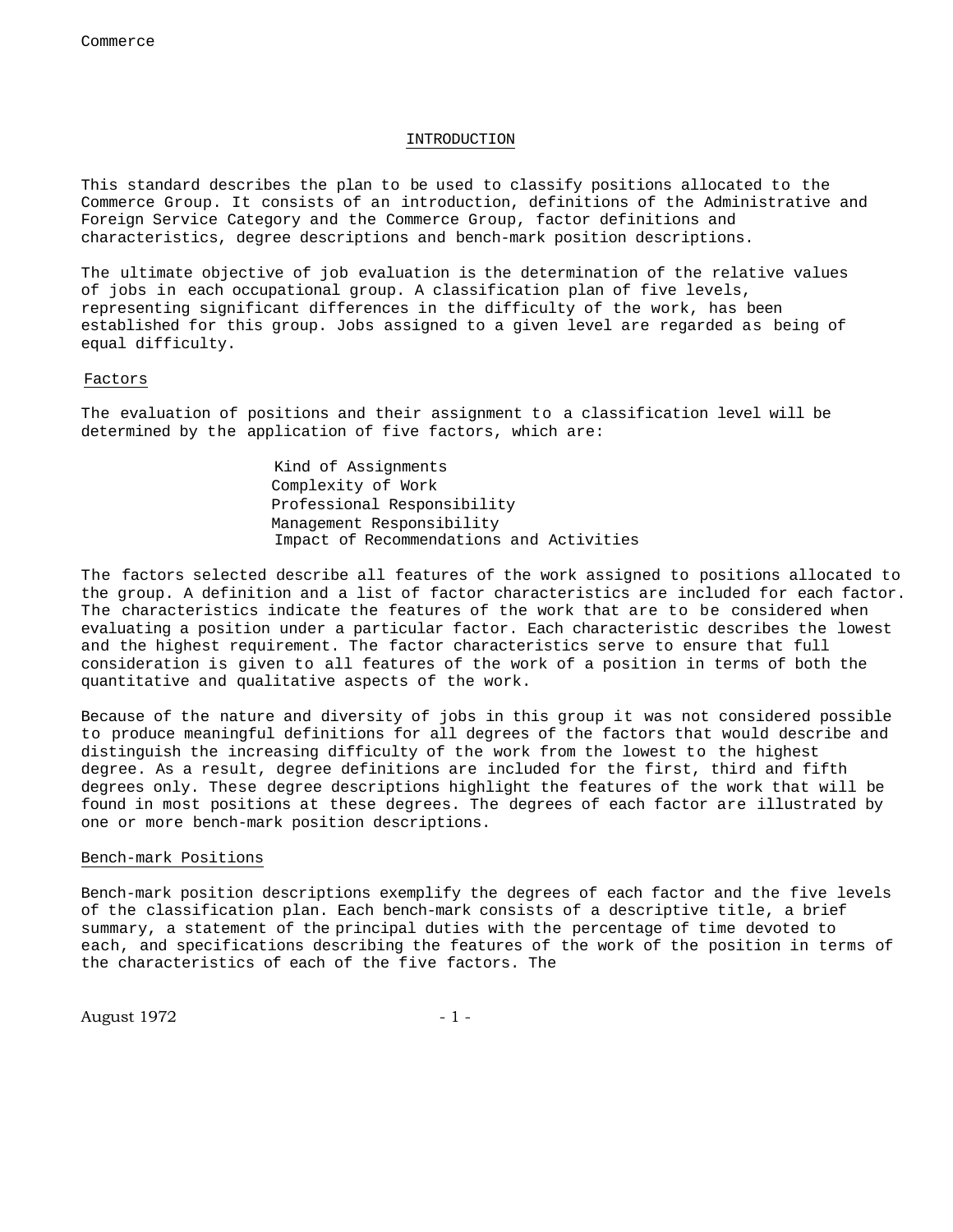specifications exemplify the application of the evaluation plan to the duties and responsibilities of the bench-mark position and indicate the degree assigned to the position for each factor. A classification level is assigned to each bench-mark position.

# Use of the Standard

There are six steps in the application of this classification standard.

- 1. The position description is studied to ensure understanding of the position as a whole and of the nature of the duties and responsibilities as they relate to the characteristics of each factor. The relationship of the position being studied to positions above and below it in the organization is also studied.
- 2. Allocation of the position to the category and group is confirmed by reference to the definitions and the descriptions of inclusions and exclusions.
- 3. A degree under each factor is tentatively assigned to the position being evaluated by considering the duties and responsibilities of the position in relation to the range described for each factor characteristic and the degree description for the factor; and determining that the difficulty of work is equal to, or greater or less than a degree that is described. The features of the work of the position being evaluated should be related to the degree description as a whole in its total context, not to isolated words or phrases.
- 4. The degree tentatively assigned is confirmed by comparison with the bench-mark position descriptions.
- 5. The level of the position is determined by the degree that has been assigned to the position for at least three of the five factors.

When one degree does not predominate, raters are to compare the total job with the bench-mark position descriptions and determine the level that best corresponds on the whole with the duties and responsibilities of the position.

6. The position is compared with bench-mark position descriptions that have been assigned to the same level, as a check on the validity of the level selected.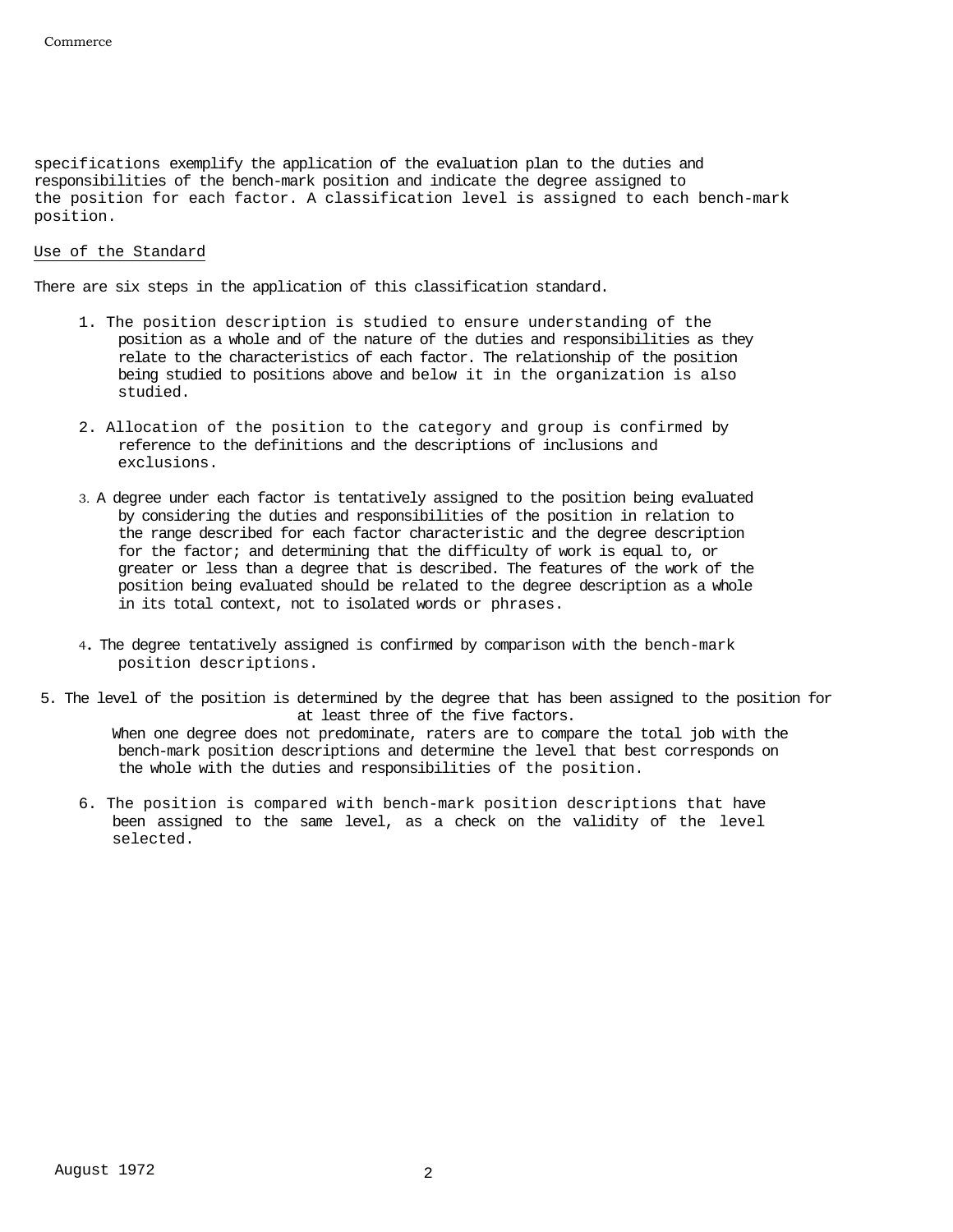# CATEGORY DEFINITION

Occupational categories were repealed by the Public Service Reform Act (PSRA), effective April 1, 1993. Therefore, the occupational category definitions have been deleted from the classification standards.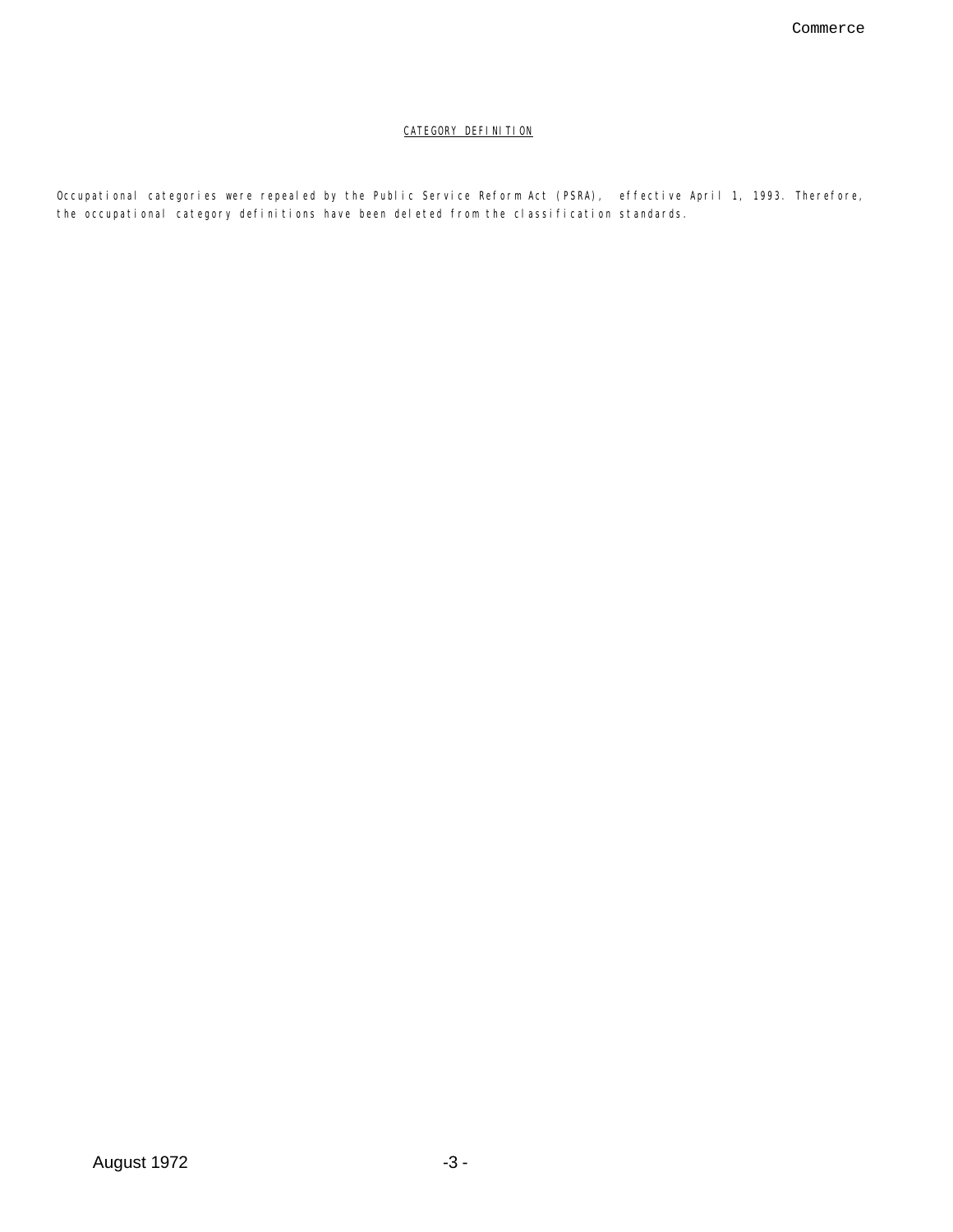# GROUP DEFINITION

For occupational group allocation, it is recommended that you use the Occupational Group Definition Maps, which provide the 1999 group definition and their corresponding inclusion and exclusion statements. The maps explicitly link the relevant parts of the overall 1999 occupational group definition to each classification standard.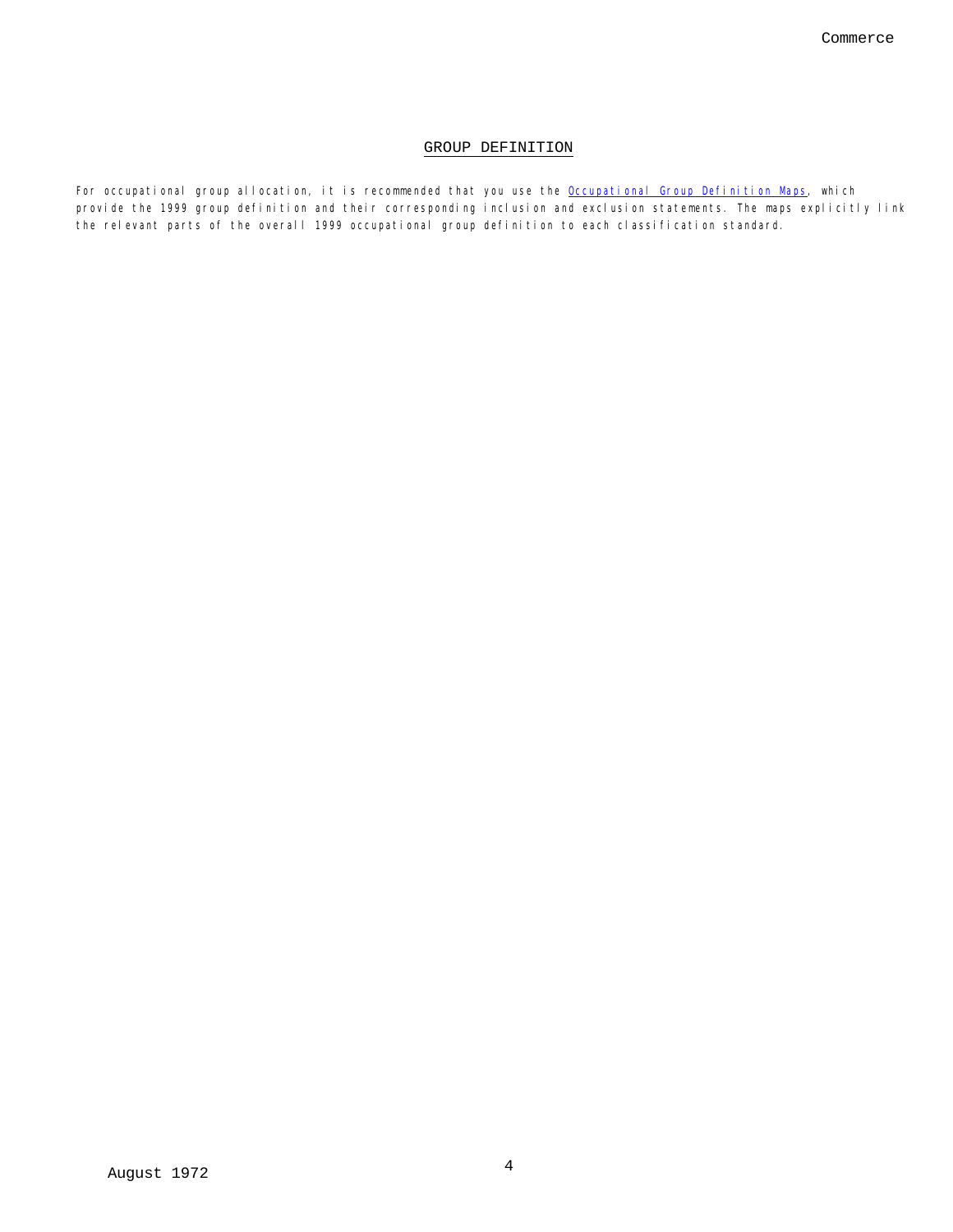# Minimum Qualifications,

Either university graduation or demonstrated capacity to perform the duties of the position combined with the ability normally required to complete secondary school education. For specific jobs, the application of knowledge, principles, or skills specific to a comprehensive body of knowledge or profession may be mandatory.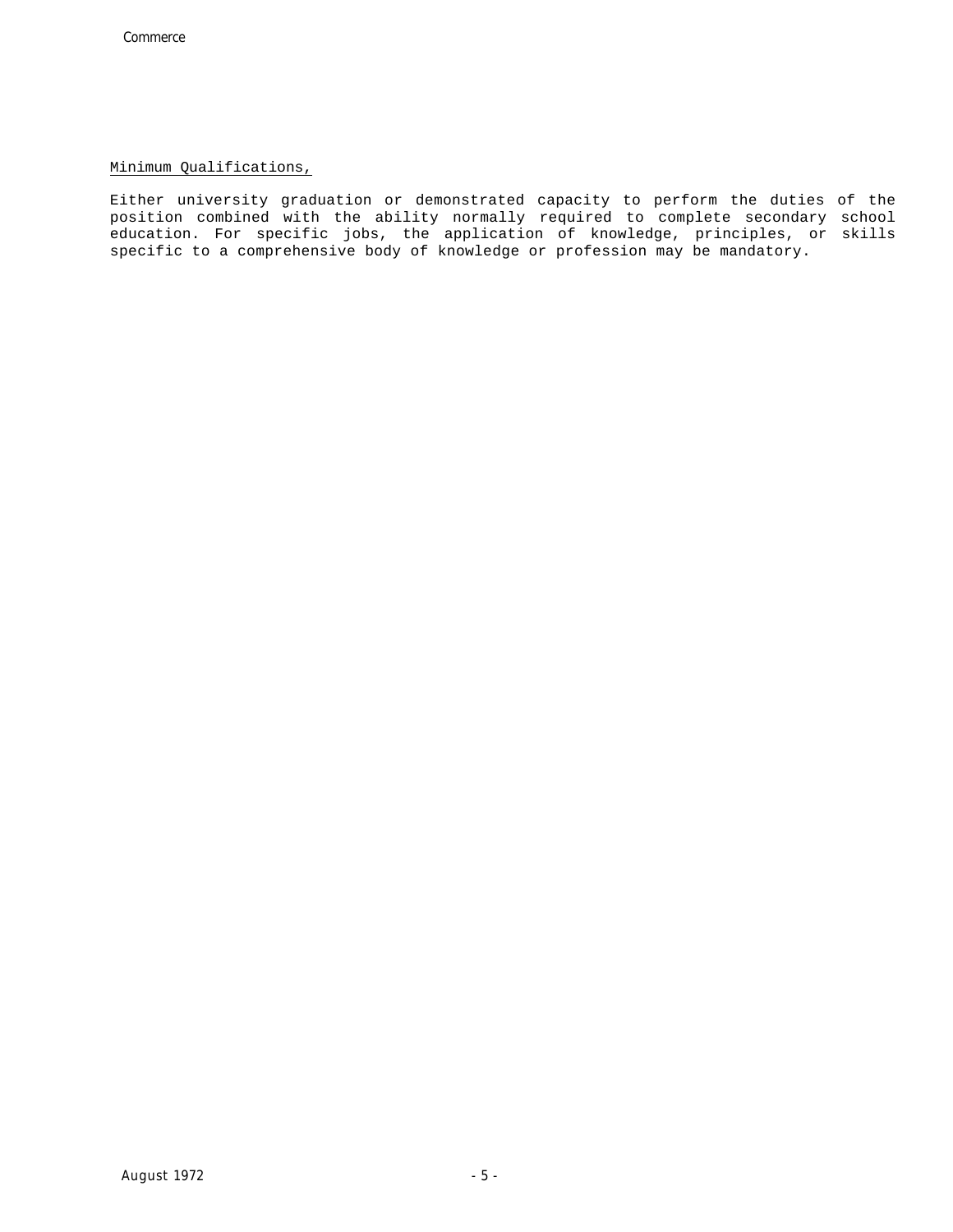#### GLOSSARY OF TERMS

"Policy" refers to a declaration of aims and intent established by legislation or ministerial authority to guide future courses of action.

"Program" refers to the general plan designed to achieve the objectives determined by a department or agency to meet the aims and intent of policy.

"Project" refers to a unit of work for which objectives have been defined and which is circumscribed by budgetary controls, time limits and the availability of resources.

"Continuing assignments" refers to tasks or investigations, usually of a straightforward nature, occurring in a pattern or in repetitive cycles.

"Activities" refers to the different actions taken in performing the duties of a position such as planning, supervising, analyzing and advising.

"Supervisory responsibility" refers to the responsibility for controlling, training or assessing performance of other employees and for planning, directing and ensuring satisfactory completion of their work. The following terms describe the kinds of supervisory control:

Under Supervision - This term describes the greatest amount of supervision and control. The employee's assignments, his work objectives and the detailed procedures to be followed are prescribed. However, he is responsible for selecting and applying the appropriate procedures after having become thoroughly familiar with the duties and responsibilities of his position.

The word "supervision" does not imply that the employee works under constant surveillance but does imply that each stage of his work is reviewed and checked. Because he is trained in the work the employee is presumed to be able to recognize instances that are out of the ordinary and upon which he should obtain advice or further instruction.

Under General Supervision - This term describes a control that is general and does not intimately bear upon the details of the employee's work. The employee is accountable for accomplishing the prescribed objectives, with freedom from control or oversight while work is in process. The employee is expected to solve most problems of detail, except those of an unusual nature, that come up in the course of his work. His work is generally reviewed on completion for adequacy and compliance with instructions.

Under Direction - This term describes the supervision exercised over a person who has been directed to achieve a definite objective. The organization of the work and the methods of producing the desired results are his responsibility. He is expected to overcome all problems of a technical or subject-matter nature and to solve such general problems as are governed by the plans, directives, procedures, and purposes of his area of work. On general problems of wider scope he is expected to consult his colleagues and seek advice from superiors. Although making no decisions that directly affect a departmental program, there may be a requirement to make recommendations on long-range planning as it relates to his area of work.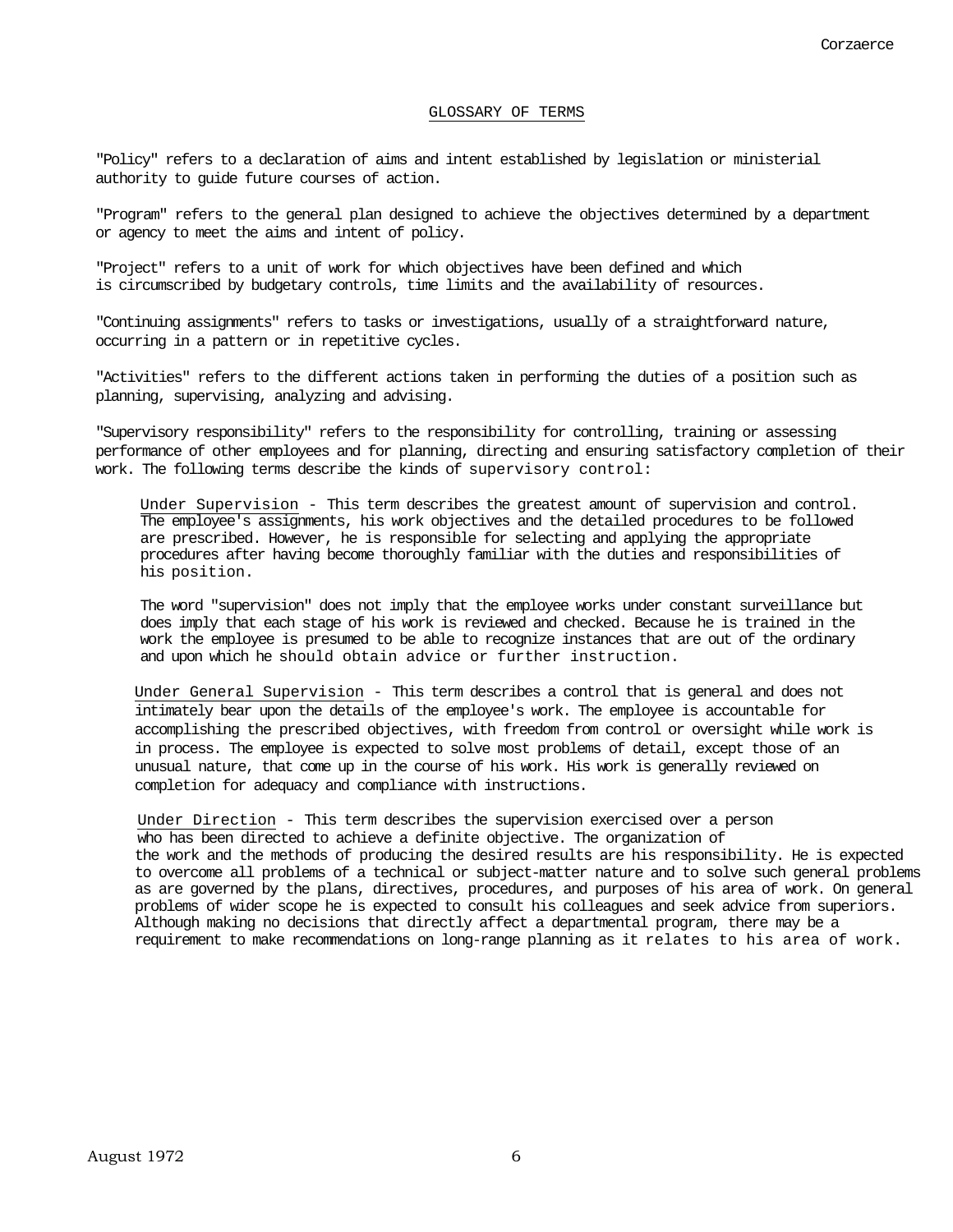Under General Direction - This term describes a very broad supervisory control over a person, which takes the form of consultation and discussion with other senior officers on general management matters. Decisions in respect of expenditures of substantial amounts and the approval of budgets for designated activities within the organization are his responsibility, and he normally contributes to policy formulation and long-term management planning. Review of the work takes the form of an assessment of the reports he writes, of the proposals he makes, and of the efficiency of the operation he controls. He normally reports to the deputy minister or an assistant deputy minister.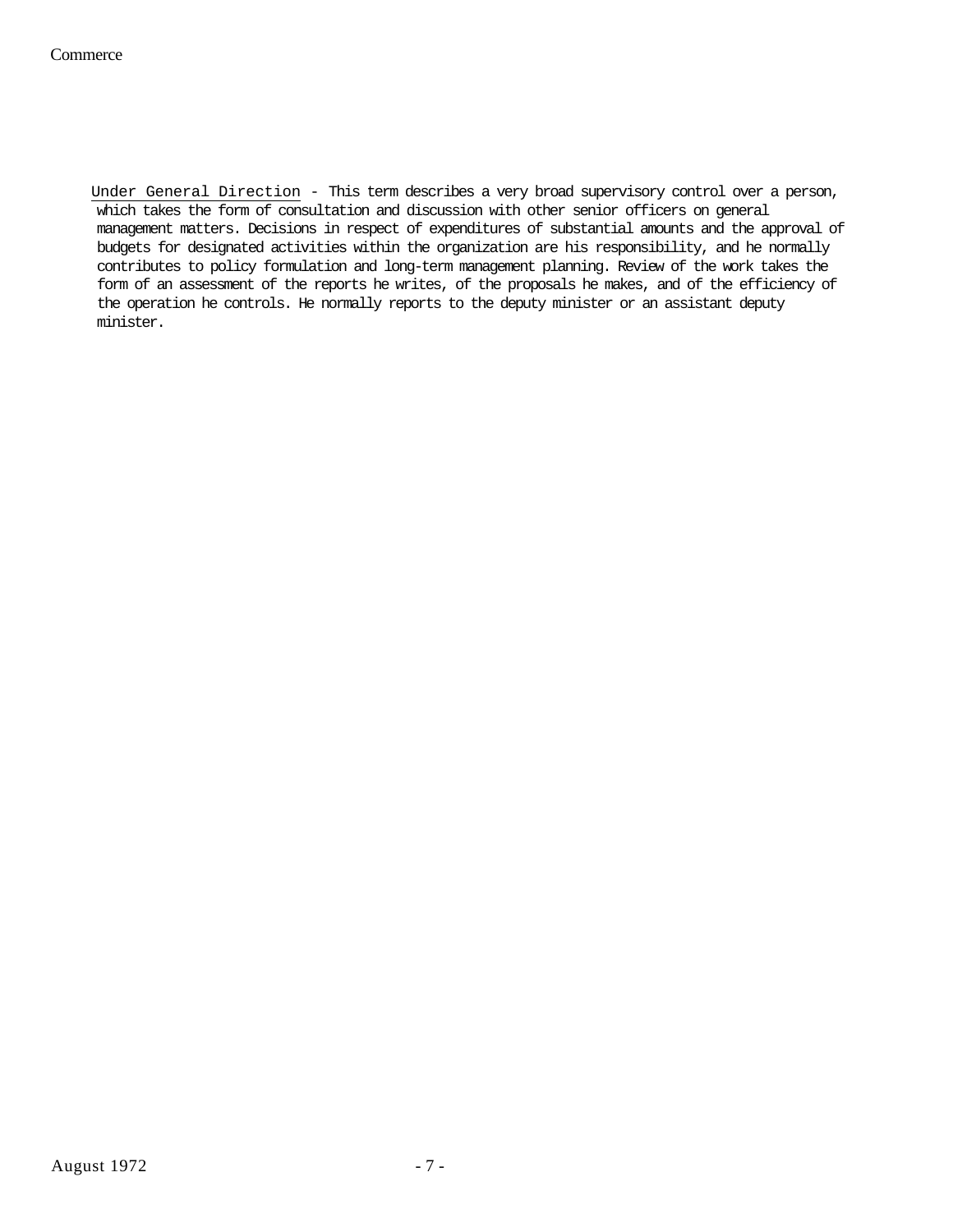FACTORS COMMERCE GROUP

KIND OF ASSIGNMENTS

COMPLEXITY OF WORK

PROFESSIONAL RESPONSIBILITY

MANAGEMENT RESPONSIBILITY

IMPACT OF RECOMMENDATIONS AND ACTIVITIES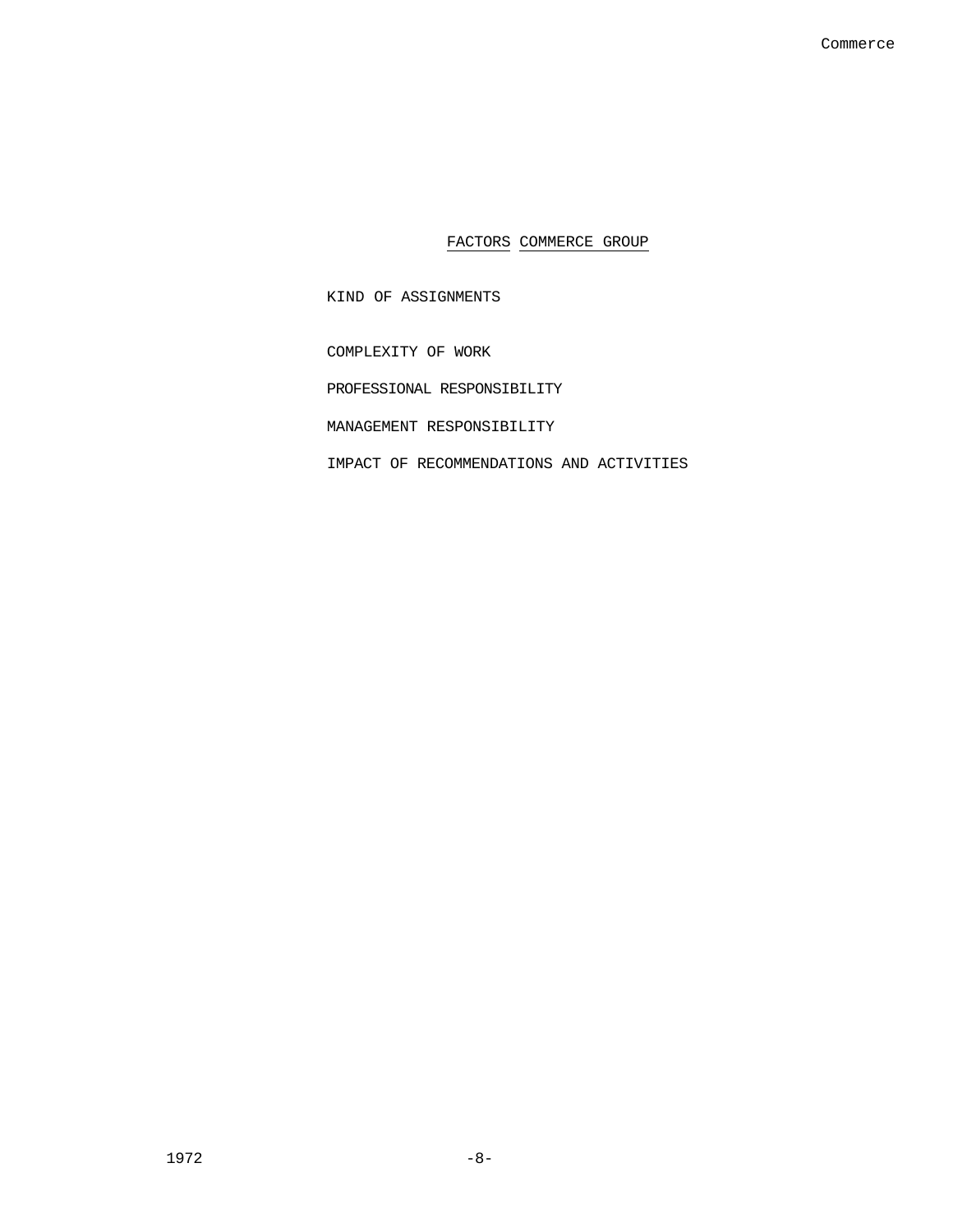# KIND OF ASSIGNMENTS

This factor is used to evaluate the difficulty of the work in terms of the scope of investigational, promotional and administrative assignment for the development and regulation of industry, commerce and export trade; the variety of tasks; the objectives established by others; and the extent of the planning

When evaluating positions under this factor, raters are to consider the following characteristics:

The scope of assignment, ranging

- from a part or phase of projects or continuing assignments requiring limited investigation, promotion or administration,
- to assignments being conducted simultaneously. These assignments may vary from limited participation in a restricted area of work through to extensive participation in a complex area of work specialization.

The variety of assignment, ranging

- from a succession of assignments closely resembling one another in most aspects,
- to a broad spectrum of assignments different from-one another in most aspects.

The objectives established by others for the conduct of the work, ranging

- from objectives and instructions provided for each activity,
- to objectives described in terms of policy.

The extent of planning and development required, ranging

- from planning the approaches and use of techniques in performing straightforward assignments,
- to planning, coordinating and implementing one or more programs and contributing to the formulation of policy.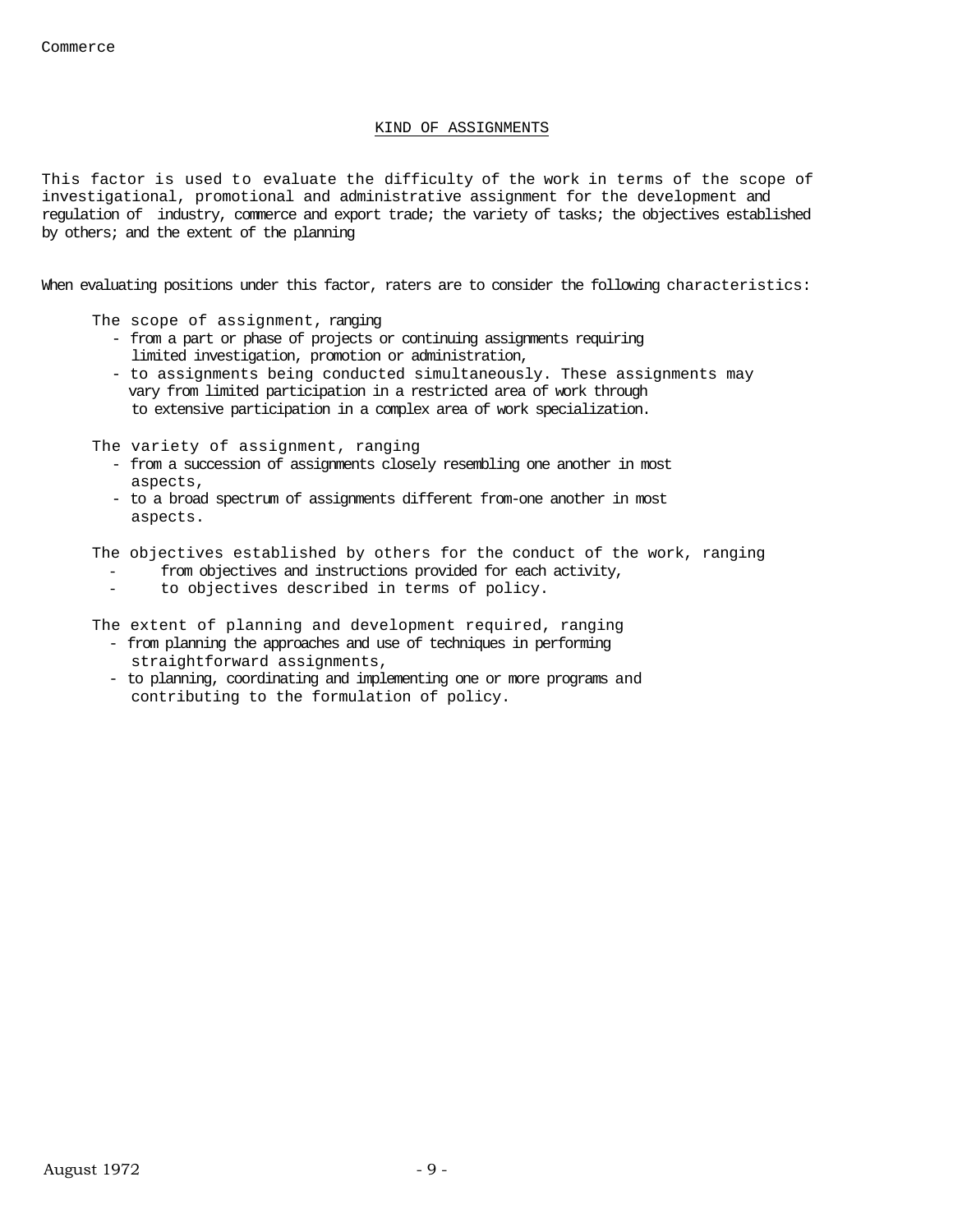Page

# KIND OF ASSIGNMENTS

1

3

No.

The work consists of segments of projects or is part of continuing or recurring investigational, promotional and administrative assignments. The work has objectives that are stated in detail, and results are integrated into the framework of projects or continuing assignments.

Degree Bench-mark Position Descriptions

| 1 Agricultural Reporting Officer, |    |
|-----------------------------------|----|
| International Commodities         | 22 |

|   | 2 Industrial and Trade Development |      |
|---|------------------------------------|------|
|   | Officer, Wood Products Br.         | 77 I |
|   | 3 Industrial and Trade Development |      |
|   | Officer, Materials Branch          | 32.  |
|   | 5 Examiner of Financial            |      |
| 2 | Institutions                       |      |

The work consists of in-depth assignments in a particular area of work specialization. Assignments are diverse, have objectives that are stated only in general terms related to the problem to be solved, and require initial planning and development.

|  |                       |                           | 4 Industrial and Trade Development |    |
|--|-----------------------|---------------------------|------------------------------------|----|
|  | Officer, Chemical Br. |                           |                                    | 36 |
|  |                       | 6 FRED Plan Administrator |                                    | 47 |

|                | 7 Chief, Industrial Chemicals    |    |
|----------------|----------------------------------|----|
|                | Division, Chemicals Branch       | 55 |
|                | 8 Chief, Manufacturing Division, |    |
| $\overline{A}$ | Combination Branch               | 61 |

The work consists of a broad spectrum of assignments in a number of areas of work specialization or in-depth activities in one area of work specialization and its related fields. Assignments are stated in terms of policy objectives and require a high degree of initial planning and development to implement the objectives

9 Director, Apparel and Textiles 67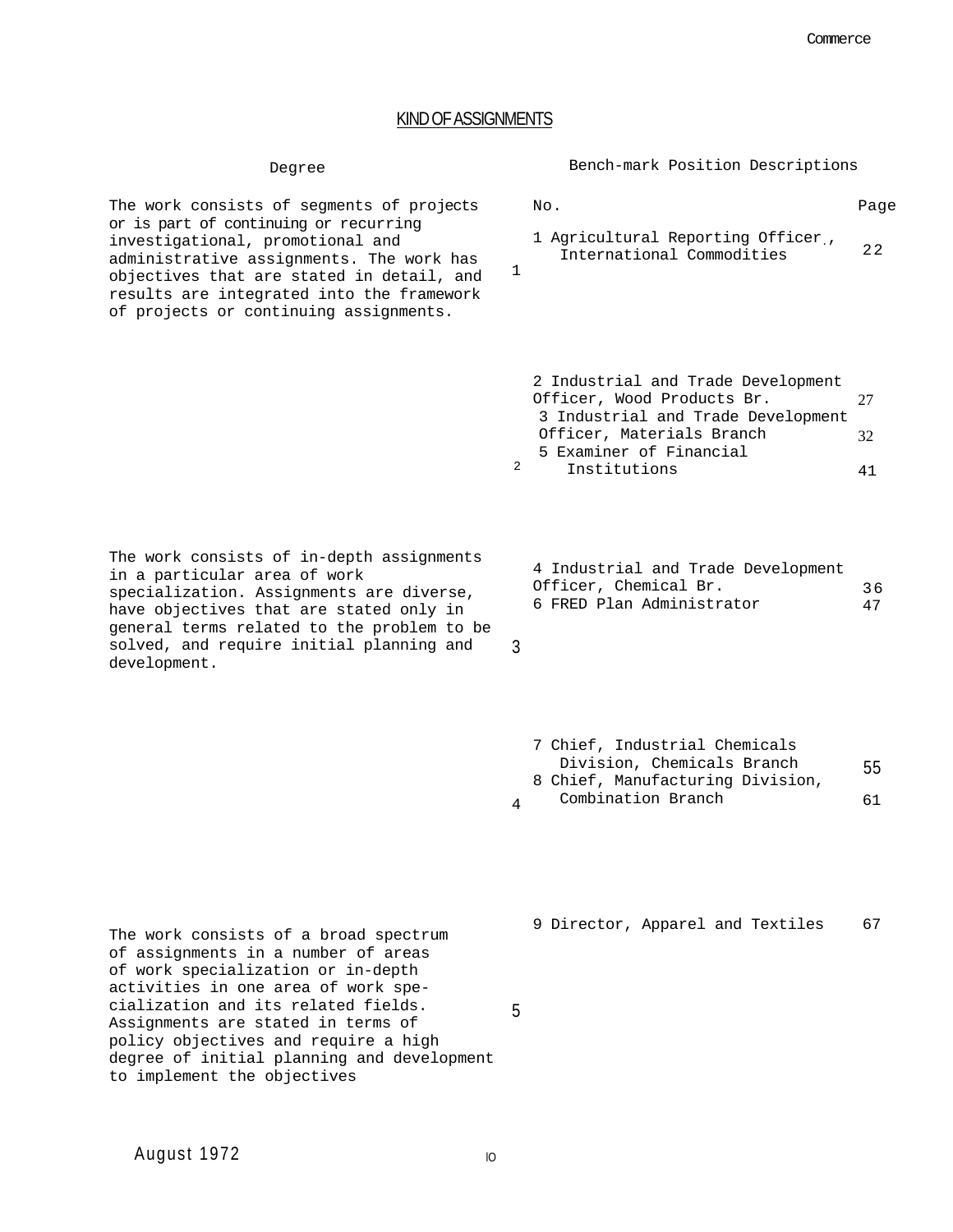# COMPLEXITY OF WORK

This factor is used to evaluate the difficulty of the work in terms of the demands for the applications **o**f the theories, principles, approaches, methods and techniques peculiar to the area of work specialization to problems in a particular area or a number of areas of work and the requirement to communicate with others**.** 

When evaluating positions under this factor, raters are to consider the following characteristics:

The use of approaches, methods and techniques**,** ranging

- from applying established methods and techniques that are sufficient to meet the requirements of the assignment,
- to modifying or developing, and applying new approaches, methods and techniques to meet the requirements of the most complex assignments.

The difficulty of obtaining information and data, ranging

- from the selection and use of readily available information and data,
- to the seeking out and identification of obscure sources of information and data.

The subtlety' of the variables involved and the type of interrelationship ranging

- from an assignment having a few variables with limited interrelationships,
- to an assignment having a large number of variables where the interrelationship are complex and difficult to define and quantify.

The effect of the activities of others on the work**1,** ranging

- from assignments where the need to co-ordinate the work with others and to consider the implications of the activities of others on the work is limited,
- to assignments where the need to co-ordinate the work with, and to consider the implications of the activities of other organizations complicates the work.

The requirement to communicate with others ranging

- from discussions with persons having similar interests, for the purpose of exchanging information,
- to confrontation discussions with persons representing conflicting interests, for the purpose of reaching agreement affecting one or more departmental programs.

The required theoretical and subject-matter knowledge, ranging

- from a knowledge of the relevant theories, principles, methods and techniques coupled with a requirement for continuing study in order to remain current in the area of work specialization,
- to knowledge acquired through extensive formal and informal study at the postgraduate level required to maintain a comprehensive knowledge of the work specialization, and of legislation, policies and regulations governing departmental and other related government programs.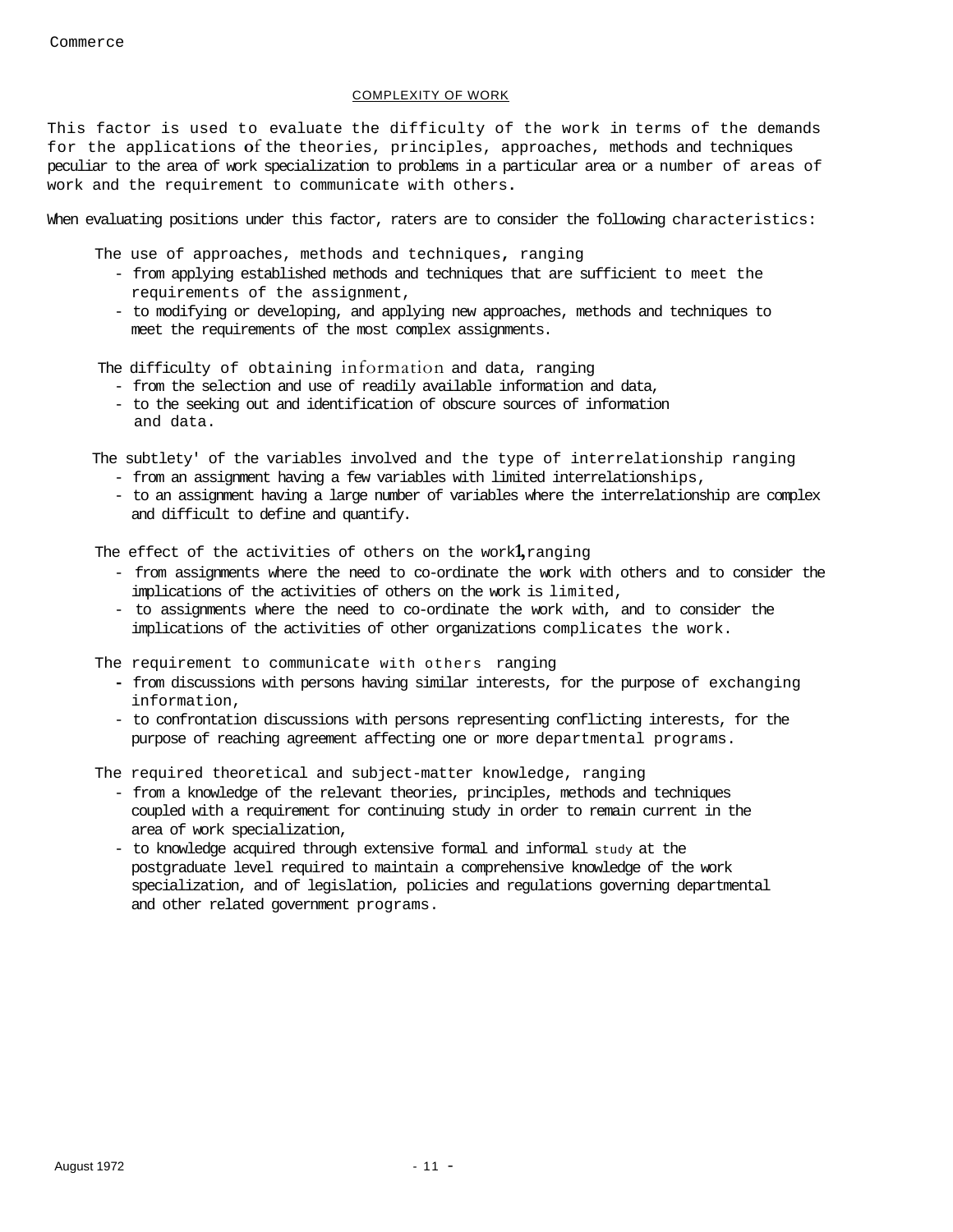#### COMPLEXITY OF WORK

occasionally requires co-ordination with others outside the organizational unit. The work requires

methods and techniques in an area of work specialization. The work

# Degree Bench-mark Position Descriptions

| No. |                                   | Page |
|-----|-----------------------------------|------|
|     | 1 Agricultural Reporting Officer, | 23   |
|     | International Commodities         | 23   |

1

2 Industrial and Trade Development Officer, Wood Products Branch 3 Industrial and Trade Development Officer, Materials Branch 5 Examiner of Financial Institutions 28 32 41

2

4 Industrial and Trade Development Officer, Chemicals Branch Chemicals Branch<br>6 FRED Plan Administrator 37 48

- 8 Chief, Manufacturing Division, Combination Branch 62
- 4

7 Chief, Industrial Chemicals Division, Chemicals Branch 9 Director. Apparel and textiles 56 68

5

modification. Source data is readily available. There are variables to be considered but the interrelationships are usually apparent. The work

regulations and objectives of the department.

~ The work requires the use of established methods and techniques which may require some adaptation or

a knowledge of the relevant theories, principles,

requires knowledge of the related

programs.

- The work requires adaptation and modification of
- methods and techniques and the development of new
- and unique approaches to the solution of problems.
- Information and data is not readily available. The interrelationships of variables are revealed only through intensive analysis. The work is normally
- co-ordinate with others outside the organizational
- unit, and requires consideration of the implications
- of their objectives. The work requires a thorough knowledge of the theories, principles, methods and techniques of a specialized area of work obtained
- *through* formal and informal postgraduate study**.** A comprehensive understanding of the broad aspects of the departmental and other related government
- programs is also required.

The work requires developing new and unique approaches

the organizational unit, and requires consideration of

quires an authoritative knowledge of the resources,

to the solution of complex problems. Information usually involves many variables which require extensive investigation to identify and confirm. The work is normally co-ordinate with senior officials outside

the implications of their objectives. The work re

precedents, practices and available information and data within the area of work specialization and related areas, and a comprehensive knowledge of legislation, policies and regulations governing the departmental and other related government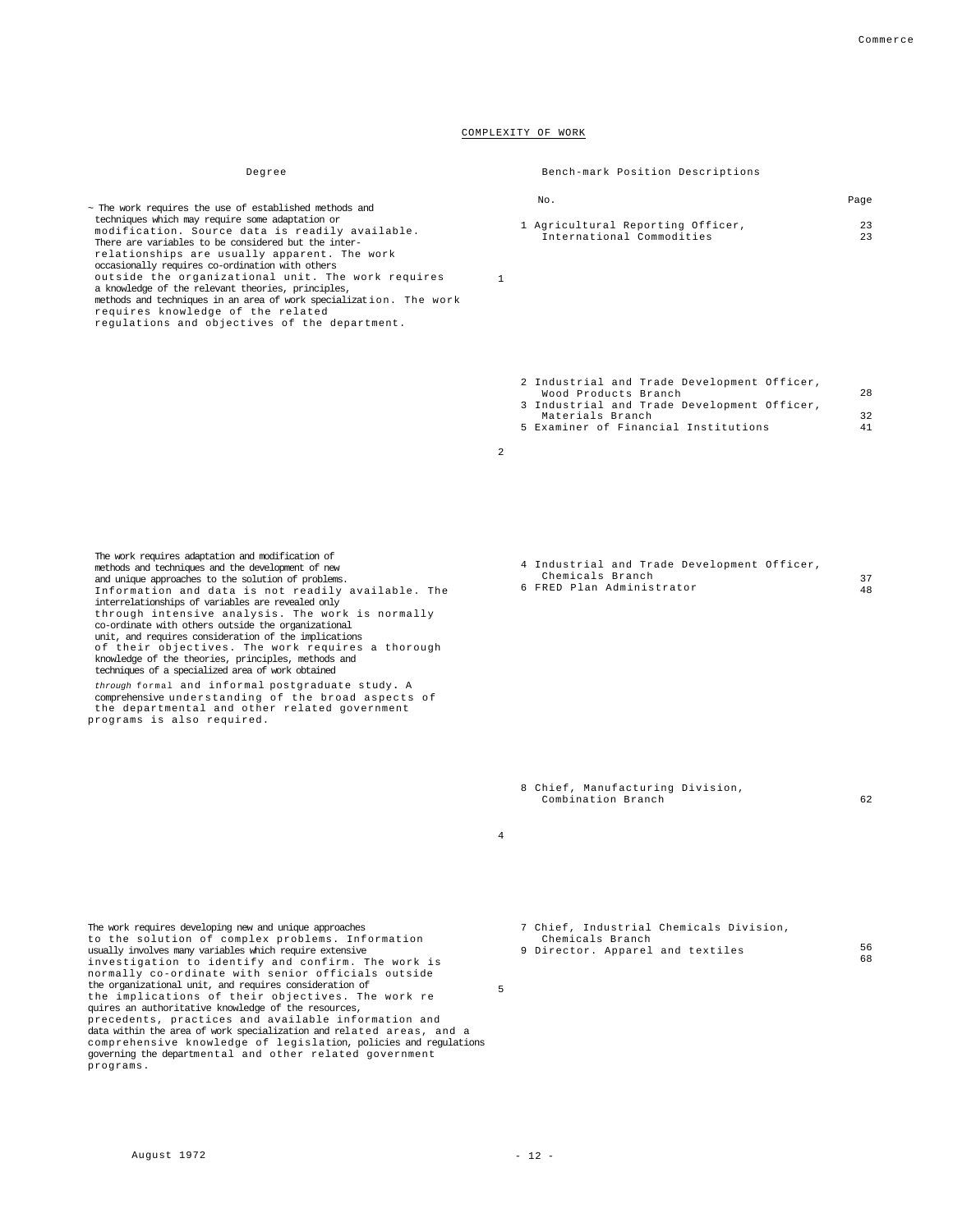# PROFESSIONAL RESPONSIBILITY

This factor is used to evaluate the difficulty of the work in terms of the *responsi*bility for the definition *of problems,* the planning and conduct of assignment, and the analysis of *interpretation of* findings**.** 

When evaluating positions under this factor, raters are to consider the following characteristics:

Responsibility for the definition of problems, ranging

- from indicating problems, expected variables and sources of precedents,
- to defining difficult problems and developing hypotheses and detailed analyses.

Responsibility for the planning and conduct of assignment, ranging

- from assignments where superiors provide guidance to ensure the correct use of approaches, methods and techniques,
- to assignments where there is full responsibility for determining the approaches to be used to achieve departmental objectives.

Responsibi*lity for the interpretation of* findings, *ranging* 

- From the presentation of the results of studies for review and approval by superiors,
- to full responsibility for the analysis and interpretation of complex information and data involving subtle relationships and resulting in authoritative and final conclusions.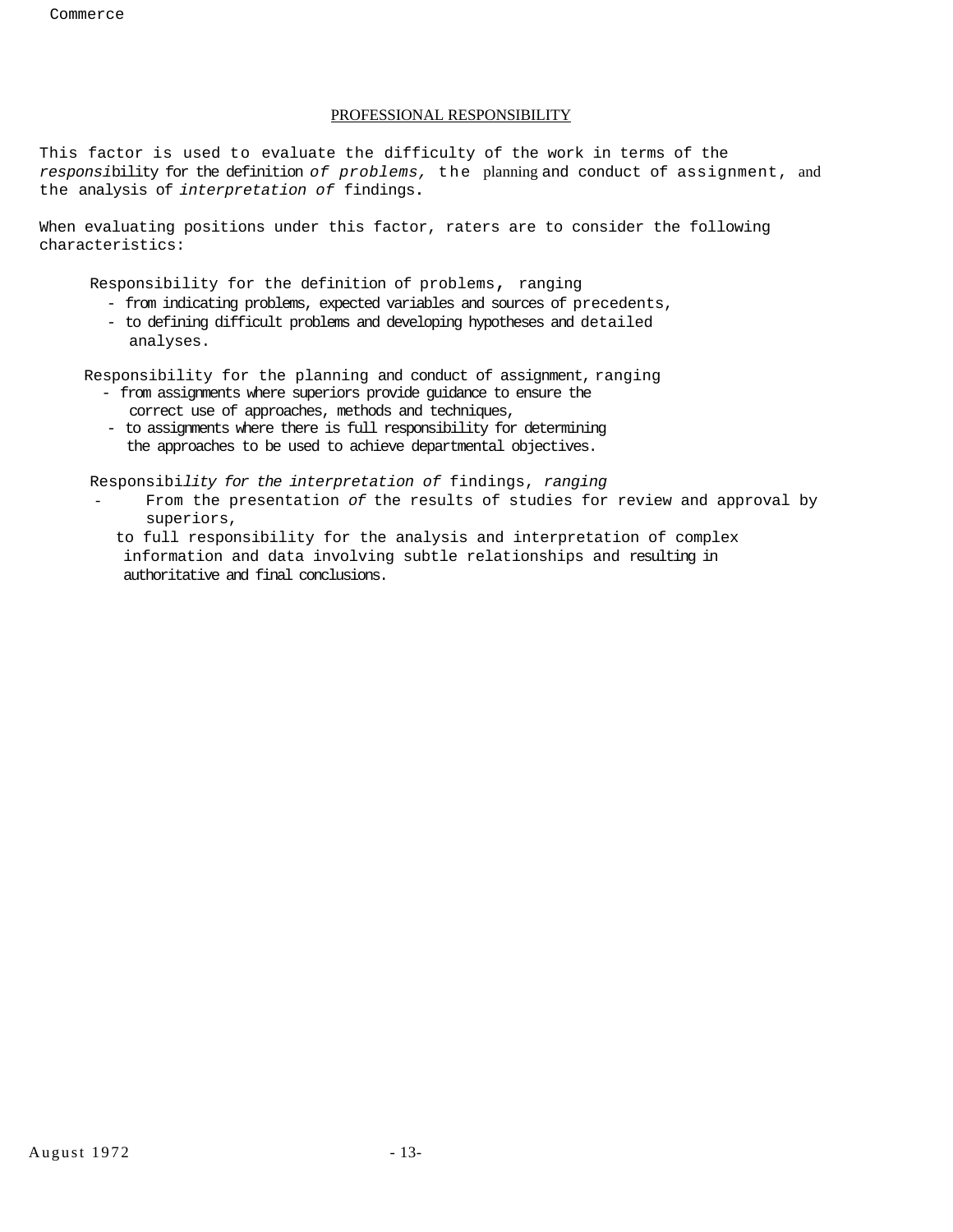# PROFESSIONAL RESPONSIBILITY

1

2

| Incumbents are responsible for           |
|------------------------------------------|
| analyzing information and data,          |
| recognizing significant variables,       |
| relationships and trends, and presenting |
| results of studies for review and        |
| approval by superiors. Judgment is       |
| required in ensuring conformity with the |
| objectives of projects or continuing     |
| assignments.                             |

Degrees *Bench-mark* Position Descriptions

| Nο. | Page                                                           |    |
|-----|----------------------------------------------------------------|----|
|     | 1 Agricultural Reporting Officer,<br>International Commodities | 23 |

|  | 2 Industrial and Trade Development   |     |
|--|--------------------------------------|-----|
|  | Officer, Wood Products Branch        | 28  |
|  | 3 Industrial and Trade Development   |     |
|  | Officer, Materials Branch            | 33. |
|  | 4 Industrial and Trade Development   |     |
|  | Officer, Chemicals Branch            | 38. |
|  | 5 Examiner of Financial Institutions |     |
|  |                                      |     |

Incumbents are responsible for defining problems, determining assignments to be undertaken and for *planning* the approaches to meet objectives. Incumbents are responsible for the analysis and interpretation of findings and for proposing solutions to complex problems for the approval of management.

7 Chief, Industrial Chemicals Division Chemicals Branch 8 Chief, Manufacturing Division, *Combination* Branch 56 63

4

3

*Incumbents* are responsible for initiating, *planning* and conducting **investi**gational, promotional or administrative assignments which contribute significantly to the development of departmental programs. Incumbents assume full responsibility for 5 solving difficult problems. Analyses and interpretations represent authoritative and final *conclusions.*

9 Director, Apparel and Textiles 69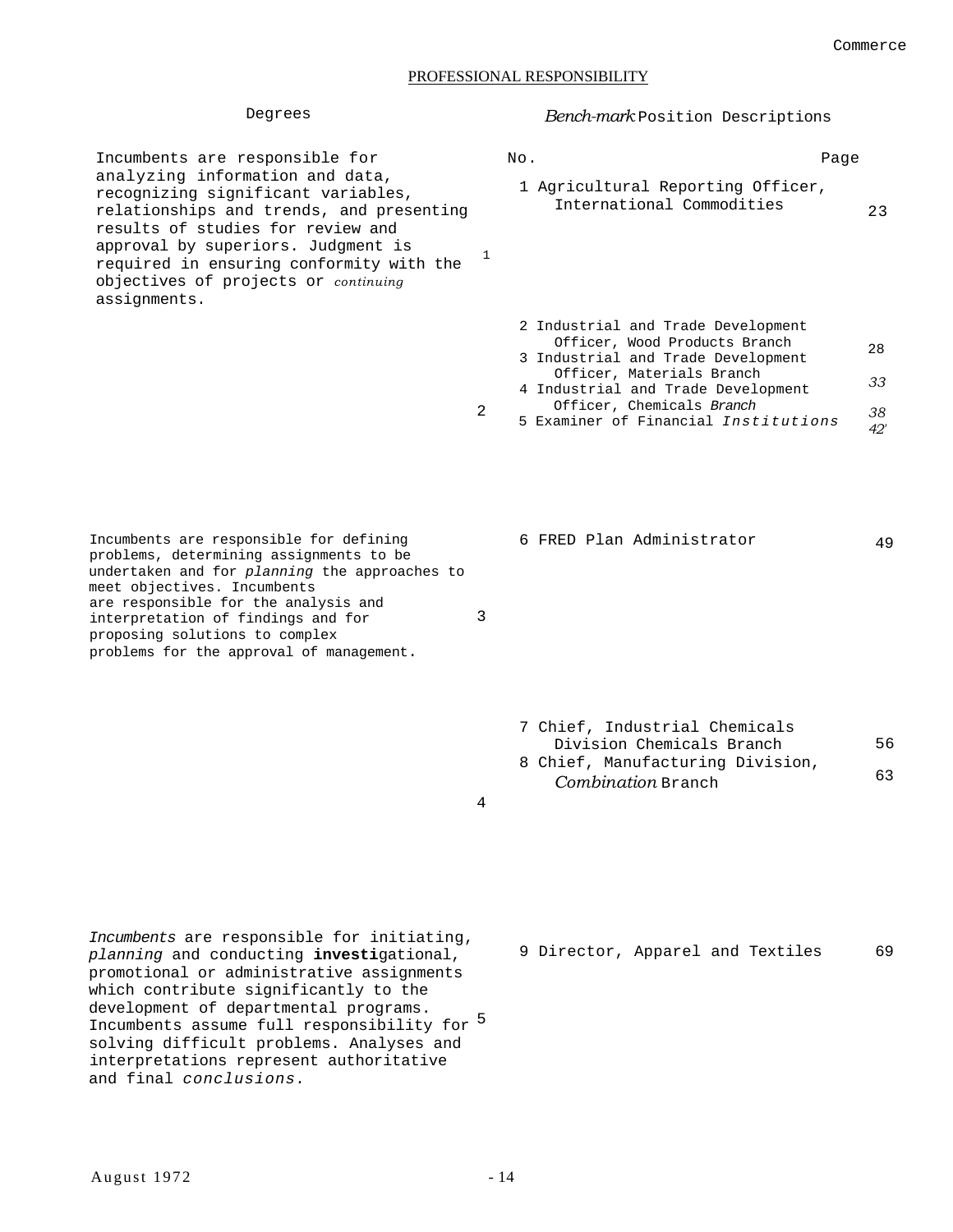# MANAGEMENT RESPONSIBILITY

This factor is used to measure the difficulty of the work in terms of responsibilities; for the effective use of human, financial and physical resources; the retention of consultants; the improvement of the organization structure; the improvement of the administration methods and techniques; and the administrative co-ordination of activities with other branches , departments or agencies of the federal Government, other governments, industrial firms and commercial firms

When evaluating positions under this factor, raters are to consider the following characteristics:

Responsibility for the effective use of staff, ranging

- from assigning work to support staff,
- to the selection, allocation, direction, training and development of a large number of officers and support staff, establishing management objectives, and evaluating subordinate managers on the basis of their effectiveness in developing subordinates.

Responsibility for physical and financial resources, ranging

- from the effective use of office services and equipment,
- to the effective use of space, the preparation and administration
- of a budget, and the allocation of funds.

Responsibility for retaining consultants,\* ranging

from advising superiors concerning the need for consultants,

- to determining terms of reference, negotiating fees, and selecting consultants.

Responsibility for the organization structure, ranging

- from organizing support services to undertake specific assignments,
- to planning, recommending and implementing changes and improvements in the *organization* and management structure to meet the current and forecast departmental requirements.

Responsibility for improving administrative methods and techniques in *.* the organization components, ranging

- from recommending improvements in methods and techniques,
- to keeping informed of new developments in methods, techniques and equipment that will help to improve the efficiency and effectiveness of the component, and recommending and implementing improved methods and techniques.

Responsibility for the administrative co-ordination of work performed for, or in\_ conjunction with *other b* ranches, departments *or'* agencies of the Federal Government, other governments, industrial firms and commercial *firms,* ranging

- from coordinating tasks with management personnel in other branches within the department,
- to coordinating the completion of interdepartmental programs or inter-governmental or government/industry discussions, arrangements and agreements.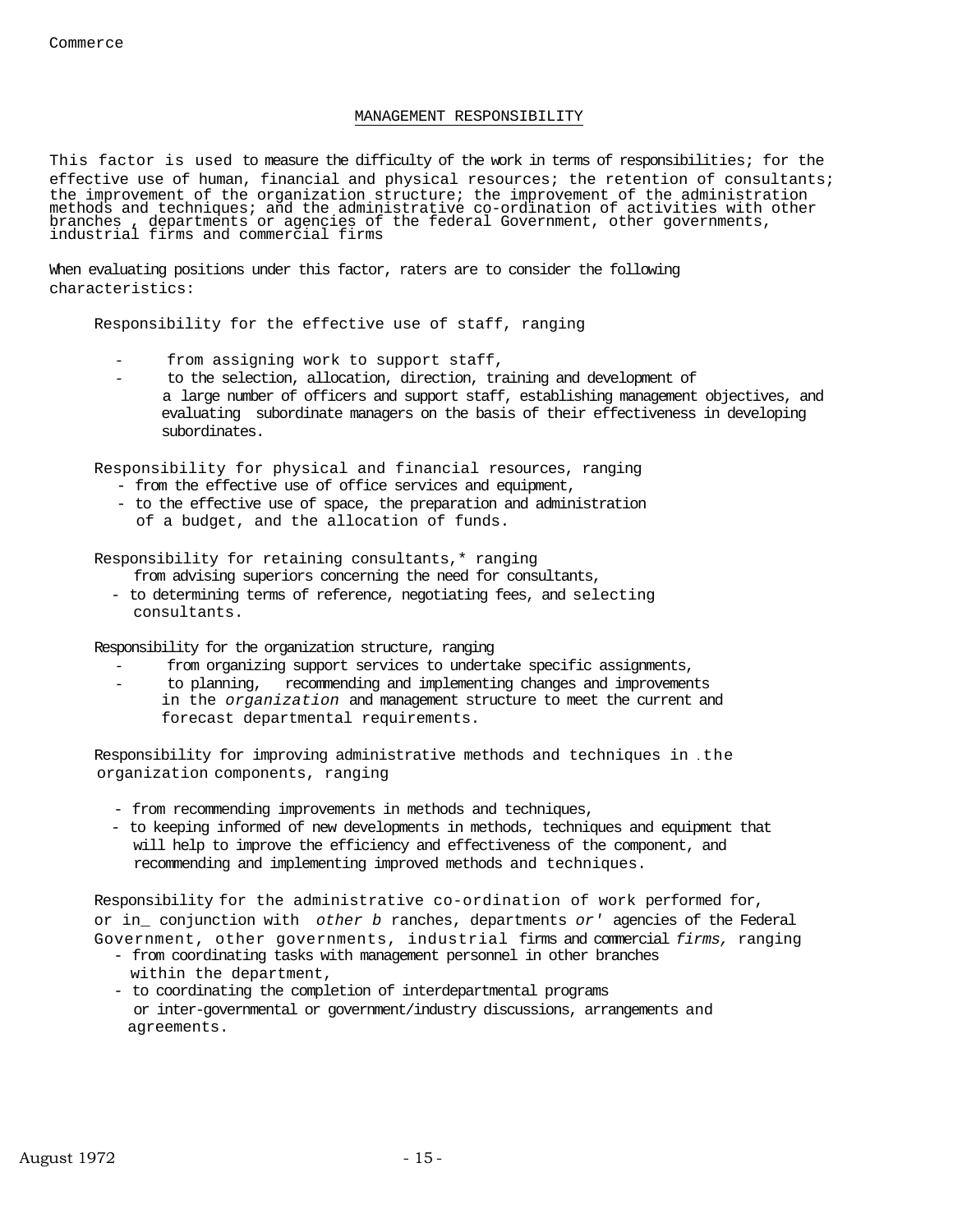42

49 64

#### MANAGEMENT RESPONSIBILITY

Incumbents are normally responsible for assigning work to support staff or planning and arranging for data processing and other support services.

| Degrees                                                   | Bench-mark Position<br>Descriptions                                                                                                                                                                                  |                  |
|-----------------------------------------------------------|----------------------------------------------------------------------------------------------------------------------------------------------------------------------------------------------------------------------|------------------|
| esponsible for<br>staff or planning<br>ocessing and other | Page<br>No.<br>1 Agricultural Reporting Officer,<br>International Commodities<br>2 Industrial and Trade Develop.<br>Officer, Wood Products Br.<br>3 Industrial and Trade Development<br>Officer, Materials<br>Branch | 2.4<br>2.9<br>33 |
|                                                           | 4 Industrial & Trade Development<br>Officer, Chemicals Br.                                                                                                                                                           | 38               |

5 Examiner of Financial Institutions

6 FRED Plan Administrator 8 Chief, Manufacturing

Division, Combination Br.

2

Incumbents are responsible for controlling physical and financial resources and for directing officers and support staff. *They*  are responsible for recommending the retention of outside consultants, coordinating functions *3*  with those of other branches of the department or industrial and commercial firms, and recommending and implementing administrative improvements and modifications in methods and techniques.

> 7 Chief, Industrial Chemicals Division, Chemicals Branch **<sup>57</sup>**

Incumbents are responsible for *planning* and directing programs, directing a large number of officers and support staff, preparing and administering a budget and allocating funds. Incumbents are responsible for advising senior departmental management on the feasibility of proposed programs and for coordinating interdepartmental programs or *intergovernmental* or government/industry discussions, *arrangements* and agreements.

4

9 Director, Apparel and Textiles

**69**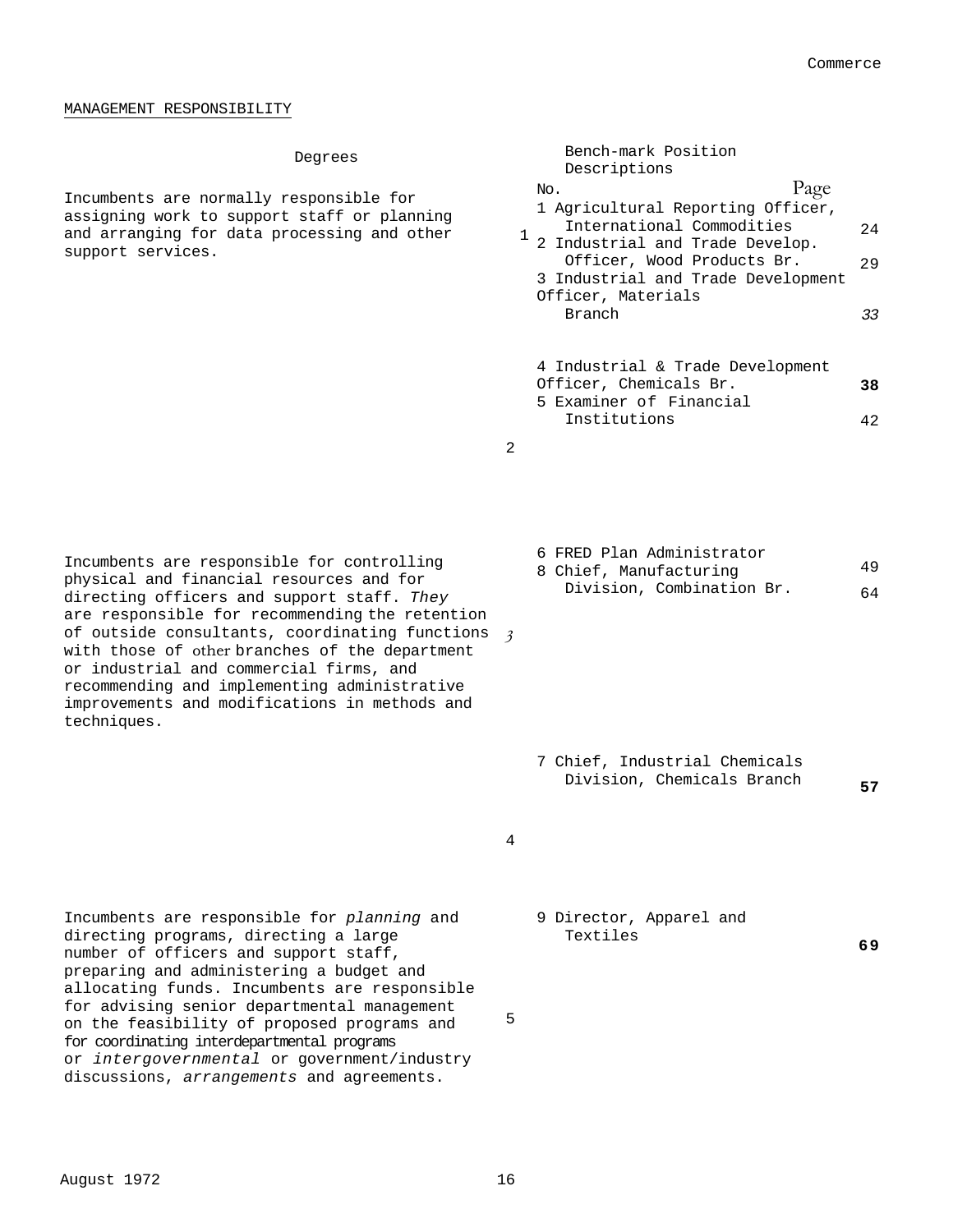# IMPACT OF RECOMMENDATIONS AND ACTIVITIES

This factor is used to measure the importance of the work in terms of both the qualitative and quantitative impact of recommendations and activities affecting the population of the country, industrial and commercial operations, the economic development of geographic areas and departmental world.

When evaluating positions under this factor, raters are to consider the following characteristics:

The impact of recommendations and activities affecting the population of the country., ranging

- from a geographic, ethnic or other specialized segment of the population, - to the total population of Canada.

The impact of 'recommendations and activities on an industrial or commercial process, operation or product, *ranging* 

- from information and results affecting a minor operating method,
- to decisions and recommendations affecting the development, initiation and continuation of industrial or commercial matters.

The impact of recommendations and activities affecting the economic development of areas, ranging

- From a limited geographic area,
- to a major part of Canada, and sometimes involving significant international implications.

The impact of recommendations and activities on departmental work, ranging

- from information and results affecting the conduct of projects or *continuing* assignments,
- to decisions and recommendations affecting the initiation, *continuation,* development and conduct of one or more departmental programs.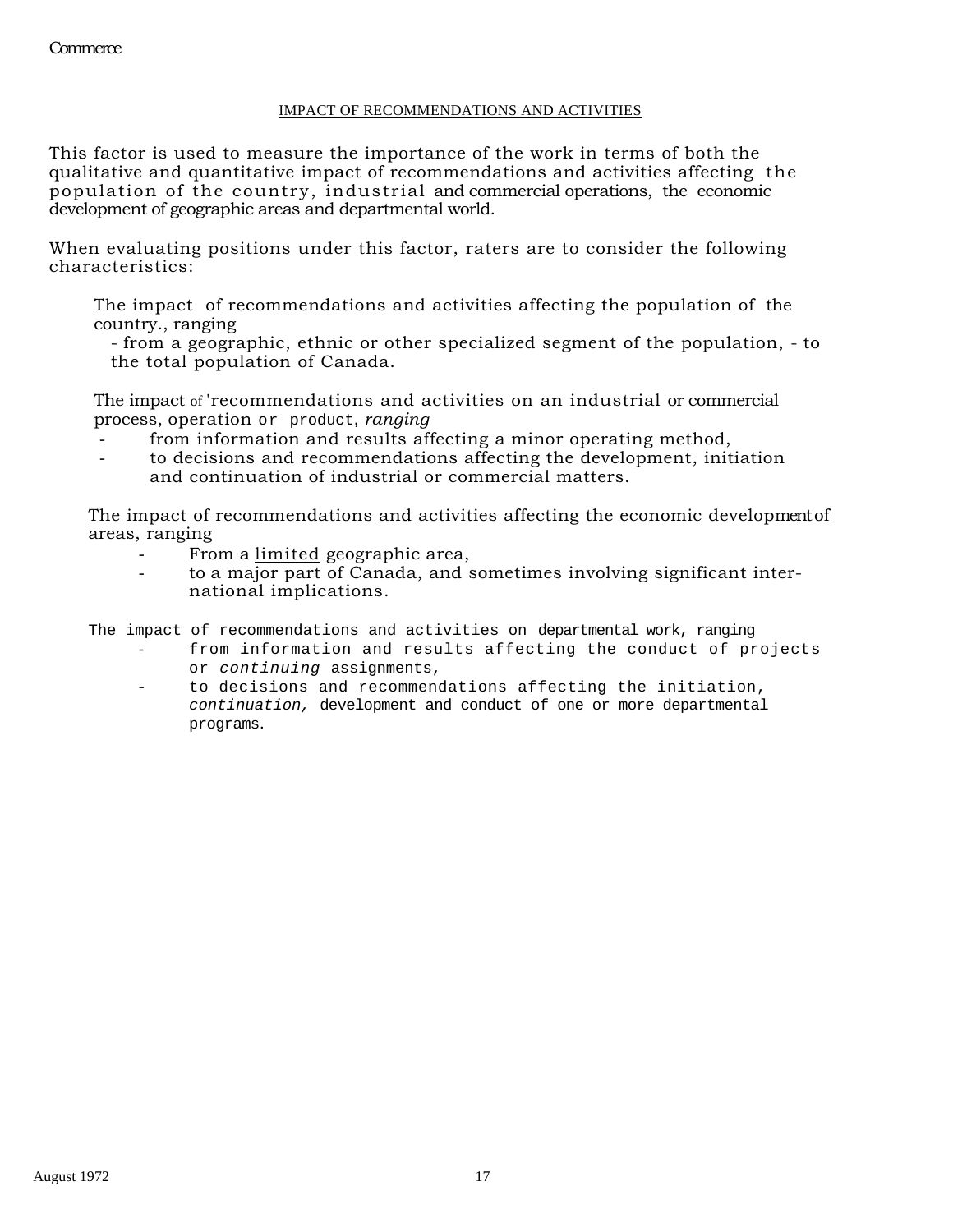### IMPACT OF RECOMMENDATIONS AND ACTIVITIES

Degrees Bench-mark Position Descriptions

Recommendations and advice can affect large special interest groups of the population, contribute significantly to the development of industrial or commercial processes or operations, can affect the economic development ,of a major geographic area of the country and can affect the development of departmental work.

Recommendations and advice can affect the total population of the country, have substantial consequences for major industrial or commercial matters, can affect the economic development of a major part of the country and affect the initiation and continuation of departmental programs.

|  | Νo<br>Page                                      |    |
|--|-------------------------------------------------|----|
|  | 1 Agricultural Reporting Officer                |    |
|  | International Commodities                       | 24 |
|  | $\frac{1}{2}$ 3Industrial and trade development |    |
|  | Officer, materials Branch                       | २२ |
|  |                                                 |    |

|  | 2 Industrial and Trade Development |    |
|--|------------------------------------|----|
|  | Officer, Wood Products Branch      | 29 |
|  | 4 Industrial and Trade Development |    |
|  | Officer, Chemicals Branch          | 38 |
|  | 5 Examiner of Financial            |    |
|  | Institutions                       |    |

6 FRED Plan Administrator 50

3

- 4 7 Chief, Industrial Chemicals Division, Chemicals Branch 8 Chief, Manufacturing Division, Combination Branch 58 64
	- 9 Director, Apparel and Textiles 70

August 1972 - 18 -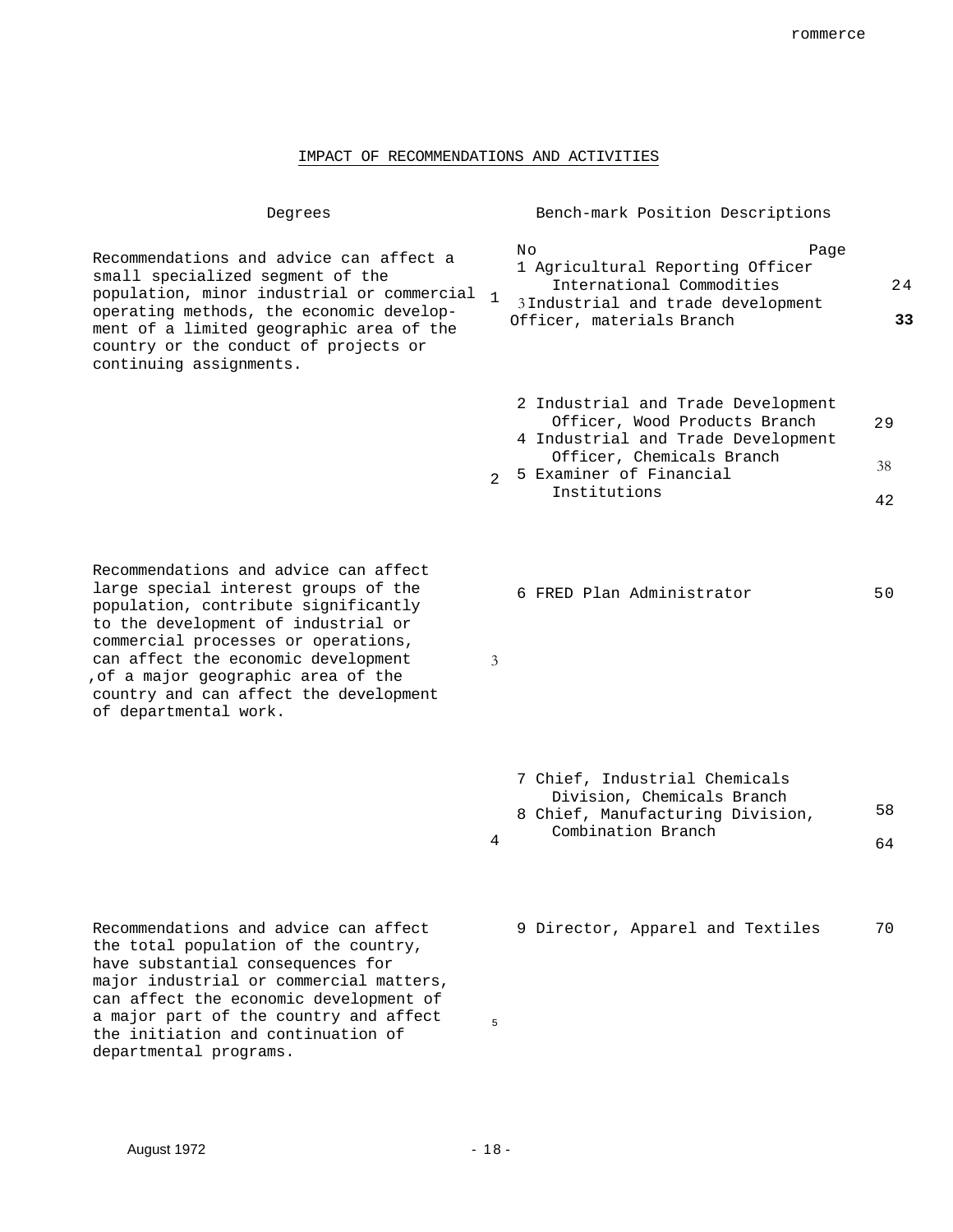# BENCH-MARK POSITION DESCRIPTION INDEX

In Ascending Order of Level

|             | BENCH-MARK     |                                                                                                                                                                                               |      |
|-------------|----------------|-----------------------------------------------------------------------------------------------------------------------------------------------------------------------------------------------|------|
| LEVEL       | POSITION NO.   | BENCH-MARK POSITION DESCRIPTION                                                                                                                                                               | PAGE |
| $\mathbf 1$ | $\mathbf{1}$   | Agricultural Reporting Officer, International<br>Commodities Division, Agriculture, Fisheries<br>and Food Products Branch                                                                     | 21   |
| 2           | 2              | Industrial and Trade Development Officer, Pulp<br>and Paper Division, Wood Products Branch,<br>Department of Industry, Trade and Commerce                                                     | 25   |
| 2           | 3              | Industrial and Trade Development Officer, Non<br>Ferrous Metals Division, Materials Branch,<br>Department of Industry, Trade and Commerce                                                     | 30   |
| 2           | 4              | Industrial and Trade Development Officer,<br>Fertilizer and Inorganic Chemicals Section,<br>Industrial Chemicals Division, Chemicals<br>Branch, Department of Industry, Trade and<br>Commerce | 34   |
| 2           | 5              | Examiner of Financial Institutions, Department<br>of Insurance                                                                                                                                | 39   |
| 3           | 6              | FRED Plan Administrator, Implementation Division,<br>Department of Regional Economic Expansion                                                                                                | 44   |
| 4           | $\overline{7}$ | Chief, Industrial Chemicals Division, Chemicals<br>Branch, Department of Industry, Trade and<br>Commerce                                                                                      | 52   |
| 4           | 8              | Chief, Manufacturing Division, Combination<br>Branch, Department of Consumer and Corporate<br>Affairs                                                                                         | 59   |
| 5           | 9              | Director, Apparel and Textiles Branch, Department<br>of Industry, Trade and Commerce                                                                                                          | 66   |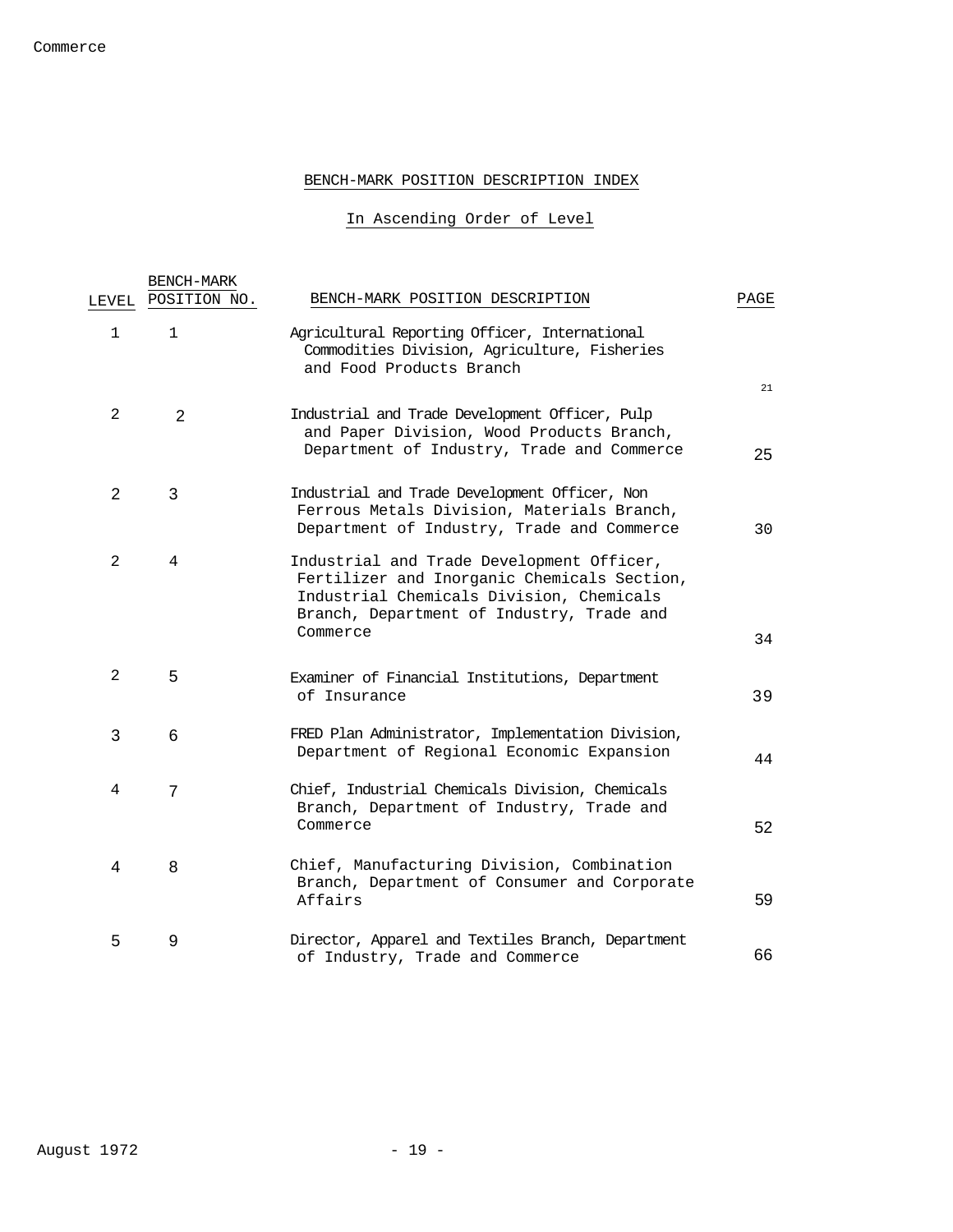# BENCH-MARK POSITION DESCRIPTION INDEX

# In Alphabetical Order

|                                                                                                                                                                                         | BENCH-MARK<br>POSITION NO. |      |
|-----------------------------------------------------------------------------------------------------------------------------------------------------------------------------------------|----------------------------|------|
| BENCH-MARK POSITION DESCRIPTION                                                                                                                                                         |                            | PAGE |
| Agriculture Reporting Officer, International Commodities<br>Division, Agriculture, Fisheries and Food Products Branch                                                                   | 1                          | 21   |
| Chief, Industrial Chemicals Division, Chemicals Branch,<br>Department of Industry, Trade and Commerce                                                                                   | 7                          | 52   |
| Chief, Manufacturing Division, Combination Branch,<br>Department of Consumer and Corporate Affairs                                                                                      | 8                          | 59   |
| Director, Apparel and Textiles Branch, Department of<br>Industry, Trade and Commerce                                                                                                    | 9                          | 66   |
| Examiner of Financial Institutions, Department of<br>Insurance                                                                                                                          | 5                          | 39   |
| FRED Plan Administrator, Implementation Division, Department<br>of Regional Economic Expansion                                                                                          | 6                          | 44   |
| Industrial and Trade Development Officer, Fertilizer and<br>Inorganic Chemicals Section, Industrial Chemicals Division,<br>Chemicals Branch, Department of Industry, Trade and Commerce | 4                          | 34   |
| Industrial and Trade Development Officer, Non-Ferrous Metals<br>Division, Materials Branch, Department of Industry, Trade<br>and Commerce                                               | 3                          | 30   |
| Industrial and Trade Development Officer, Pulp and Paper<br>Division, Wood Products Branch, Department of Industry,<br>Trade and Commerce                                               | $\overline{2}$             | 25   |
|                                                                                                                                                                                         |                            |      |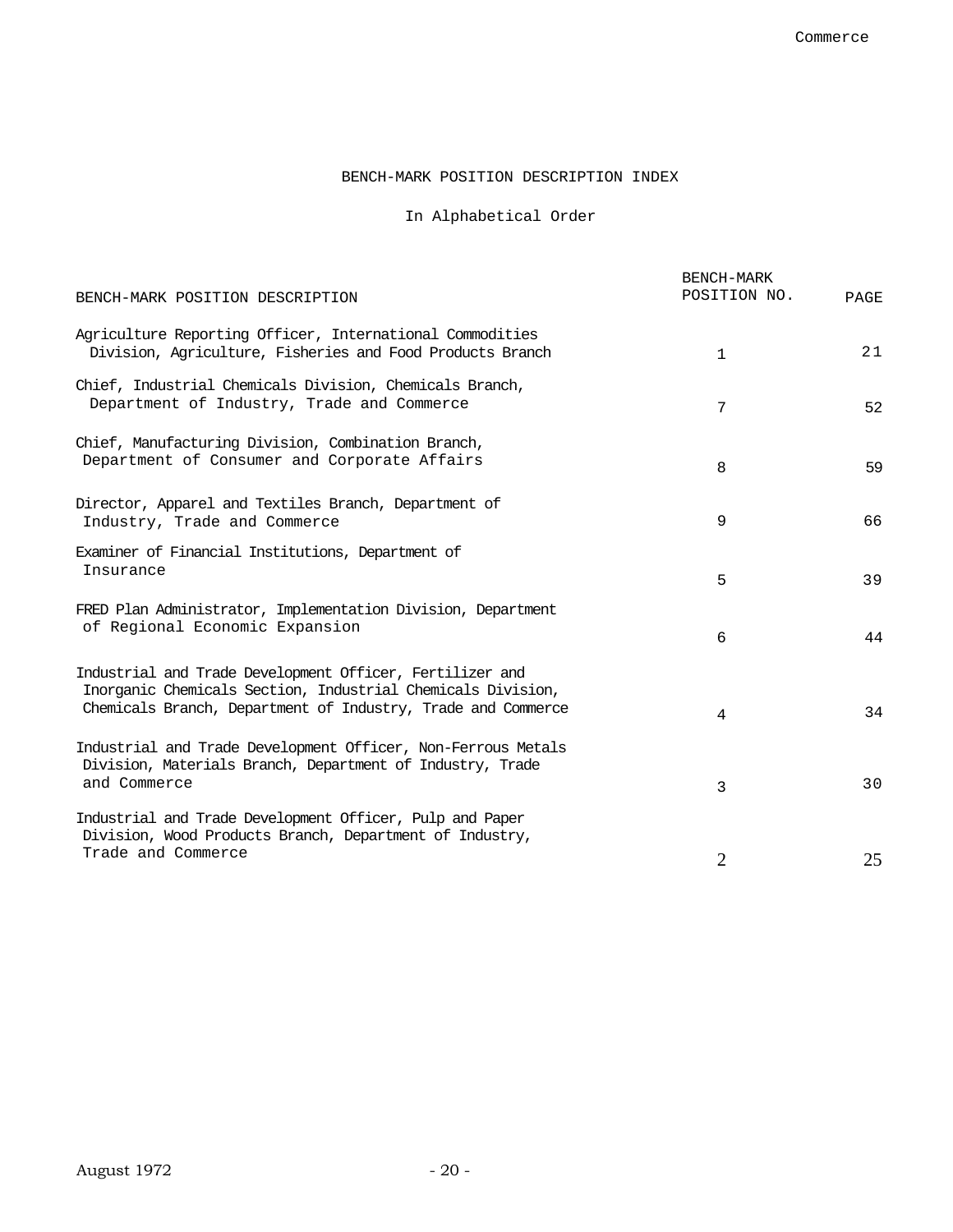# BENCH-MARK POSITION DESCRIPTION

Bench-mark Position Number: 1 Level:1

Descriptive Title: AGRICULTURAL REPORTING OFFICER, INTERNATIONAL COMMODITIES

# Summary

Under the supervision of the Director, Agriculture, Fisheries and Food Products Branch, Department of Industry, Trade and Commerce, solicits, collects and analyzes market and trade information on agricultural commodities; provides market and trade information on agricultural commodities to the department, other federal government departments, foreign governments, provincial governments and private industry; assists in the administration of the International Coffee Agreement and the International Sugar Agreement; and performs related duties.

Duties % of time

- Solicits, collects and analyses market and trade information on agricultural commodities
	- by recommending revisions in the schedule and instructions for agricultural reporting by Trade Commissioners imposts abroad,
	- by corresponding with the Trade Commissioner Service posts abroad to solicit the submission of agricultural reports,
	- by analyzing all agricultural reports submitted by Trade Commissioners in posts abroad to identify Canadian import and export opportunities,
	- by collecting and reviewing current data published by the Food and Agriculture Organization of the United Nations, the United States Department of Agriculture, and other similar agricultural organizations, on agricultural trade, production, consumption, prices, tariffs, non-tariff barriers, product availability, credit facilities, development projects and present trends in world agriculture,
	- by reviewing all materials published by a number of inter national development agencies such as the World Bank to identify Canadian export opportunities created by inter national development projects,
	- by reviewing business, trade and financial publications to select items which could have impact on departmental programs,
	- by contacting senior departmental officials to request information on market and trade problems being researched,
	- by contacting the information divisions of other federal government departments to request information,
	- by sending letters or questionnaires to private industry officials to request market and trade information, and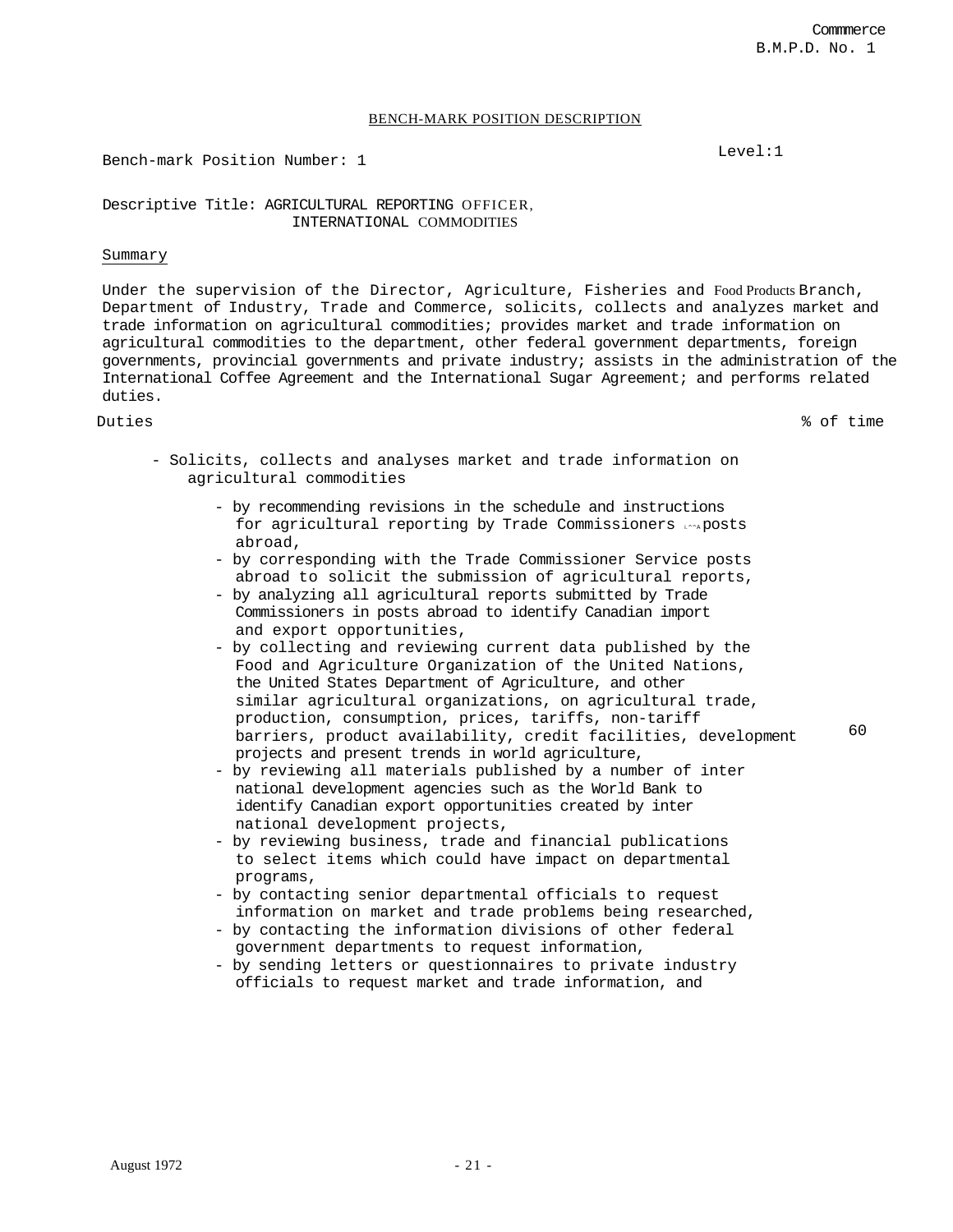**Commerce** B.M.P.D. No. 1

> - by maintaining an information file on the agricultural production, trade, tariffs and development projects of foreign countries.

# - Provides market and trade information on agricultural commodities

- by drafting speeches and briefs for the Minister,

- by providing branch and departmental officials with information on import and export opportunities in foreign

- countries, world agricultural trends, and market and trade statistics necessary in the formulation of trade policy and the planning, implementation and administration of departmental programs,
- by providing market and trade information received from the Trade Commissioners in posts abroad to the Dominion Bureau of Statistics,
- by representing the Branch at meetings with other branches, other departments, provincial governments and foreign governments to exchange market and trade information on agricultural commodities, and
- by answering questions from private industry on the marketing and trade of agricultural commodities.
- Assists in the administration of international agreements such as the International Coffee Agreement and the International Sugar Agreement to ensure compliance with the terms of the agreements and to provide statistical information
	- by reviewing, assessing and recommending approval or rejection of import permits for foreign tropical commodities to ensure their compliance with the quotas and import
		- controls imposed by international agreements,
	- by reviewing and analyzing price and quantity data on tropical commodities imports and exports, submitted by the Dominion Bureau of Statistics, and reporting this data to the International Coffee Organization and the International Sugar Organization in London, England, and
	- by conferring and corresponding with representatives of the coffee and sugar industries in Canada to obtain or provide information on coffee and sugar imports and exports.
- Performs related duties such as writing reports and memoranda and evaluating the timeliness, accuracy and punctuality of agricultural reports submitted by Trade Commissioners.

# Specifications Degree

Kind of Assignments,

The work consists of soliciting, collecting, analyzing and providing in formation on the market and trade of agricultural commodities on a continuing basis, and assisting in the administration of international agreements.

25

% of Time

5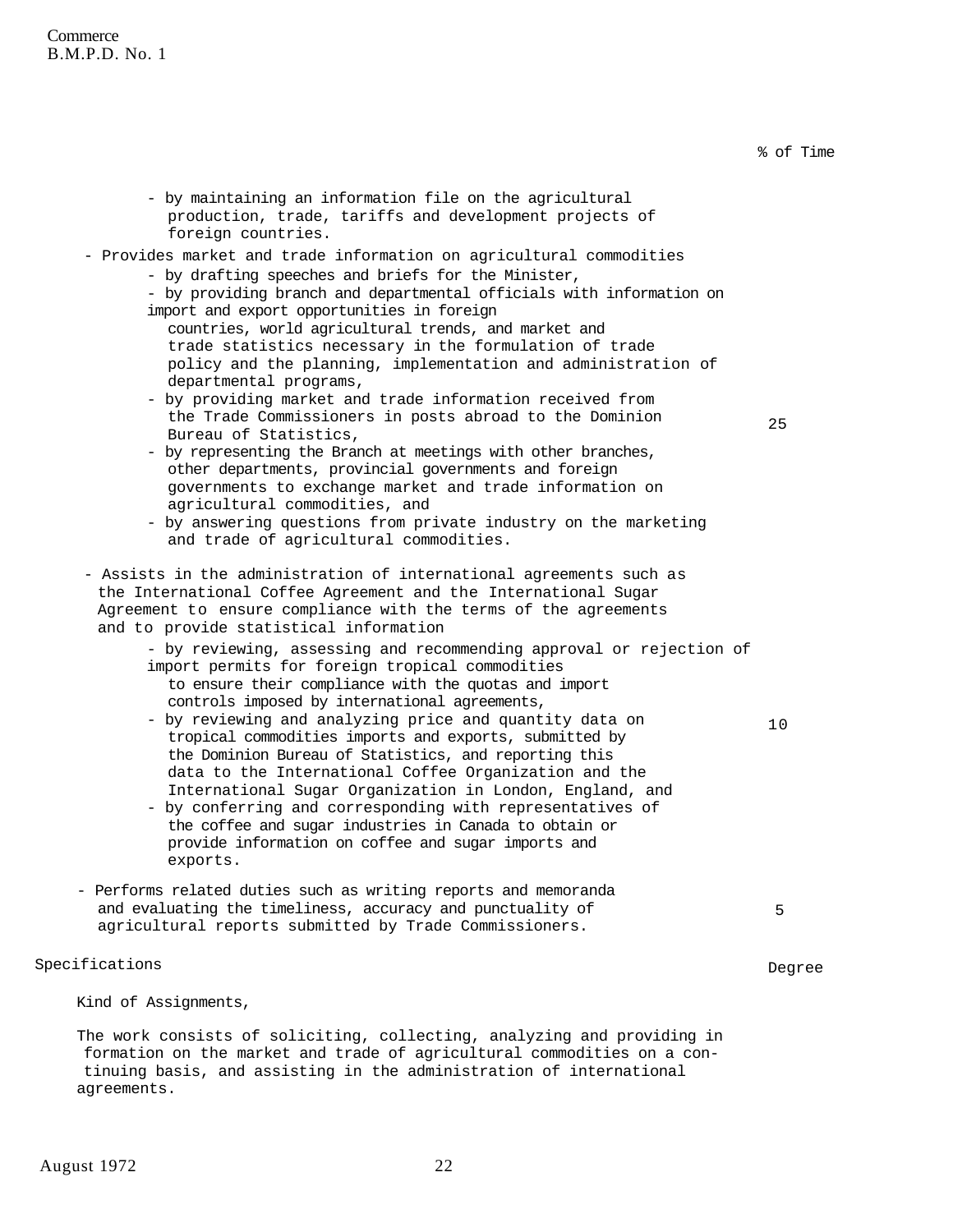### Degree

1

l

Assignments such as the collection and analysis of data and the provision of market and trade information are usually routine. But occasionally they require searching out missing reports, researching data suspected of being inaccurate or out-of-date, and preparing draft answers to questions arising in the House of Commons.

Work assignments are received from the Director, have well established objectives and require the collection and compilation of data and the selection of statistical methods to analyze the data.

## Complexity of Work

The work requires the use of established methods of statistical data analysis.

Data **is** usually readily available from agricultural reports submitted by Trade Commissioners in posts abroad, market and trade information published by agricultural organizations and international development agencies, business, trade and financial publications, senior depart mental officials, information divisions of other federal government departments and information submitted by private industry. At times, however, the accuracy and recency of data and failures to submit agricultural reports must be investigated by the incumbent.

The work requires the analysis of market and trade data on agricultural commodities to identify trends and Canadian import and export opportunities. Variables in this analysis include production, consumption, prices, tariffs, non-tariff barriers, product availability, credit facilities, development projects, and import quotas.

The work requires requesting market and trade information from Trade Commissioners in posts abroad, senior departmental officials, other federal government departments and private industry. It also requires providing and exchanging market and trade information to department officials, officials of other federal government departments, foreign governments, provincial governments and private industry and administrators of international agreements. The work requires a knowledge of world trade in agricultural commodities, a thorough knowledge of the application of modern statistical methods and techniques and a comprehensive knowledge of the terms of

international agreements.

#### Professional Responsibility

The incumbent is responsible for analyzing statistical data on the marketing and trade of agricultural commodities; assessing import permits for tropical commodities for compliance with quota regulations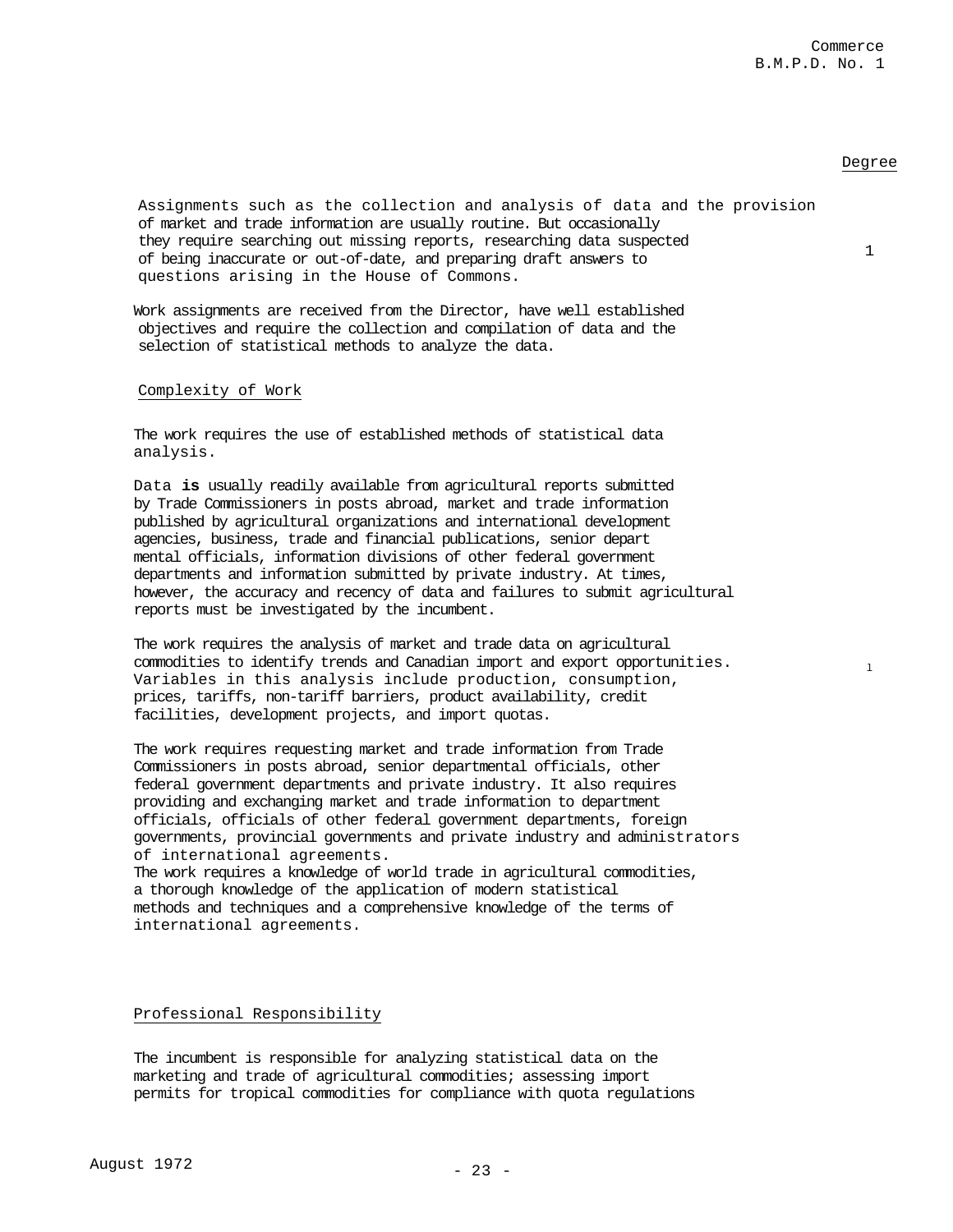|                                                                                                                                                                                                                                                                                                                                                                                                                                                    | Degree       |
|----------------------------------------------------------------------------------------------------------------------------------------------------------------------------------------------------------------------------------------------------------------------------------------------------------------------------------------------------------------------------------------------------------------------------------------------------|--------------|
| and import controls and recommending their acceptance or rejection;<br>and recommending revisions in the schedule and instructions for agricultural<br>reporting by Trade Commissioners in posts abroad.                                                                                                                                                                                                                                           |              |
| The incumbent is responsible for selecting the methods and techniques<br>to meet the objectives of the work assignments. The results of the<br>work are reviewed regularly by the Director and other senior depart<br>mental officials.                                                                                                                                                                                                            | $\mathbf{1}$ |
| Management Responsibility                                                                                                                                                                                                                                                                                                                                                                                                                          |              |
| The incumbent is responsible for assigning work to one clerk and one<br>stenographer who report to the Director and recommending revisions in<br>the schedule and instructions for agricultural reporting by Trade<br>Commissioners in posts abroad.                                                                                                                                                                                               |              |
| Impact of Recommendations and Activities                                                                                                                                                                                                                                                                                                                                                                                                           |              |
| The incumbent is responsible for providing complete and accurate<br>information on domestic agricultural production, agricultural trade<br>and price and crop conditions in other parts of the world. Canadian<br>$\mathbf{a}$ , and the set of the set of the set of the set of the set of the set of the set of the set of the set of the set of the set of the set of the set of the set of the set of the set of the set of the set of the set |              |

agricultural exports comprise approximately 10% of total Canadian exports while imports of non-indigenous agricultural commodities such as coffee and cane sugar are very significant items on Canada's import bill, with coffee imports in 1969 reaching \$82 million.

l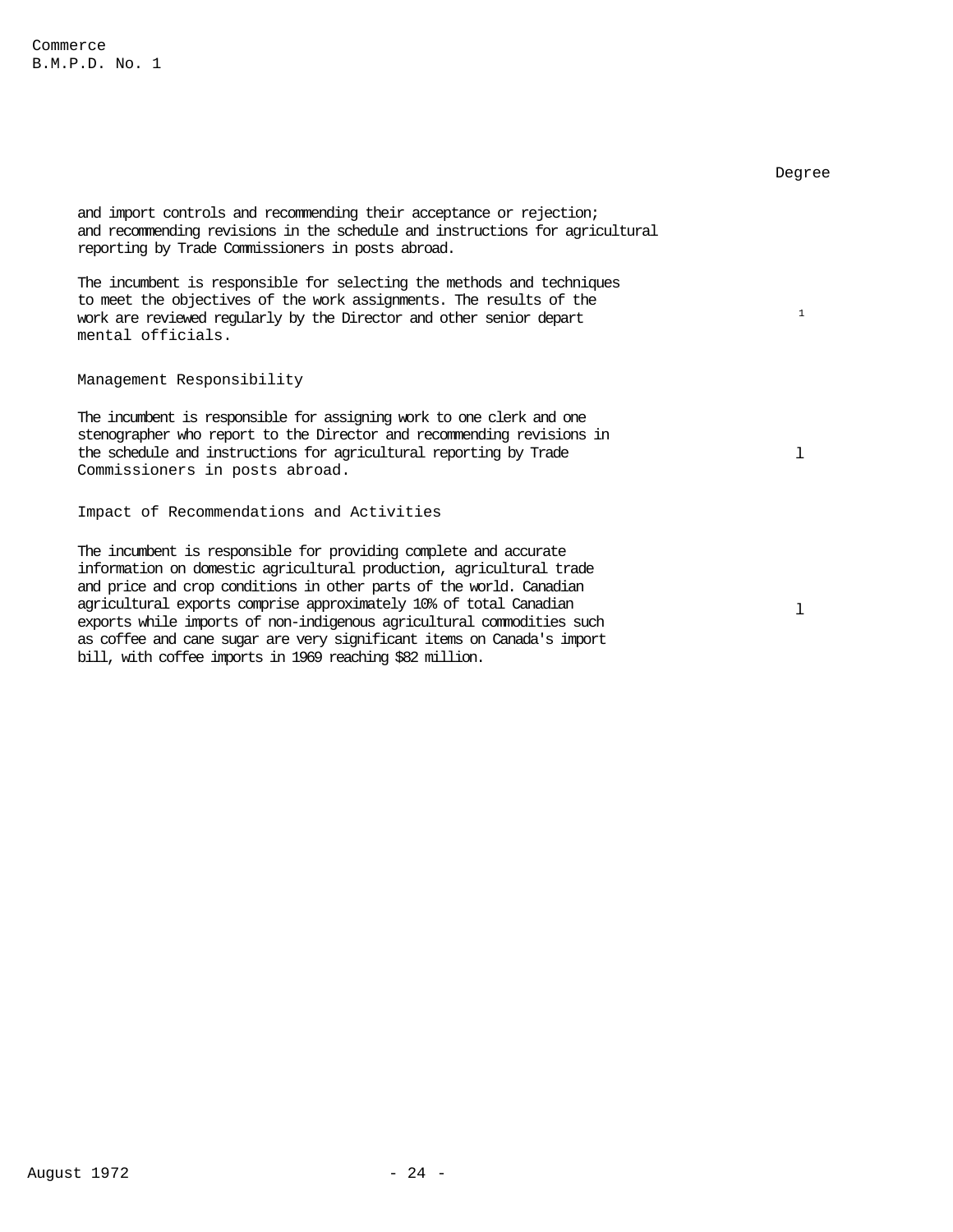#### BENCH-MARK POSITION DESCRIPTION

Bench-mark Position Number: 2 Level: 2

Descriptive Title: INDUSTRIAL AND TRADE , DEVELOPMENT OFFICER, WOOD PRODUCTS BRANCH

#### Summary

Under the direction of the Chief of the Pulp and Paper Division of the Wood Products Branch, Department of Industry, Trade and Coerce carries out activities designed to assist in the industrial and trade development of the sector of the Canadian pulp *and* paper industry comprising the manufacture and conversion of paper and board products and paper disposables valued at 1.3 billion dollars a year, havin*g* export worth 70 million dollars and employing 55,000 people in several hundred manufacturing establishments; makes a continuing study of the structure, operations and performance of industrial paper and board products and disposable papers industries; initiates and participates in the formulation of industrial and trade development projects; participates in the implementation of such projects; perform other duties.

Duties 5 of Time that the set of  $\sim$  5 of  $\sim$  5 of  $\sim$  5 of  $\sim$  5 of  $\sim$  5 of  $\sim$  5 of  $\sim$  5 of  $\sim$  5 of  $\sim$  5 of  $\sim$  5 of  $\sim$  5 of  $\sim$  5 of  $\sim$  5 of  $\sim$  5 of  $\sim$  5 of  $\sim$  5 of  $\sim$  5 of  $\sim$  5 of  $\sim$  5 of

- Makes a continuing study of the sector of the pulp and paper industry producing industrial paper and board products and paper disposables, to acquire a detailed knowledge and understanding of` its structure, operations and performance both in Canada and abroad and to provide a foundation for the planning and conduct of the divisional industrial and trade development programs
	- by arranging for the compilation and analysis of information from a large variety of sources such as market surveys, industrial literature and publications, both within and outside the service,
	- by determining priorities and the nature and extent of studies and research activities,
	- by initiating, planning and carrying out comprehensive studies and surveys on such subjects as
	- technological innovation, productivity, efficiency, international competition and trade policies,
	- by communicating with and effectively fostering the co-operation of officials of other departments and agencies, other levels of government, and industrial and trade associations,
	- by visiting manufacturing plants to observe and discuss their processes, products, markets and corporate policies,
	- by participating in conferences, technical symposia and seminars both in Canada and abroad, and
	- by maintaining current information and data in respect of manufactured and converted paper and board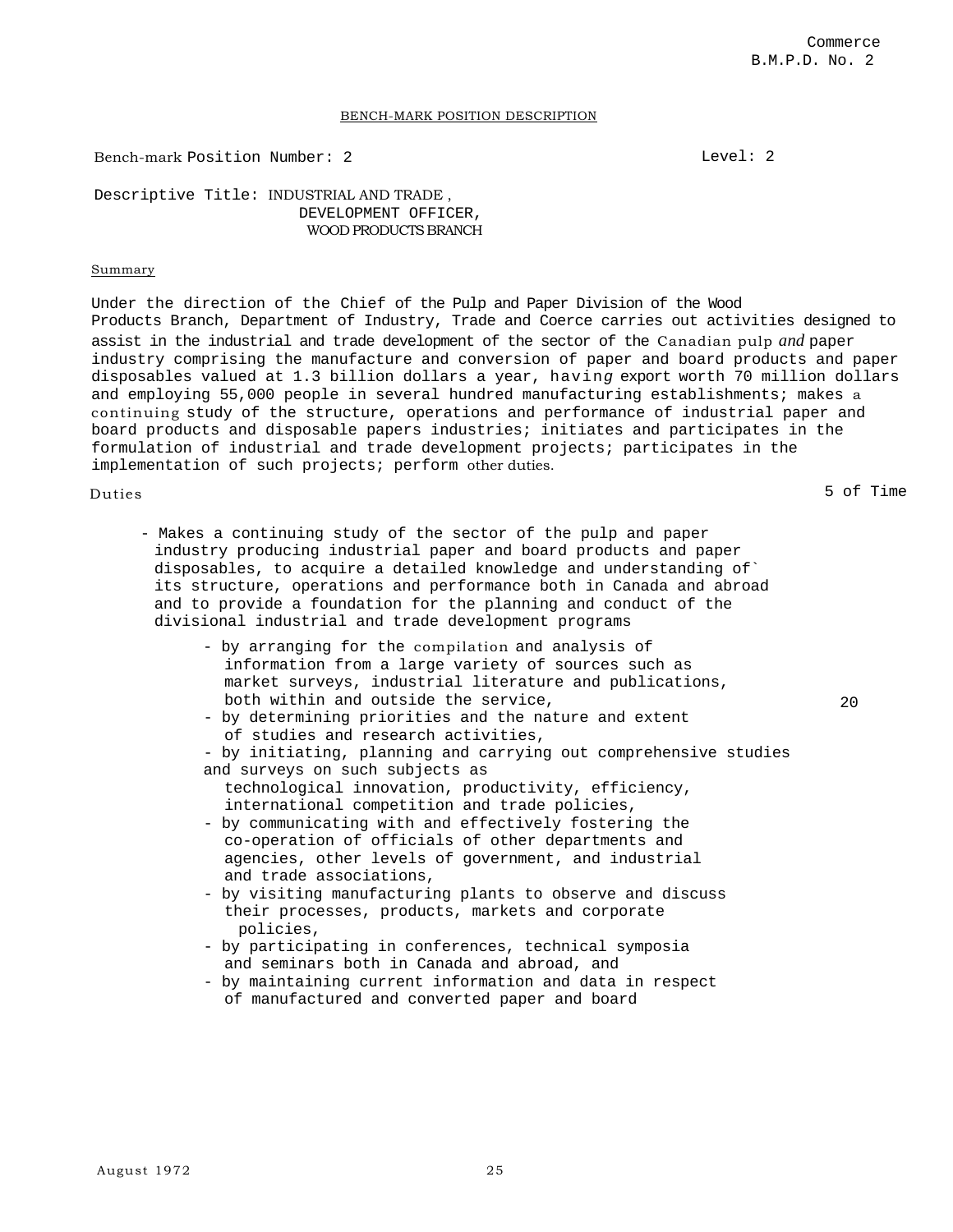**Commerce** B.M.P.D. No. 2

% of Time

25

producers *including* manufacturing capability, financial solvency, and managerial competence.

- Initiates and participates in the formulation of project proposals when trade and industrial development opportunities and problems are identified to provide industry with assistance to improve efficiency of operations and to promote its competitive position

- by examining domestic consumption of Canadian and imported products, export/import ratios, the competitiveness of foreign industry and the demands of foreign markets to determine the feasibility of producing and exporting Canadian manufactured products,
- by applying a knowledge of the technical and administrative competence in the sector and in competitive industries abroad, to identify products, which on the basis of Canadian resources, facilities and marketing ability, could be manufactured in Canada,
- by reviewing briefs from the sector, to identify problems or opportunities, and assessing the effectiveness of existing projects,
- by discussing proposed projects with the manufacturers to assess their potential value and effect and to encourage such activities as the rationalization of manufacturing processes and distribution patterns to make Canadian products competitive in domestic and foreign markets, and
- by *recommending* to superiors action to-be taken on problems and opportunities and changes in the objectives, structure and implementation of projects.

- Participates in industrial development and trade promotion projects to ensure the optimum development of Canadian resources and manufacturing capabilities in industrial papers and boards and converted products and to stimulate export trade in these commodities

- by providing *information* and advice to other departments and agencies, company management, and industrial associations on current and future export prospects in world markets and domestic market opportunities, on the implications of technical changes and commercial developments in Canada and abroad, and on regulatory trade requirements,
- by compiling and making available to industry the product needs of foreign buyers in terms of product specifications, standards and end uses,
- by discussing with manufacturers the benefits of participating in trade fairs and missions and encouraging their
	- participation,
- by explaining the implications of proposed bi-lateral trade agreements under negotiation, and the nature of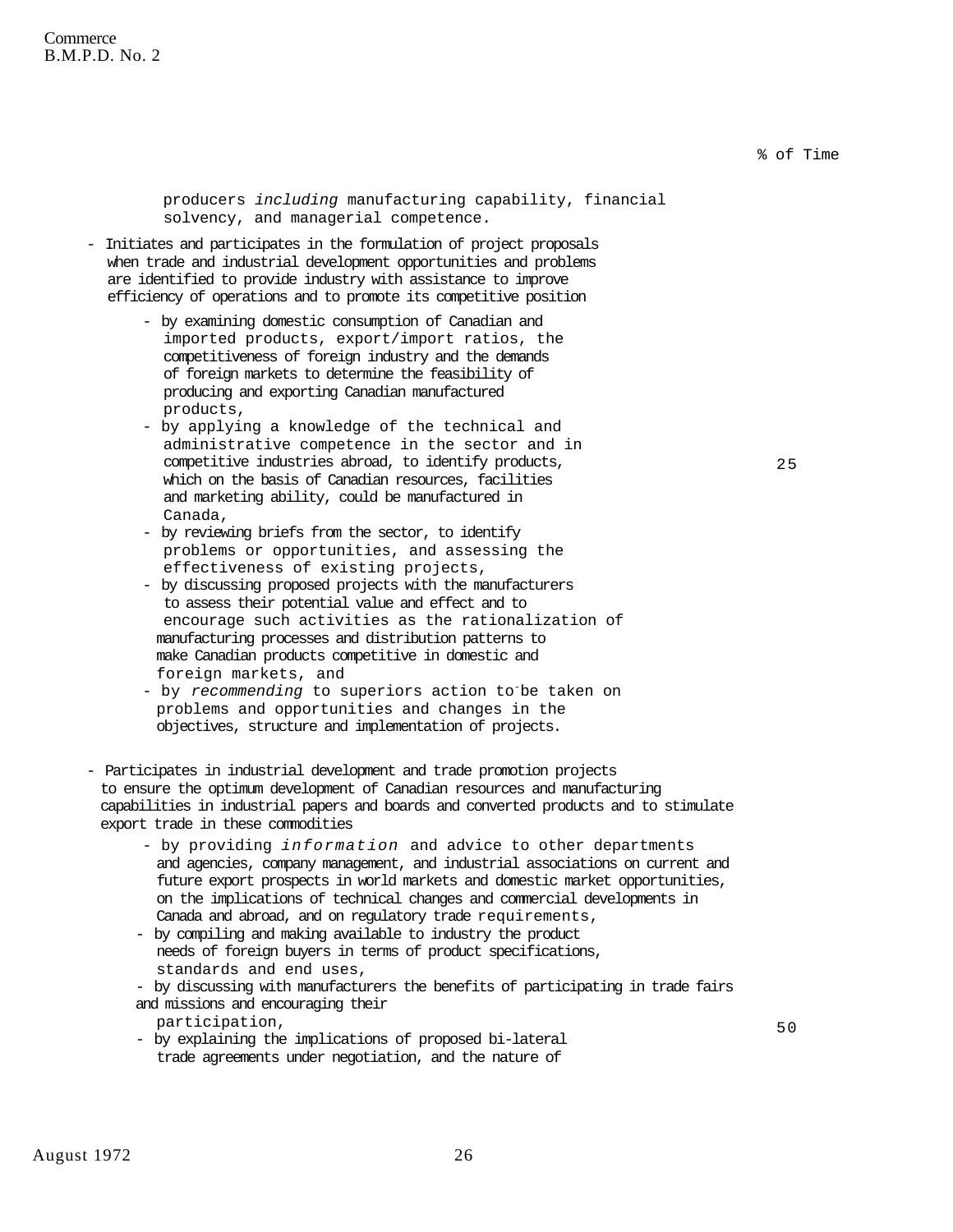# % Of Time

such barriers to trade as unfair import competition and discriminating trade or financing practices of foreign governments, and advising Canadian companies and industry associations of approaches and representations they should make,

- by arranging and participating in government or industry sponsored meetings, conferences and seminars to promote and improve export marketing, and
- by advising on and encouraging industry participation in departmental incentive programs to improve their technical capability for production innovations and their competitive position in the domestic and export markets.
- Performs other duties such as drafting background papers and briefing material in respect of industrial and trade development in the sector; attending industrial exhibits and meetings of industry associations in Canada and abroad; reviewing market and product reports for departmental publications; and replying to queries from the industry, trade commissioners and others.

### Specifications Degree

Kind of Assignments

The work requires making a continuing- study. of. the industrial sector comprising: paper and board products and paper disposables to identify production and marketing problem and development opportunities and to maintain an awareness of the needs of industry in respect of divisional industrial development and trade promotion projects.

The incumbent initiates and participates in the formulation of project proposals Within goals and objectives approved by the Division Chief and in accordance with Branch directives. He determines the feasibility of producing and/or exporting specific commodities considering the technical, administrative and financial limitations; plans approaches to projects in consultation with officials of industry and industrial associations, whose participation he has fostered by demonstrating the advantages and likely benefits to the industry; and recommends to superiors the implementation of such projects.

The work requires participating in industrial development and trades promotion projects, for example, as secretary to a trade mission; providing advice *and* information to government and industry participants to ensure a complete understanding of export prospects and the implications of technical changes and commercial developments for the sector; and drafting background papers and briefing material for projects.

5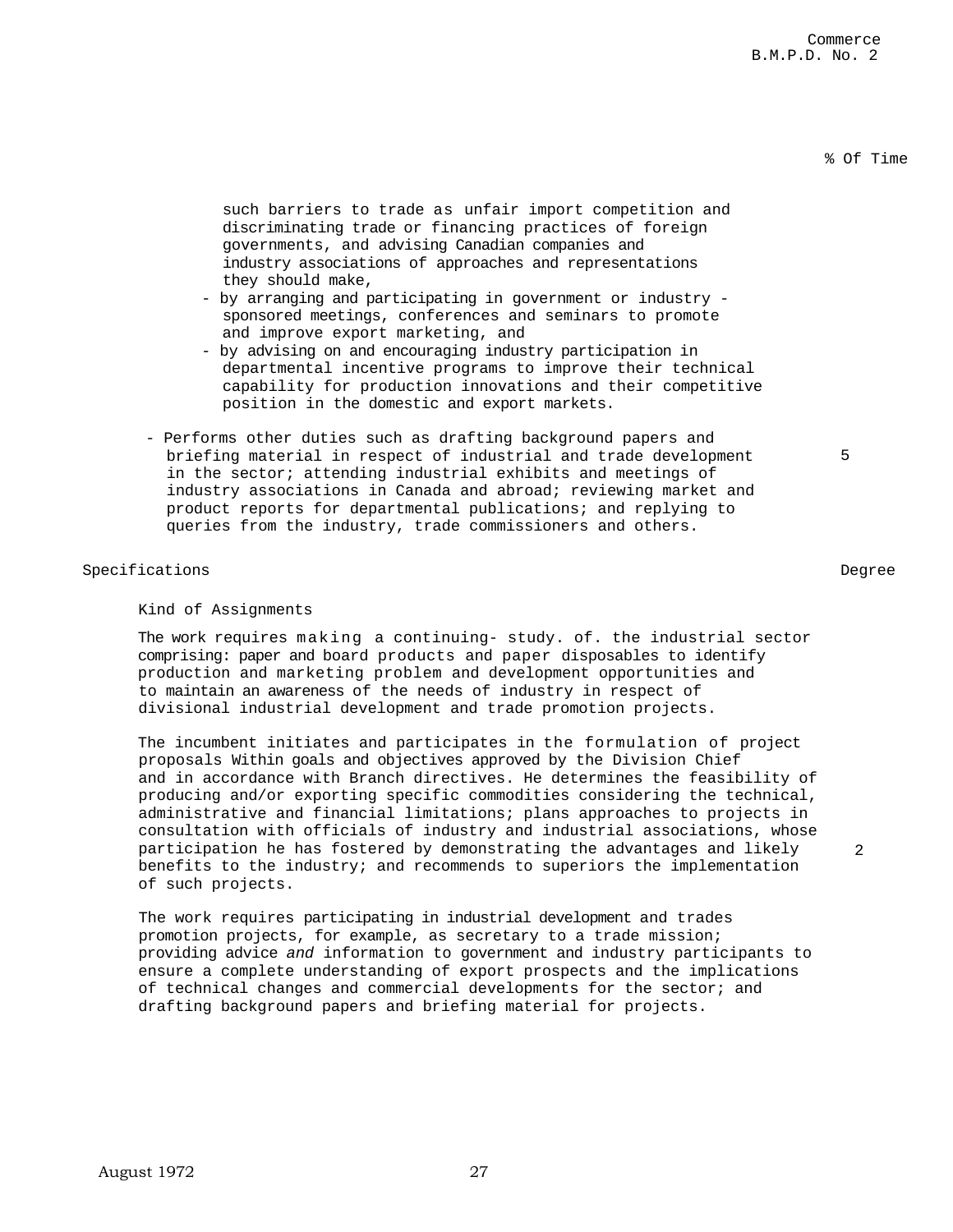Complexity of Work Degree

The work requires making a continuing study of all aspects of the paper and board products and paper disposables sector in Canada and abroad and identifying production and marketing problems and opportunities in the Canadian industry. Specific problems or opportunities are frequently brought to the attention of the incumbent by Trade Commissioners or representatives of industry.

The incumbent develops industrial development and trade promotion project proposals requiring the examination and assessment of such indicators as the domestic consumption of imported products, export/import ratios; and competitiveness of foreign industry as well as other non-quantitative considerations such as discriminatory trade or financing practices and unfair import competition.

2

 $\overline{2}$ 

Initiative and judgment are required in developing practicable project proposals, in obtaining the co-operation and assistance of representatives of industry, and in implementing approved projects.

The work requires discussing proposed projects with superiors to obtain their approval, and with representatives of industry to demonstrate the advantages and likely benefits of proposed projects.

The work requires a thorough knowledge of the complete range of Canadian paper and board products and paper disposables and the several hundred manufacturing establishments producing them, which is acquired through formal training and continuing study and analyses. It also requires a thorough knowledge of the resources and markets available to the sector, government policy and legislation in respect of industrial and trade development and the practices and methods used in the promotion of Canadian goods in foreign markets.

# Professional Responsibility

The incumbent, under the direction of the Chief of the Pulp and Paper Division, initiates and participates in the formulation of industrial development and trade promotion projects in accordance with objectives approved by the Chief. He is required to develop, for the approval of superiors, solutions to problems or approaches to take advantage of development and promotion opportunities.

The work of the incumbent is reviewed at various stages during the development of a project and prior to its implementation.

Reports of trade commissioners, trade missions and others and trends in technological development and trade in the sector are analyzed and interpreted and provide the basis for identifying problems or opportunities, formulation of projects, and the provision of advice in respect of departmental assistance for industrial development and trade promotion in the sector.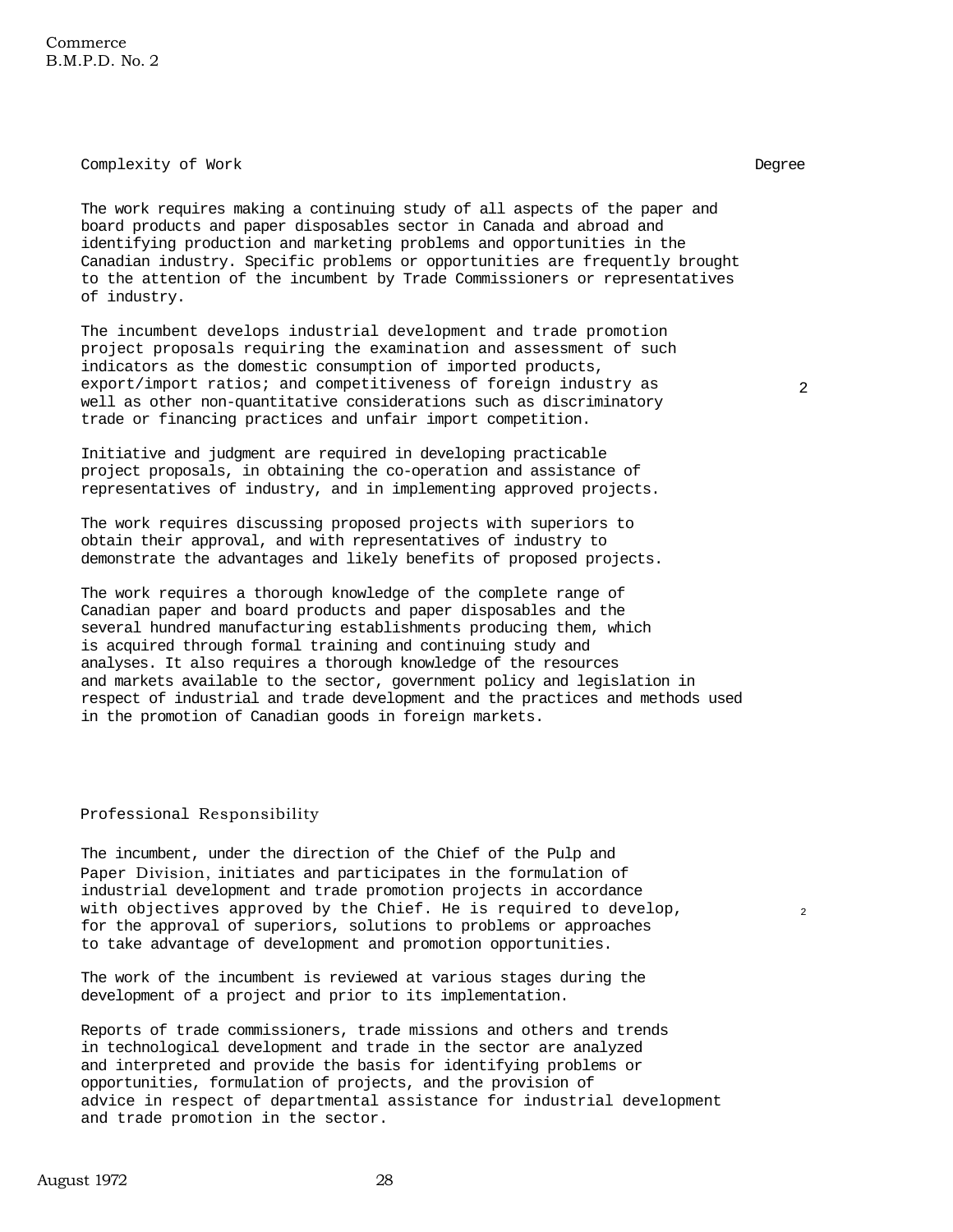## Degree

1

2

# Management Responsibility

The incumbent is responsible for co-ordinating the implementation of projects with participants in industry and other departments; recommending the use of consultants to conduct specific studies in the sector; and recommending approaches to be used for the resolution of specific problems.

Impact of Recommendations and Activities

Decisions, advice and recommendations affect the initiation, formulation and implementation of industrial development and trade promotion projects in the sector; the operational effectiveness and competitiveness of many of the several hundred manufacturing establishments employing 55,000 people, having an annual production valued at approximately 1.3 billion dollars and exports of 70 million dollars in a rapidly expanding sector of the pulp, paper and paper products industry.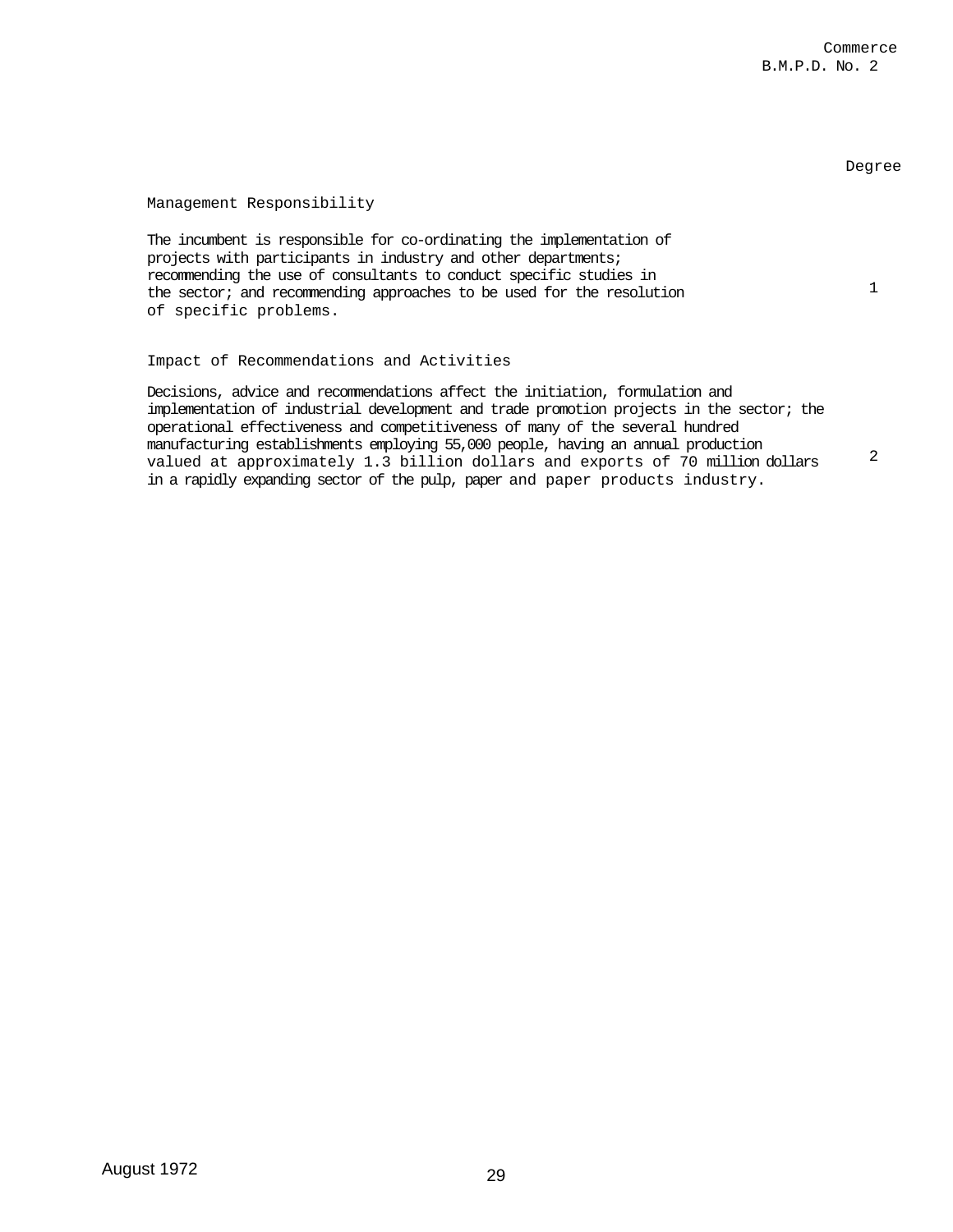Commerce B.M.P.D. No. 3

#### BENCH-MARK POSITION DESCRIPTION

Bench-mark Position Number: 3 and 2008 and 2008 and 2008 and 2008 and 2008 and 2008 and 2008 and 2008 and 2008

Descriptive Title: INDUSTRIAL AND TRADE DEVELOPMENT OFFICER, MATERIALS BRANCH

# Summary

Under the direction of the Chief, Non-ferrous Metals Division, Materials Branch, Department of Industry, Trade and Commerce carries out activities to promote the industrial and trade development of a sector of Canadian industry which has an annual production value of \$35 million, exports worth \$13 million and employs 1,500 people; conducts continuing studies of Canadian ferroalloys, refractory and rare earth metals production and marketing facilities; performs other duties. Duties of Time

- Conducts continuing studies of the Canadian ferroalloys, rare earth and refractory metals industry in which are considered related factors such as performance, growth, competitiveness, new product development and application, process research, engineering and production standards and methods, product demand, sources and markets, marketing methods, prices and supply capability to identify problems and opportunities facing the industry
	- by collecting and analyzing pertinent data, *financial* reports, market reports and trade publications,
	- by carrying out in-depth surveys on a designated aspects of the industry such as new product development to meet expanded foreign markets,
	- by participating in conferences, symposia and meetings both in Canada and abroad,
	- by assessing the implications of Canadian legislation particularly such matters as tariffs, taxation, export subsidies and incentives, anti-dumping laws and regulation of combines which directly affect the production and marketing of the sector's products, and
	- by drafting detailed reports on the industry sector in which new information is analyzed, trends in industrial and trade development forecast, conclusions reached and recommendations made.
- Plans and carries out projects and assignments forming part of the <sup>4</sup> divisional programs and which are designed to encourage and assist the industrial and trade development of the ferroalloys, refractory and rare earth metals industries
	- by explaining to manufacturers the aims, intent, operation and general principles of the division's programs, and projects,
	- by explaining and encouraging industry to take advantage of the various government assistance programs established to foster product innovation and production efficiency,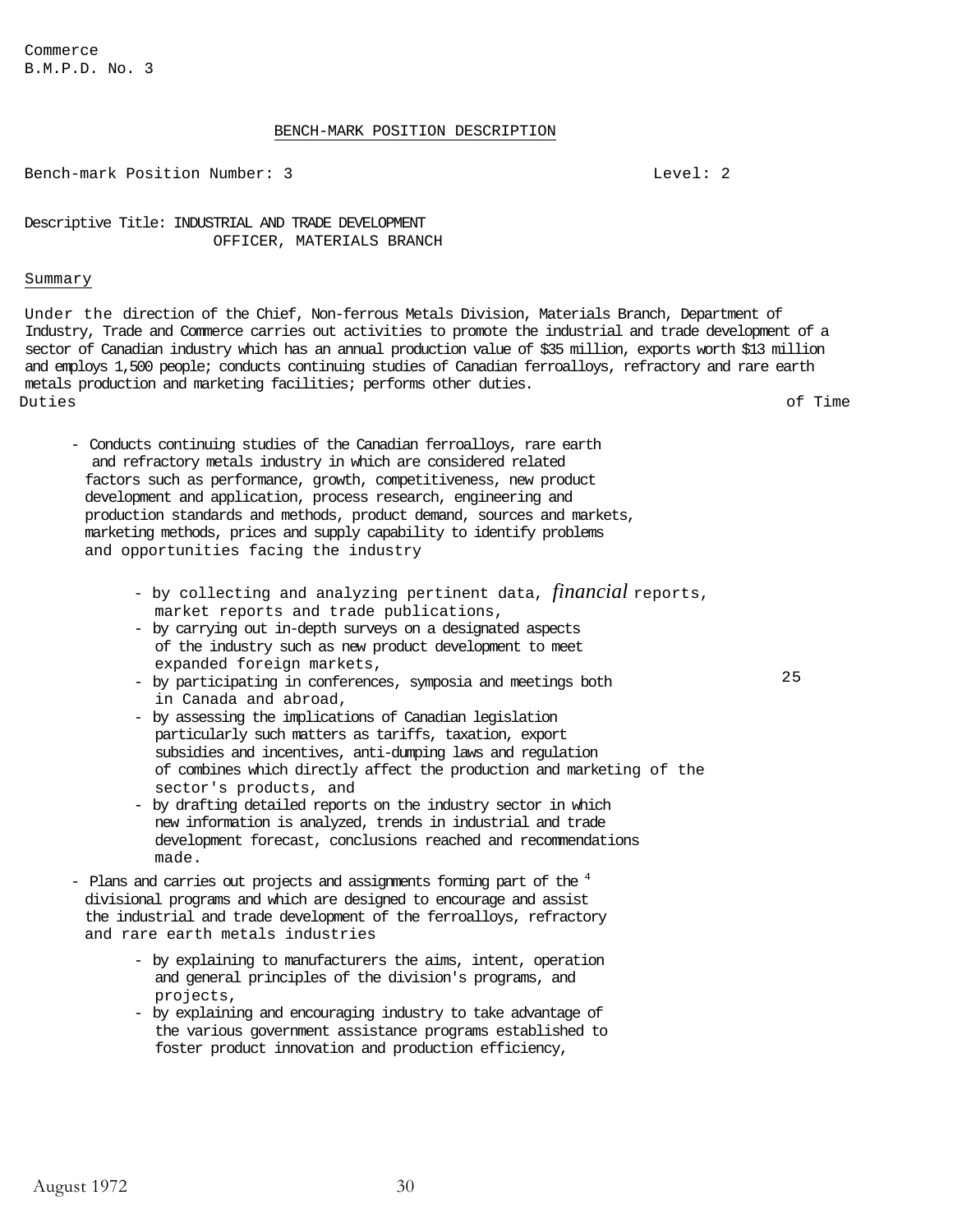Commerce B.M. P. D. No. 3

% of Time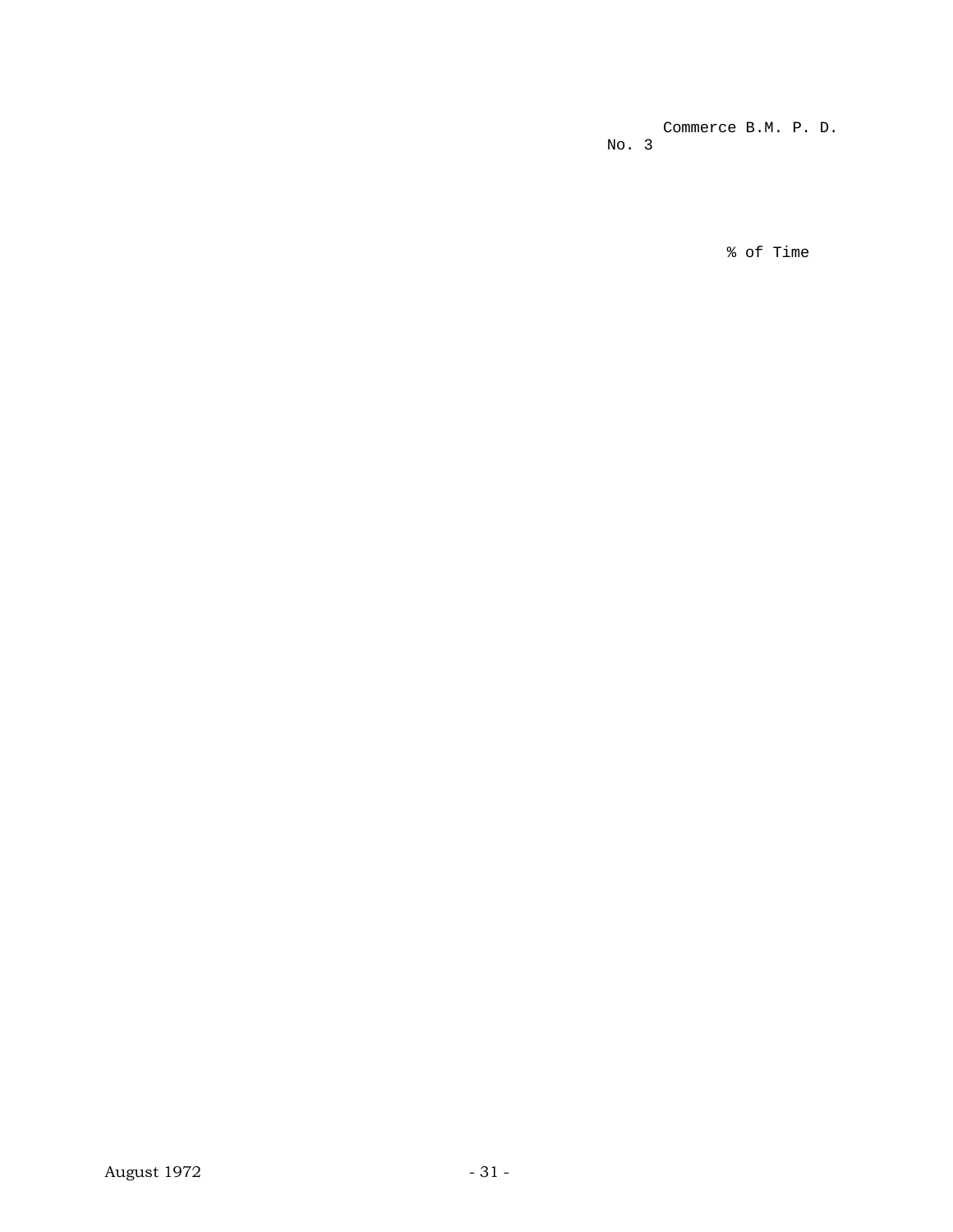- by stimulating an interest in export markets using such means as personal contacts, meetings and discussions, examining company operations and suggesting the changes which may be required to meet foreign competition in domestic or export markets,
- by arranging and leading industrial missions to other countries to gather information on foreign product development and production techniques, and to assist Canadian manufacturers in identifying areas in which they need improvement and areas in which they have the competitive advantage,
- by participating in industrial and technical conferences in Canada and abroad to discuss problems and to assist Canadian industry plan joint courses of action,
- by counseling industry in the preparation of briefs and submissions to government departments and agencies and directing them through the proper channels,
- by participating in the analysis and evaluation of industrial proposals requesting government assistance and making recommendations to the decision-making committees of the various assistance programs,
- by informing the Trade Commissioner Service of the supply and competitive positions of Canadian products and their availability for export,
- by explaining to Trade Commissioners the technical aspects of Canadian products and the techniques to be used in promoting their sale,
- by suggesting and organizing trade missions, persuading industry to collaborate with the department in mounting exhibits at trade fairs, and representing the department at these missions and fairs,
- by assessing the benefits derived from trade promotion projects and relating the costs to predetermined divisional objectives,
- by encouraging and assisting Canadian Industries to export their products,
- by identifying for industry sources of financing for exports and assisting them to adjust to tariff reductions and other changes in he international trading environment,
- by informing industry of foreign markets for specific products, and of new products and processes needed to satisfy domestic and foreign markets,
- by aiding industry in the resolution of problems encountered in obtaining raw materials for manufacture, and
- by discussing with the ferroalloys, refractory and rare earth metals industries the applicability and impact of programs,

legislation and activities which are the responsibility of other departments and agencies.

60

% of Time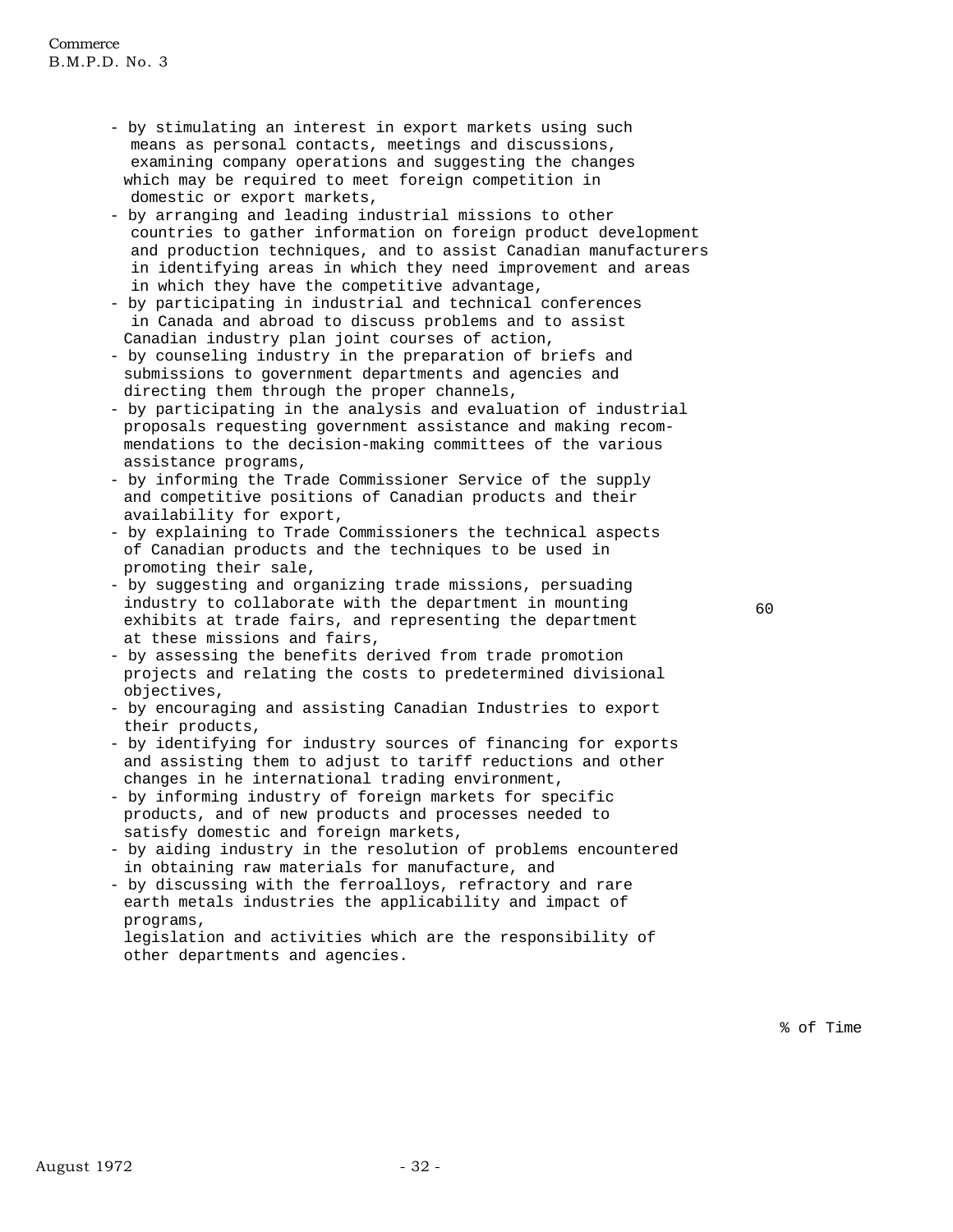- Performs other duties such as advising on export permits for non ferrous metals, advising officials of other departments and agencies on the nature and use of ferroalloys, refractory and rare earth metals, drafting reports and briefing material for senior officials, and providing advice and assistance to representatives of developing countries.

# Specifications Degree

Kind of Assignments

The work consists of conducting projects forming part of the divisional program to improve efficiency and productivity and to promote exports in the *Canadian* non-ferrous metals industry. The work requires studying the *conditions* which affect the production and marketing of ferroalloys, refractory and rare earth metals and planning approaches to meet the divisional objectives as they apply to this industrial sector. Work in other sectors of the non-ferrous metals industries is also assigned from time to time to assist in the completion of projects involved with the supply of non-ferrous metals in Canada.

Work assignments are completed by applying the methods and techniques commonly followed by the department to promote industrial and trade development as an on-going program. Assistance and guidance are available from senior officers to define assignments and to resolve problems encountered and identified by the incumbent. The range of products for which the incumbent is responsible is small but there is a requirement to co-ordinate activities touching different subject-matter areas such as research and analysis and trade promotion. The plans developed for the activities follow established patterns and take into consideration outside conditions such as import quotas, market fluctuations and shipping problems.

Complexity of Work

The work requires research and analysis on production and marketing of a small range of non-ferrous metals. The information and data required for this phase of the work is used by other personnel in the division and is readily available.

The work requires a good knowledge of ferroalloys, refractory and rare earth metals and of the industrial sectors which produce and use them. This knowledge is acquired by formal training and *continuing* research and study. It also requires a good knowledge of the resources and markets available to the sector and of government policy, legislation and practices used to promote industrial and trade development.

15

2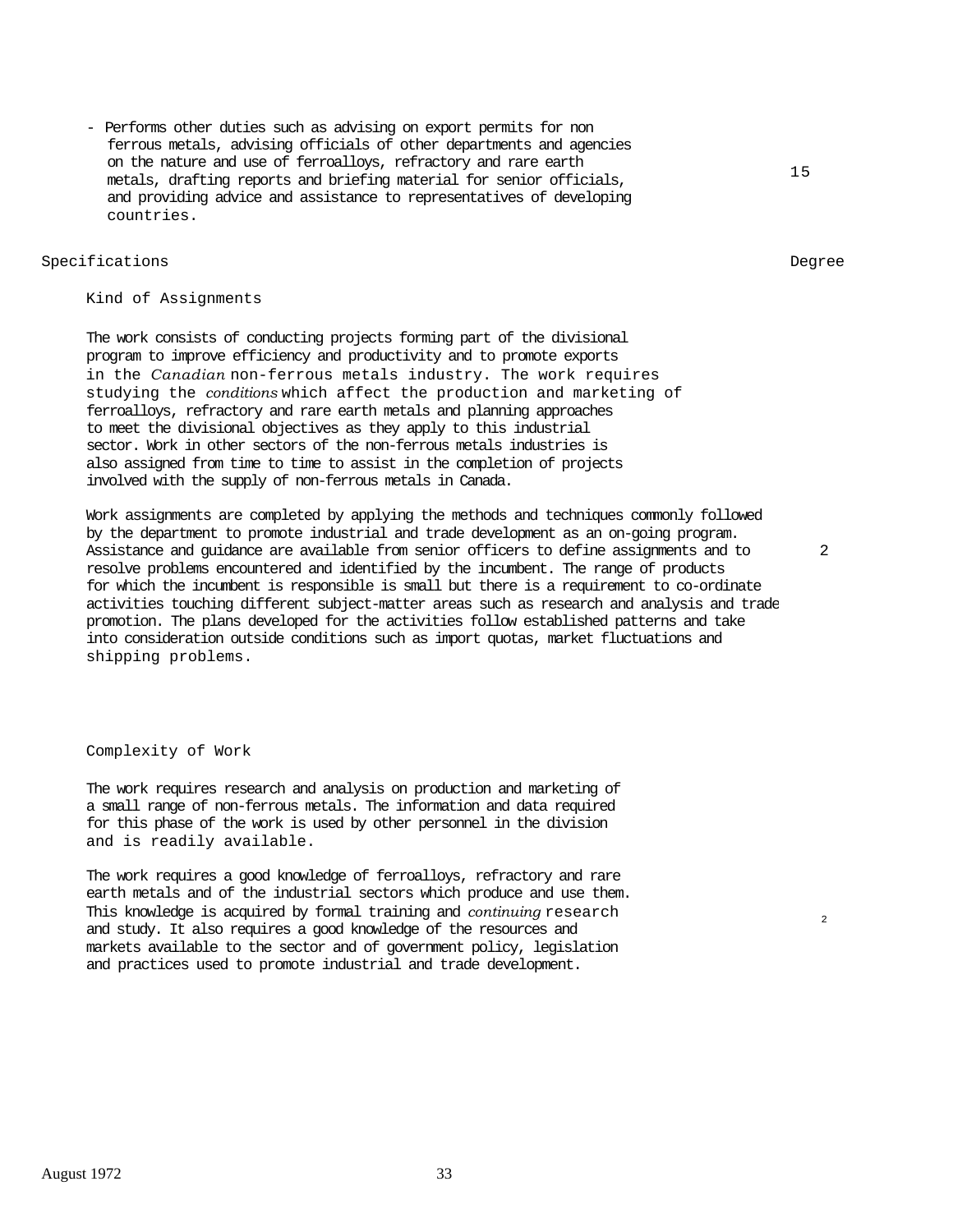2

1

# Professional Responsibility

The work requires analyzing information and data on the non-ferrous metal industry. The analysis is made to identify weaknesses and strengths, detect areas where productivity could be improved, fore cast future market demands and to identify new markets, especially those in foreign countries. The results of analyses are presented to superiors in the form of recommendations which, if accepted, are implemented. The incumbent is required to co-ordinate his activities with those of other personnel in the division, branch and department to ensure compatibility with overall policy.

Management Responsibility

The incumbent is occasionally required to supervise the work of support staff and give assistance to departmental and other personnel seconded to the division for training purposes. The incumbent is also required to make recommendations on the use of consultants and on approaches to be used for the resolution of specific problems.

Impact of Recommendations and Activities

The incumbent is responsible for providing advice and making recommendations on that sector of the non-ferrous metal industry which manufactures ferroalloys, refractory and rare earth metals. This sector of the industry is not highly developed at present but has potential for increased development in the future. It has a production value of \$35 million exports of \$13 million and employs 1,500 people. Primarily, the industries affected are concentrated in Ontario and Quebec but the work also bears upon industries located in all other provinces.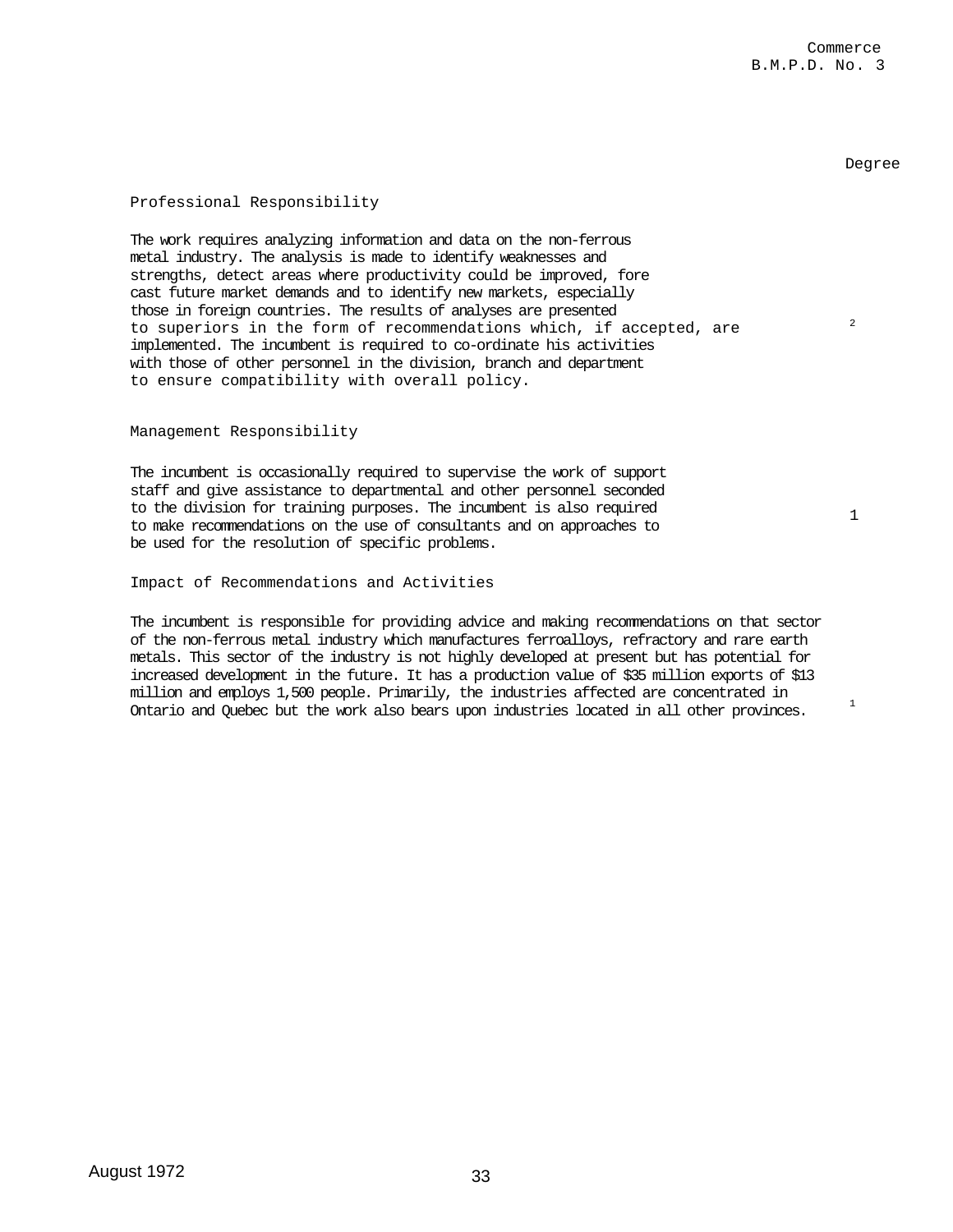**Commerce** B.M.P.D. No. 4

# BENCH-MARK POSITION DESCRIPTION

Bench-mark Position Number: 4 and 1990 and 1990 and 1990 and 1990 and 1990 and 1990 and 1990 and 1990 and 1990

Descriptive Title: INDUSTRIAL AND TRADE DEVELOPMENT OFFICER, CHEMICALS BRANCH

### Summary

Under the direction of the Chief, Industrial Chemicals Division, Chemicals Branch, Department of Industry, Trade and Commerce conducts projects to assist in the industrial and trade development of a major sector of the Canadian chemical industry which comprises over 120 companies, manufactures, industrial acids, alkalies, salts, gases, pigments and explosives valued at \$500 million a year, has exports worth \$60 million and employs 20,000 people; makes a continuing study of the inorganic industrial chemical sector; originates and collaborates in the formulation of proposals for industrial and trade development projects; participates in the implementation of such projects; performs other duties. Duties % of Time

- Makes a continuing study of-the inorganic industrial chemical industry acquire a detailed knowledge and understanding of its structure, operations and performance both in Canada and abroad to serve as a foundation for the planning and conduct of the divisional industrial and trade development programs
	- by determining priorities and the nature and scope of the studies and research activities,
	- by identifying, investigating and analyzing technical, economic and commercial problems and opportunities,
	- by seeking and analyzing specific information from a large variety of sources both within and outside the service,
	- by initiating, planning and carrying out in-depth studies and surveys on diverse but interrelated subjects such as productivity, efficiency, international competition and trade policies,
	- by establishing and *maintaining* effective communication with officials of other departments and agencies, other levels of government, industry, and industrial and trade associations,
	- by participating in conferences, symposia and seminars both in Canada and abroad, and
	- by preparing detailed reports on the results and findings of studies to provide management with comprehensive conclusions and recommendations on the problems identified or opportunities discovered.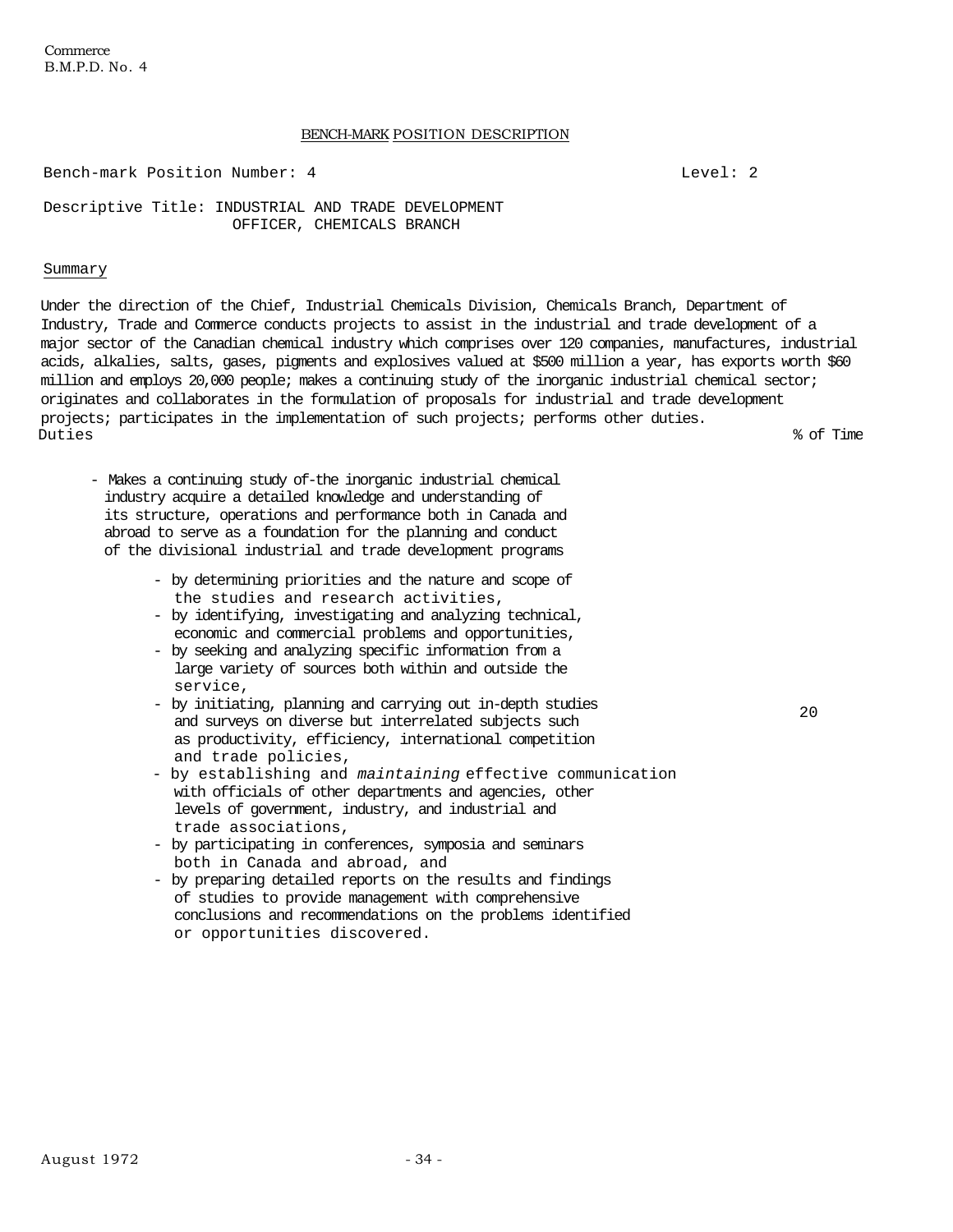- % of time
- Originates and collaborates in the formulation of project proposals when development and trade problems are identified to provide industry with the assistance necessary to ensure its orderly and rational growth, improve its international competitive position and increase its contribution to the national economy
	- by reviewing and analyzing the results and conclusions of studies, surveys and investigations and selectively developing project recommendations for consideration of departmental management,
	- by evaluating the cost-benefit. and cost effectiveness of project alternatives and by determining the industrial, economic and political implications,
	- by ensuring compatibility of project proposals with government policy, departmental objectives and inter national obligations,
	- by consulting with representatives of other departments, other levels of government, industry, and industrial and trade associations on the practicality of proposals for overcoming constraints and attaining full growth potential,
	- by participating in the drafting of detailed project proposals and the necessary support material such as administrative procedures and the submissions required for approval, and
	- by serving as a member of a committee or task force established to implement approved projects.
- Initiates and participates in the industrial development ,projects of the Division to assist the companies of the industrial inorganic chemicals sector in improving their efficiency and productivity
	- by supplying expert advice to other branches, other departments and agencies and other levels of government on all aspects of the industrial inorganic chemicals sector,
	- by evaluating and appraising at the request of various government agencies sector-related reports and studies prepared by professional consultants,
	- by developing for the industry specific data, forecasts and assessments on Canadian and international technological developments and advances,
	- by informing companies of the industrial development assistance available to them and interpreting for industry the application and impact of government policies, programs and legislation relative to industry proposals, requests for assistance, constraints or opportunities,
	- by providing advice and guidance to industry in the development, preparation and presentation of proposals, briefs, applications and submissions to government departments and agencies, and
	- by appraising the technical and commercial risks and benefits of specific industrial development proposals and giving advice and guidance on their implementation.

August 1972 - 35 -

30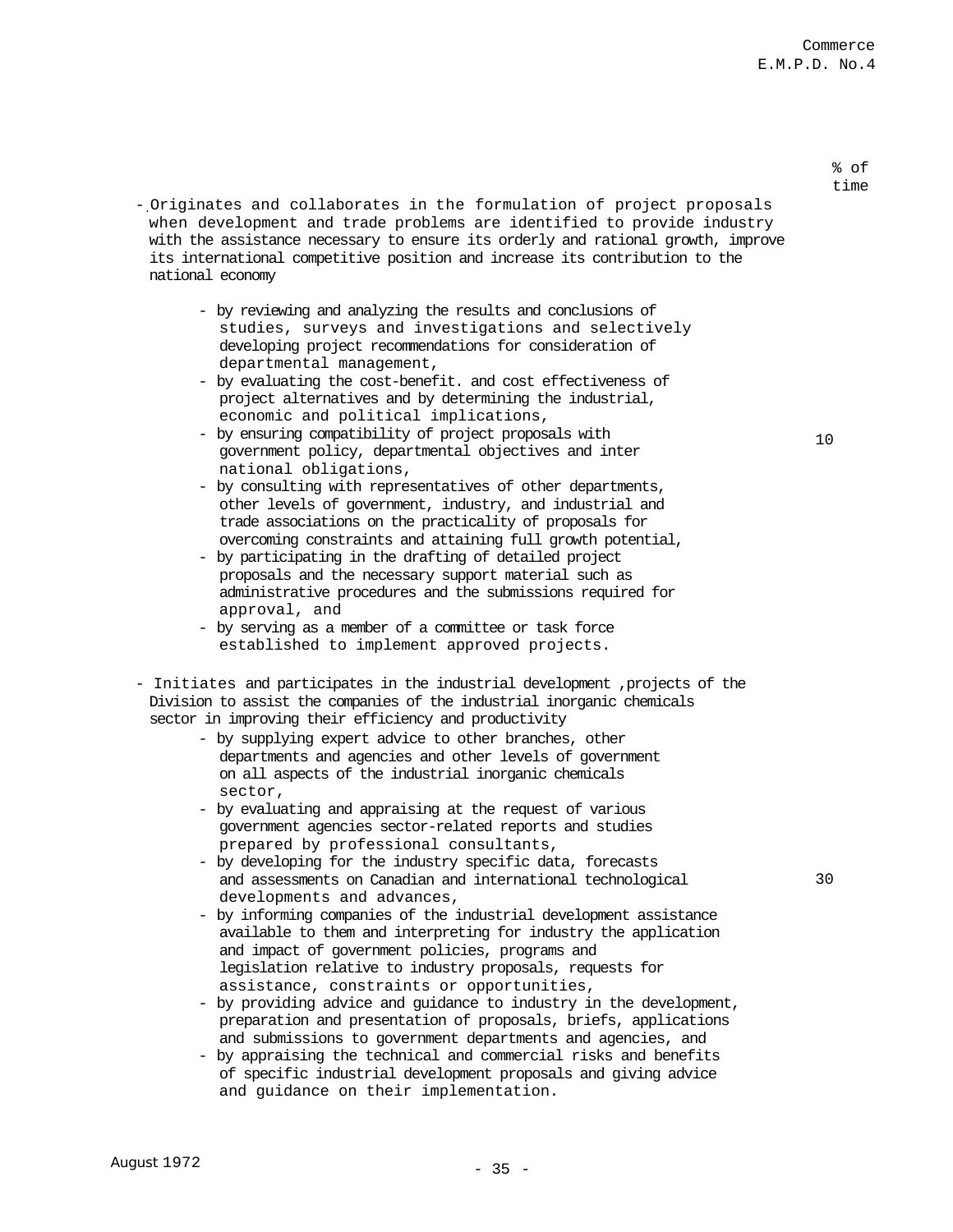- Originates and participates in the trade development projects of the division to ensure that the export trade in Canadian inorganic industrial chemicals continues to flourish and expand
	- by *planning* and carrying out commodity studies and surveys to determine supply and demand relationships, distribution patterns, competitive and environmental factors, and to identify potential foreign markets for Canadian products,
	- by establishing and maintaining close communication with the Trade Commissioner Service, trading corporations and foreign buyers to identify and recommend export opportunities to industry,
	- by assessing the capabilities of companies to meet the demands of foreign markets and recommending trade projects to them,
	- by informing the companies of the sector of the benefits to be derived from the trade promotion aids of the department such as the Trade Commissioner Service trade fairs, trade missions, traveling exhibits and trade publications,
	- by identifying and analyzing export problems caused by foreign ownership of Canadian companies and developing new or modified approaches to overcome such problems,
	- by advising manufacturers and exporters on the arrangements necessary to secure export financing and export credit insurance, on the documentation required for export and on the benefits to be derived from participation in foreign aid programs,
	- by continually evaluating and modifying export techniques such as joint ventures, consortia and the multi-commodity package approach to ensure Canadian products are priced competitively and reach foreign markets, and
	- by serving as the sector industrial specialist and participating in the formulation of departmental trade policy and practices.
- Performs other duties such as contributing material to and attending as an industry expert interdepartmental committee meetings, and meetings of national and international organizations and agencies, evaluating effectiveness of projects in reaching departmental goals and objectives and recommending procedural changes to senior management, drafting correspondence, speeches and briefing material for senior officers, and directing assigned personnel.

Specifications Degree

Kind of Assignments

The work requires planning, organizing and implementing projects designed to assist the inorganic industrial chemicals sector of the Canadian chemical

industry to improve efficiency, increase productivity and expand exports.

30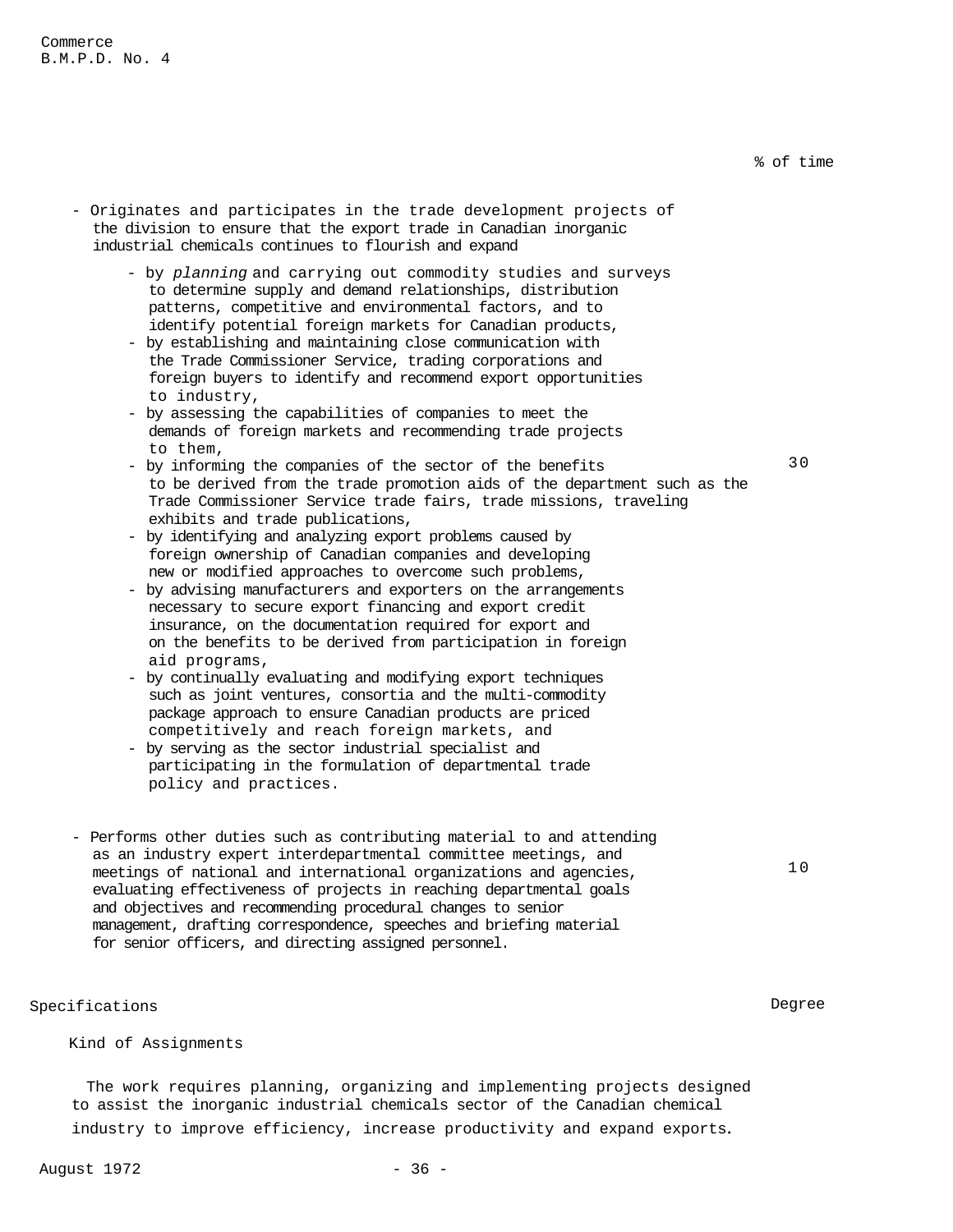3

The work requires initial planning based on a thorough appreciation of the problems encountered in the production and marketing of a range of chemicals comprising acids, alkalies, salts, gases, pigments and explosives.

The work is conducted in accordance with established methods but there is a considerable requirement to undertake special assignments for which new procedures and approaches are required. An example of the special assignments in which the incumbent participates is the development of the Program for the Enhancement of Productivity. Such assignments require the application of knowledge of a number of subject-matter areas such as economics, marketing, finance and chemical processing and production. 3

The work requires the completion of projects and assignments for which the goals and objectives are described in broad terms.

The manner in which these assignments are completed is affected by outside considerations such as technical obsolescence, foreign market demands and tariffs. These considerations are weighed by senior management when overall divisional activity is planned and co-ordinated.

# Complexity of Work

The work requires initiative in adapting existing procedures or devising new approaches. For example, participation in the development of the Program for the Enhancement of Productivity required the development of a system to assess company applications and the development of a mathematical model when the usual approach to cost-benefit analysis proved unsuitable.

The work requires study and analysis of information and the determination of an approach that is a practical compromise taking into consideration a number of variables. The incumbent, for example, was asked for advice on the feasibility of economic recovery of the sulphur values from a proposed smelter. He then examined the relative economics and the competitive position of sulphur and sulphuric acid, the existing and potential demands, the principal markets and the expected transportation and distribution problems. His recommendation that sulphur rather than sulphuric acid be recovered was accepted.

The work requires a thorough knowledge of the complete range of Canadian inorganic chemicals comprising several hundred diverse products and of the industrial sector which produces them which is acquired through formal training and continuing study and analyses. It also requires a thorough knowledge of the resources and markets available to the sector, government policy and legislation applicable to industrial and trade development, and the practices, methods and resources used in the promotion of Canadian goods in foreign markets.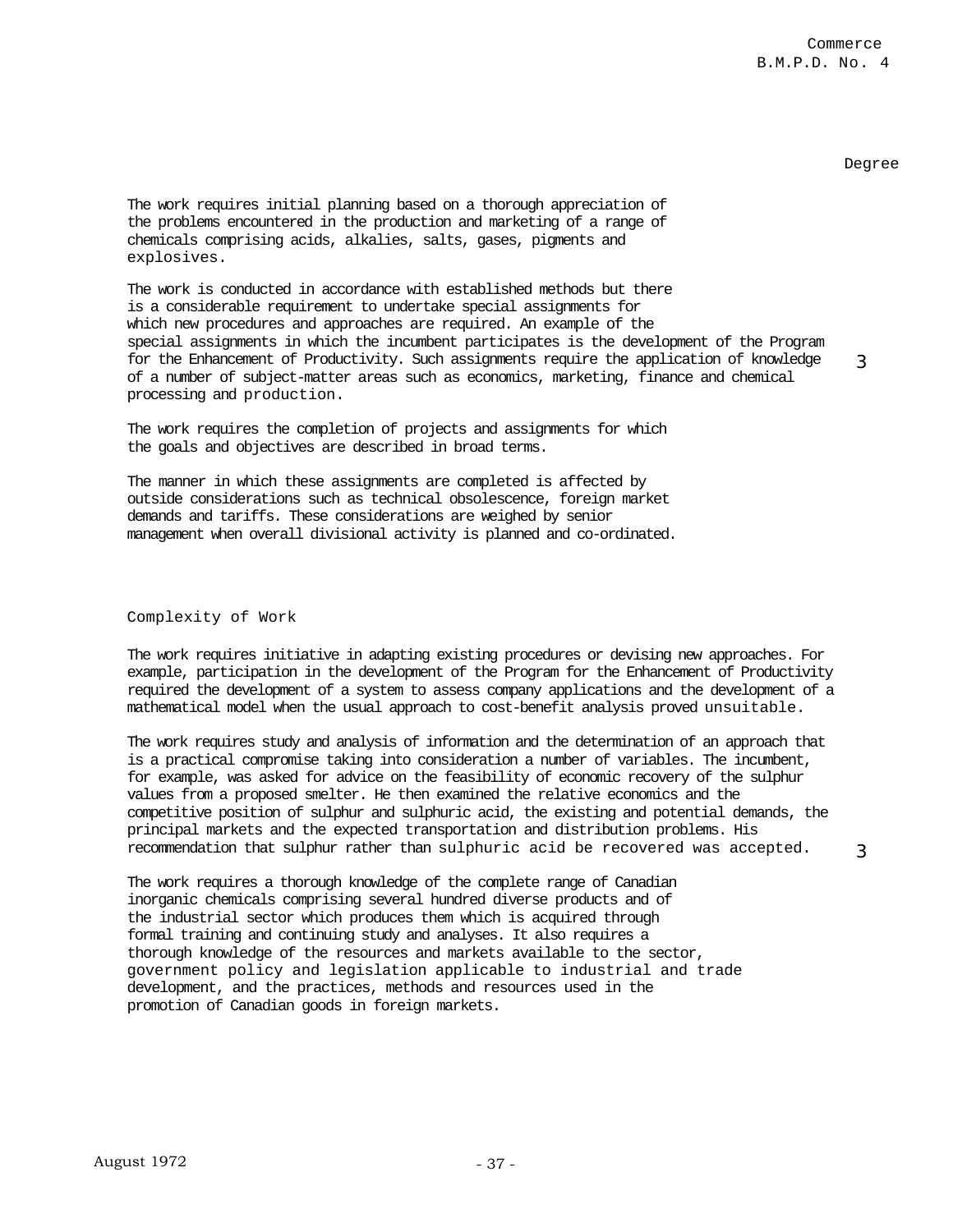# Professional Responsibility

The work requires research into background *information* to formulate industrial and trade development projects for a range of industrial chemicals comprising acids, alkalies, salts, gases, pigments, and explosives. The incumbent is responsible for planning the approaches to be used in implementing these projects. He is also required to develop for the approval of senior management solutions to problems which have implications outside his own area of responsibility.

The resolution of problems which when not obvious are described in general terms by superiors require an in-depth analysis of resource material on a limited range of inorganic industrial chemicals. The analysis crosses several subject-matter areas and is used to develop projects and determine the methods and procedures required to conduct them. The incumbent's recommendations, other than those having policy implications, are accepted and approved without review.

# Management Responsibility

The incumbent is occasionally required to supervise the work of support staff and give direction to departmental and other officers seconded to the div for training purposes. The incumbent is also responsible for : raking recommendations on the use of consultants, recommending changes in the procedures used to complete projects and assignments, and coordinating studies and activities with divisional personnel and with personnel from other departmental branches, other departments, industry and trade associations.

# Impact of Recommendations and Activities

The incumbent is responsible for providing advice and making recommendations on that sector of the Canadian chemical industry which manufacturers industrial acids, alkalies, salts, gases, pigments and explosives and which constitutes 15-20% of the entire industry. This sector comprises a hundred companies, including twenty large international corporations, two hundred establishments and 20,000 employees. It produces goods to the value of \$500 million a year with exports valued 2 at \$60 million.

There is a responsibility to identify and brief senior management on emerging industrial and trade development problems and to develop and recommend appropriate courses of action. These and other recommendations have a direct bearing on the efficiency and productivity of a sector of industry. its success in competing in foreign markets contributes to the national economy.

 $\mathcal{D}$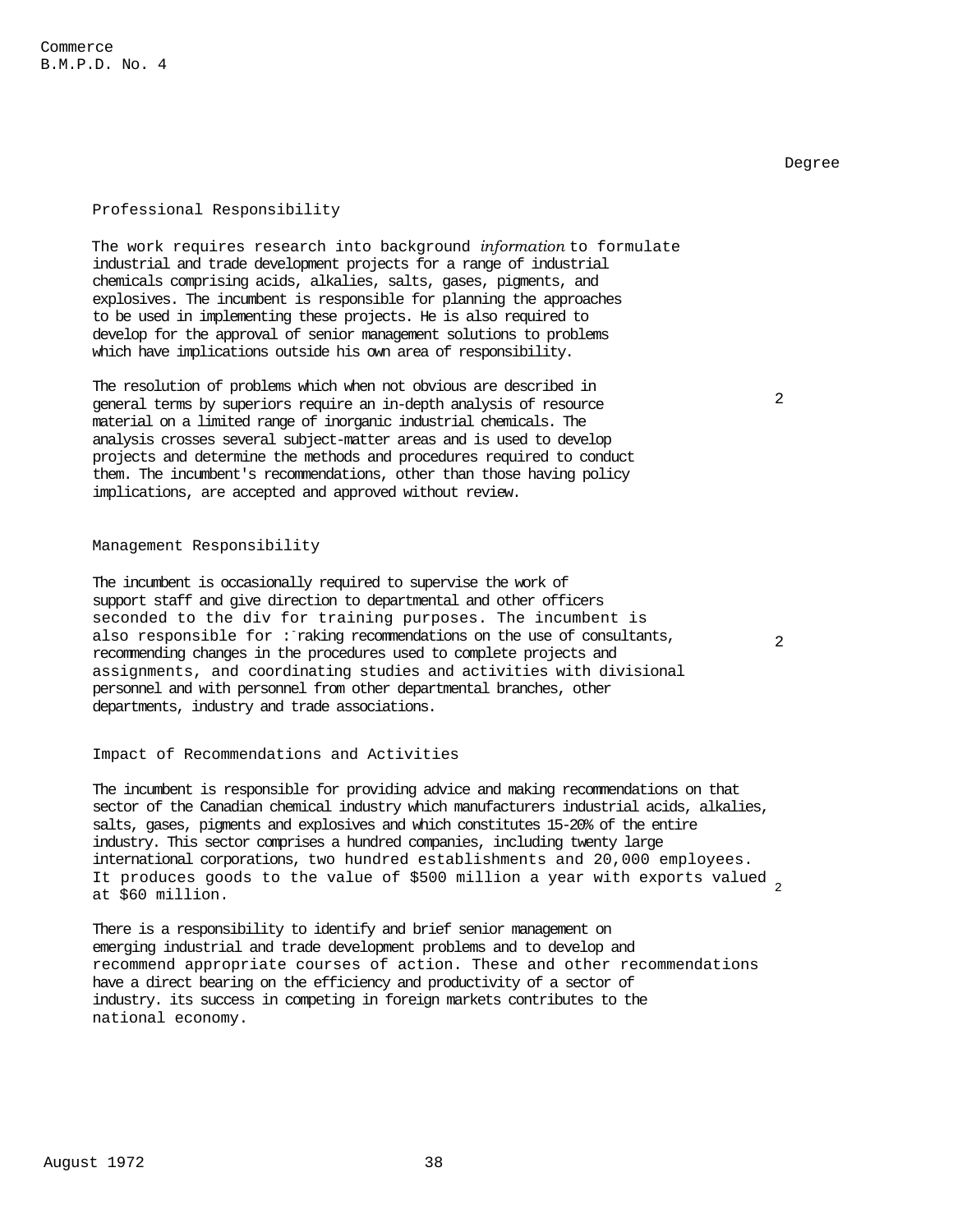### BENCH-MARK POSITION DESCRIPTION

Bench-mark Position Number: 5 Level: 2

# Descriptive Title: EXAMINER OF FINANCIAL INSTITUTIONS

# Summary

Under the direction of the supervising examiner, organizes, provides leadership and participates in the examination of the records, and reporting on the condition and affairs of fire and casualty insurance companies; examines the records and reports on the condition and affairs of fire and casualty companies, small loan companies and moneylenders, and small life insurance companies; examines, as a member of a team, and reports on specific aspects of the operations of large life insurance companies assigned by the supervising examiner; and performs other duties.

Duties

% of Time

- Organizes, provides leadership, and participates, as a team leader, in the examination of the records and reporting on the condition and affairs of fire and casualty insurance companies to ensure their continuing solvency and propriety of operations and to identify those companies whose financial condition is deteriorating so that remedial action can be taken before failure results in loss to policy holders, and loss of confidence in the financial community
	- by briefing team members (normally 2 or  $3$  officers) on the nature and extent of the examination and on the approaches and procedures to be used,
	- by assigning specific tasks to, and supervising team members during the examination of books of account and other records,
	- by reviewing the work in progress and providing guidance and assistance to team members,
	- by reviewing reports for completeness, consistency and accuracy,
	- by developing examination procedures to apply to new situations as they arise and referring unusual problems to the supervising examiner,

- by training and providing advice and guidance, to subordinates,

- by analyzing reinsurance agreements and treaties, third party claims, or special insurance contracts,
- by examining such records as the annual statement filed with the Department to ensure that it reflects the actual financial position of the company, and examining records to ensure that they are kept in accordance with the provisions of legislation, and
- by coordinating the compilation and writing of a comprehensive report of the examination for submission to the supervising examiner.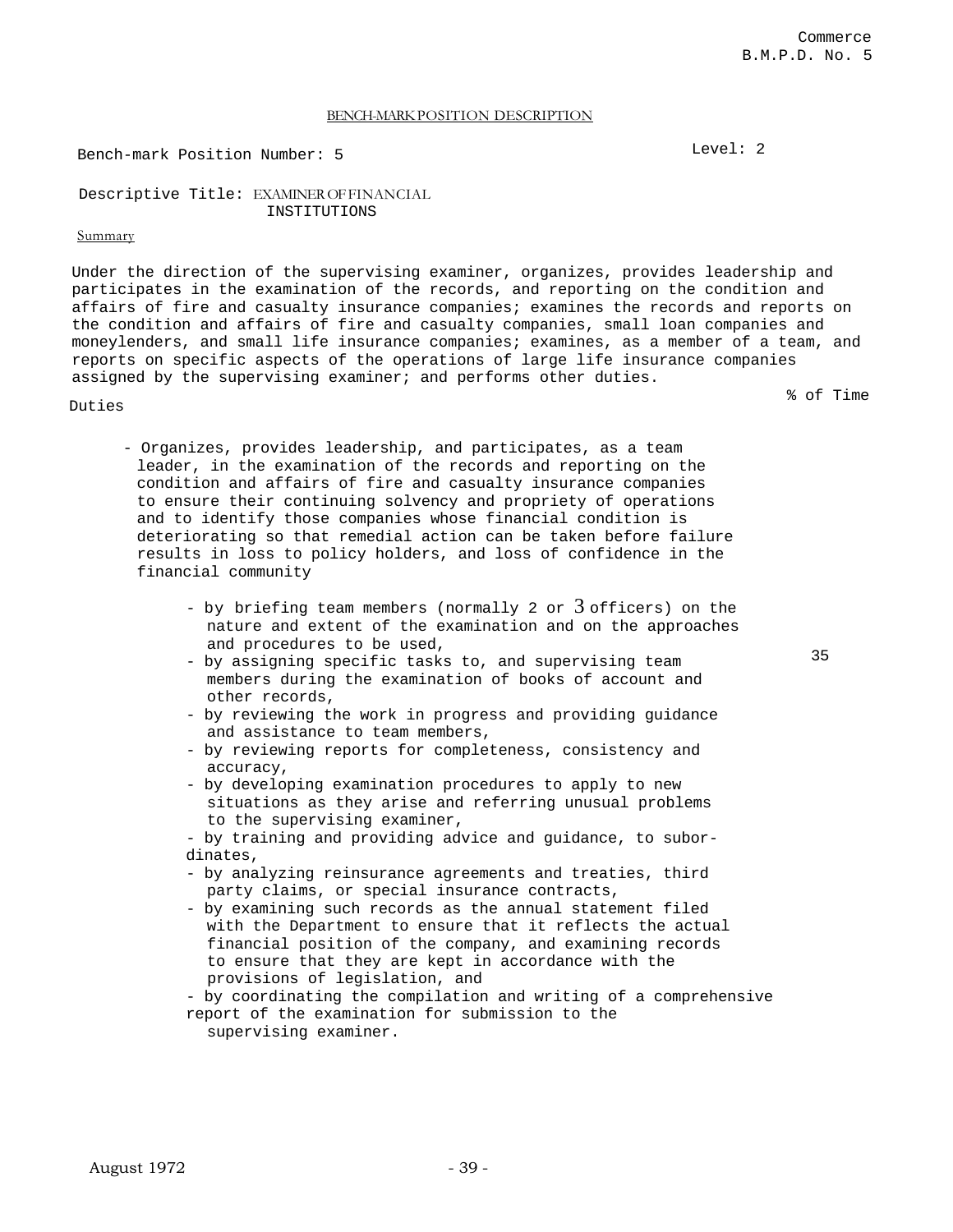- Examines the records and reports on the condition and affairs of the more difficult fire and casualty companies, small loan companies and moneylenders and smell life insurance companies
	- by studying and analyzing financial records to assess the company's current financial position, its earnings, potential and its future prospects and verifying the income tax payable to the Department of National Revenue,
	- by reviewing records of transactions to ensure that they are recorded properly, that assets are owned, held and realistically valued, that liabilities are fully disclosed and that both assets and liabilities conform with provisions of legislation,

- by inspecting the records and books of account of British and foreign companies pertaining to business conducted in Canada to ensure that they are sufficient for the examination of the conduct of such business,

- by examining the withdrawal from Canada or the amalgamation of one company with another to ensure that the rights and benefits of policy holders are adequately protected,
- by discussing with presidents, general managers and other senior officials of companies such matters as phases of their operations where weaknesses and major discrepancies in financial statements have been found or where current practices appear unsound; contraventions of legislation; and changes in operations necessary for future compliance,
- by assessing the reliability and validity of company records and the competence of the company's officers and directors in such matters as investment policy and dividend distribution, and
- by reporting the findings of examinations to the Assistant Superintendent of Insurance (Examination) and recommending action to be taken in problem areas.
- Examines, as a member of a team, and reports on those aspects of the operations of large life insurance companies assigned by the supervising examiner, and supervises junior examiners assisting in the examination
	- by undertaking such tasks as a thorough examination of complex accounting procedures and problems, difficult income tax problems, or inadequacy of securities,
	- by discussing complex or delicate problems with company officials, and
	- by reporting unusual problems to the supervising examiner and making recommendations for their solution.
- Performs other duties such as conducting special investigations as required, corresponding with department and company officers and officials on matters of examination, and answering queries in respect of various sections of the act.

of Time

20

5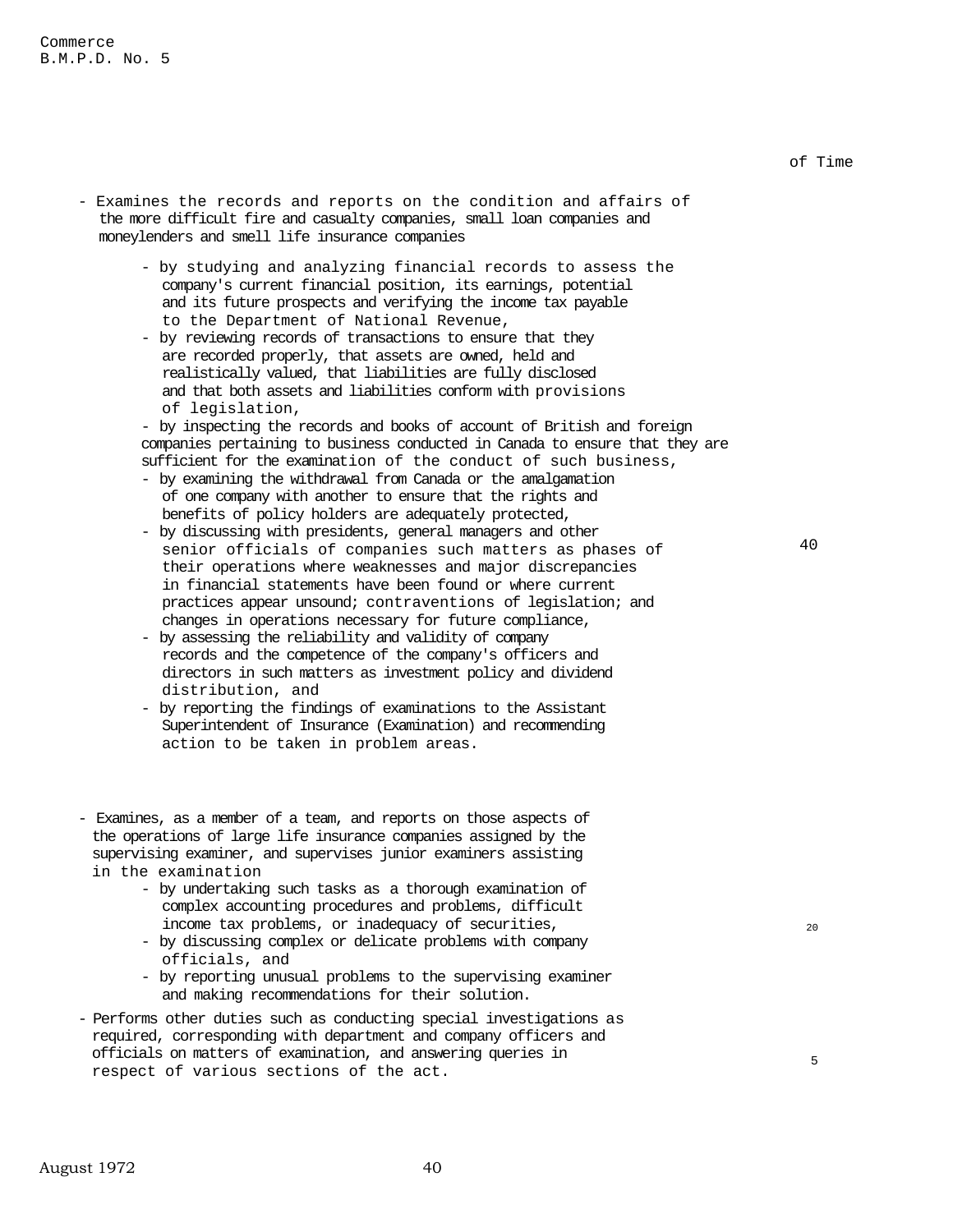# Specifications Degree

# Kind of Assignments

The work requires organizing and leading a team in the examination of the records and operations of fire and casualty insurance companies, under the administrative and technical direction of a supervising examiner and in accordance with prescribed objectives; personally examining the records and operations of fire and casualty companies, small loan companies, and moneylenders and small life insurance companies; and working as a member of a team engaged in examining assigned aspects of the operation of large life insurance companies.

The incumbent plans and organizes the approach to the examination, assigns tasks to, trains and supervises team members. He reviews the work of team members and co-ordinates the compilation and writing of comprehensive reports on each investigation.

 $\mathcal{D}$ 

Commerce

B.M.P.D. No. 5

Tasks performed independently or as a member of a team require studying complex financial and accounting problems, accounting procedures, or agreements; discussing problems with presidents, general managers and other senior officials of companies; and developing solutions to problems or the correction of unsound business practices or inadequate accounting procedures.

The work differs from that normally associated with auditing in that it requires examining and reporting on the entire state of affairs in financial institutions.

# Complexity of Work

The work requires studying and analyzing company financial records; verifying assets such as securities, mortgages, real estate and bank balances; verifying liabilities and statistical data used in annual financial statements; examining revenue and profit and loss accounts; checking income tax assessment and returns; testing for solvency; and determining that adequate securities are maintained and that loans obtained or granted are within legal limits.

When the incumbent is the team leader or is conducting an independent examination he communicates recommendations, criticisms and advice directly to presidents, general managers and other senior officials of companies during and following each examination.

The work requires an extensive knowledge of the fire and casualty insurance business, including the structure, internal operations, practices, procedures and accounting methods; the Canadian and British Insurance Companies Act and the Foreign Insurance Companies Act and respective regulations and pertinent sections of the Income Tax Act; and departmental directives, policy and precedents. It also requires a knowledge of mortgage and corporate law and a general knowledge of current financial matters obtained by a continuous review of financial publications.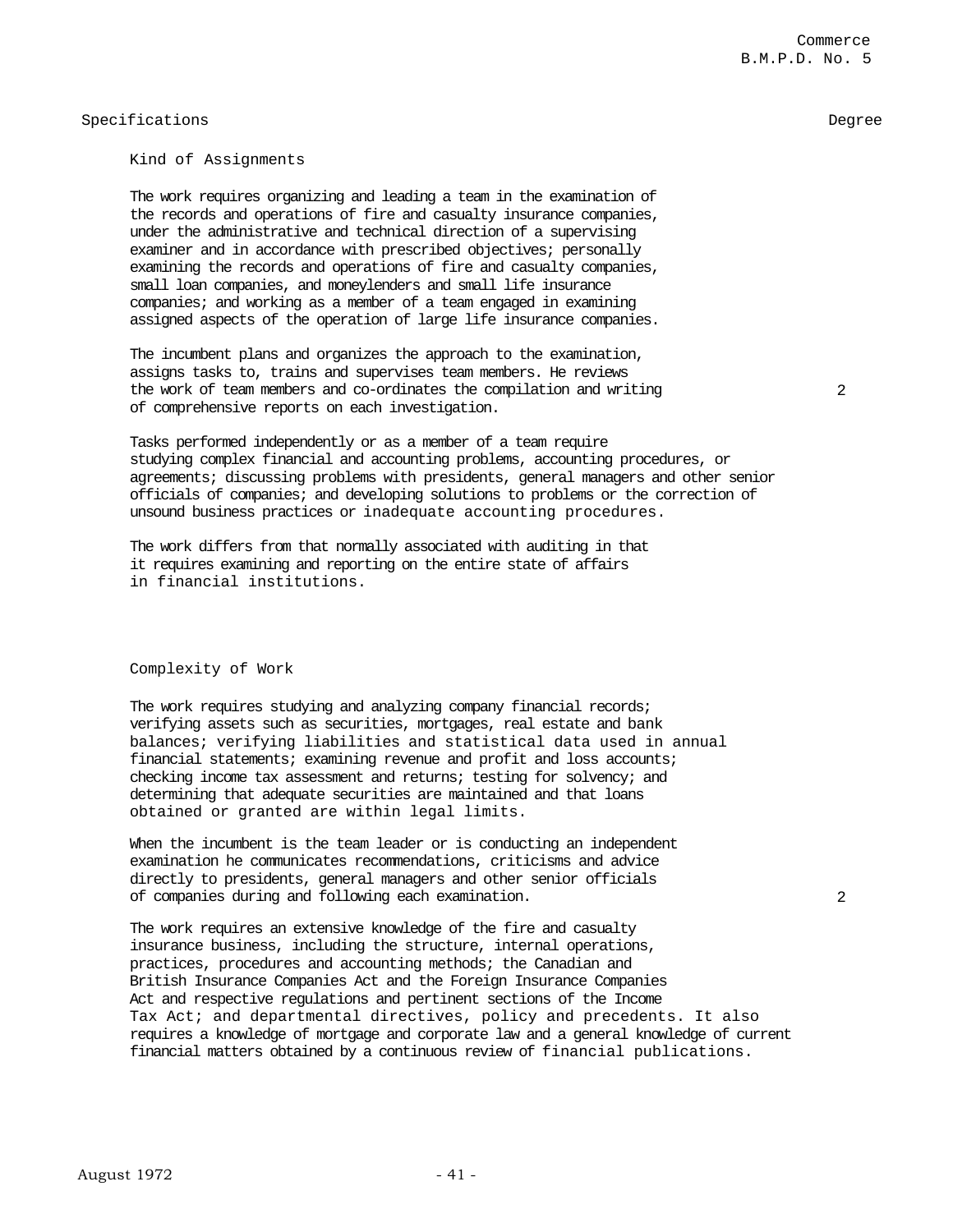Commerce B.M.P.D. No. 5

# Professional Responsibility and the contract of the Degree

The work is conducted in accordance with general objectives and directives from the supervising examiner, and requires exercising judgment and initiative in deciding on the aspects of the examination to emphasize and the degree of detail to cover in the study of particular phases of the examination in relation to the circumstances of the company, management policies and the nature of the company's business.

Advice and guidance on unusual problems are obtained from the supervising examiner, but established methods are adapted to apply to new situations as they arise. Reports are reviewed by the supervising examiner for completeness and soundness of judgment.

The work requires assessing the acceptability of reports written by subordinates; the present and future earning capacity of a company; the quality of its investments, the adequacy of its accounting system, the competence of its management and the likelihood that it will remain solvent; and detecting and evaluating unsatisfactory management practices.

The incumbent interprets changes and trends in internal operations, practices, procedures and accounting methods used by a company; assesses the influence of major shareholders on the management of the" company; and interprets legislation, regulations and directives to company officials.

The incumbent provides advice to presidents, general managers and other senior officials of companies on appropriate remedial action to take in avoiding financial difficulties indicated by the examination, and on new department policies, methods and procedures to ensure their compliance with legislative requirements.

Management Responsibility

The work requires supervising two or three subordinate examiners, as a team leader, planning and organizing the work, assigning tasks, and briefing and instructing subordinates in approaches, methods and techniques; and coordinating the compilation and writing of reports.

Guidance in administrative matters is obtained from the supervising examiner and departmental directives.

Impact of Recommendations and Activities

The examination of a company ensures its continuing solvency and propriety of operations by detecting and recommending remedial action for improvement of policies, practices and procedures leading to deteriorating financial conditions. Ineffective examination could permit financial failure of a company, monetary loss to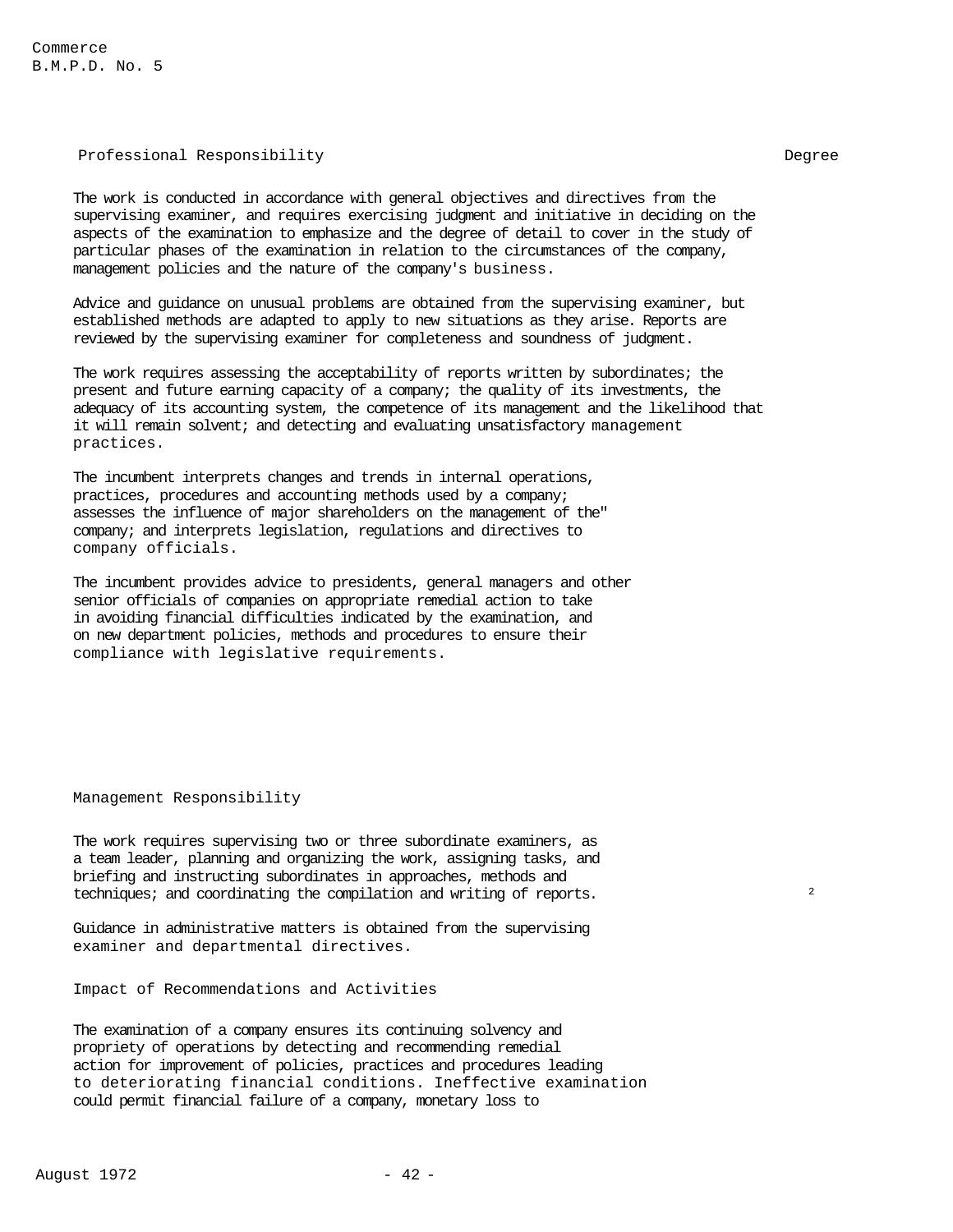# degree

2

policy holders, and loss of confidence by the public in the financial community. Decisions and recommendations frequently result in a company changing its policies, procedures and practices to improve its financial position, to agree with good business practices, or to comply with legislative requirements.

In extreme cases recommendations may result in the denial or cancellation of Certificate of Registry or conditional renewal of certification.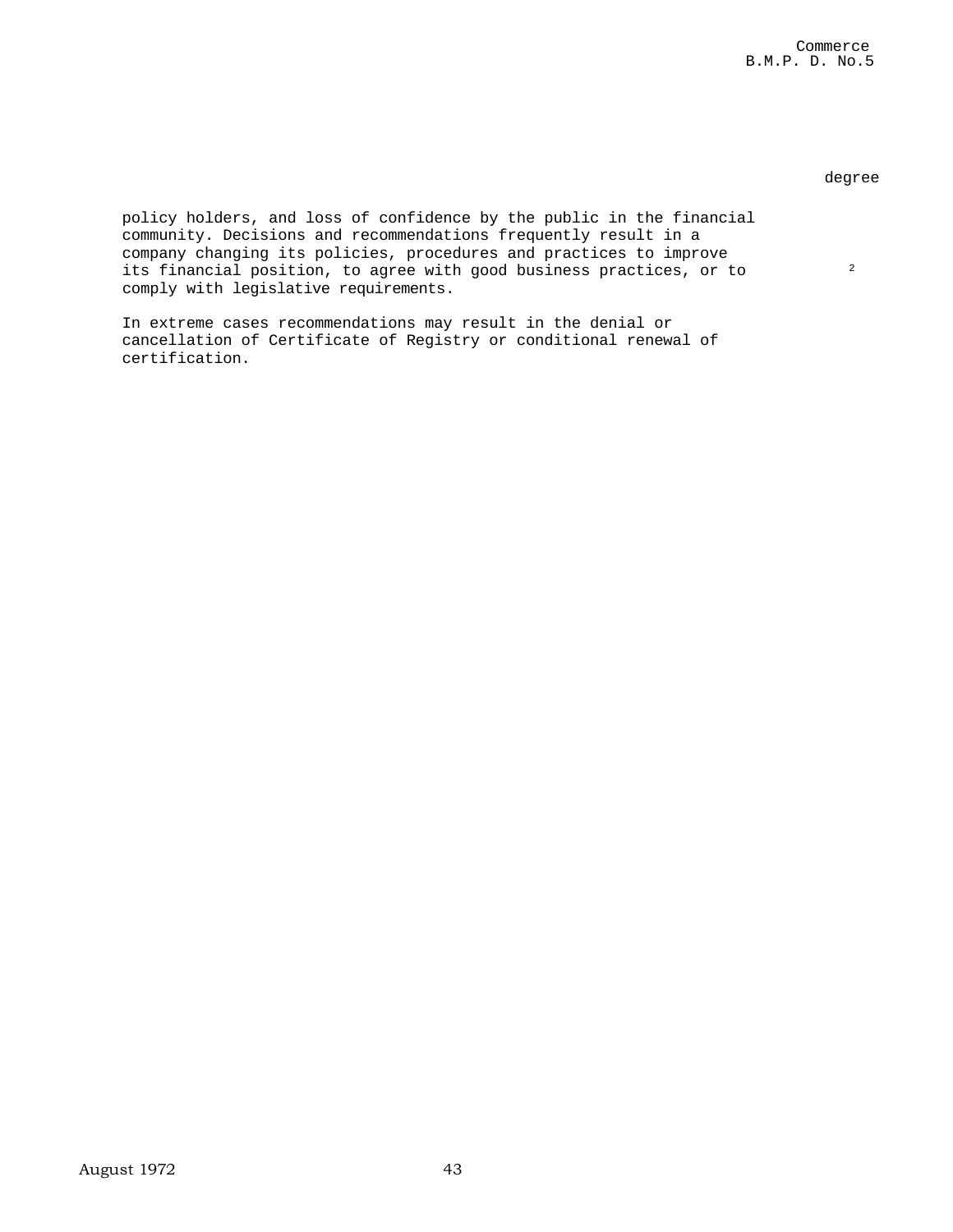**Commerce** B.M.P.D. No. 6

### BENCH-MARK POSITION DESCRIPTION

Bench-mark Position Number: 6 Level: 3

Descriptive Title: FRED PLAN ADMINISTRATOR

#### Summary

Under the direction of the Field Director (Quebec), Central Region Division, Department of Regional Economic Expansion shares, as the federal member of the Management Committee, the administration and implementation of the Federal- Provincial Rural Development Agreement for the Lower St. Lawrence, Gaspe and Iles-de-laMadeleine Area of Quebec to promote and stimulate agriculture, forestry, fisheries, tourism, industry, urban affairs and other critical activities and so contribute to the improvement of the regional socio-economic structure; represents the department at meetings held to secure intergovernmental and interdepartmental co-operation and coordination during the formulation, alteration and implementation of programs and projects; monitors, evaluates and contributes to federalprovincial programs and projects; performs other duties.

Duties % of Time

- Shares, as a member of the Management Committee, the administration and implementation of the Federal-Provincial Rural Development Agreement for the Lower St. Lawrence, Gaspe and Iles-de-la-Madeleine Area of Quebec
	- by acquiring a thorough knowledge of applicable federal, and provincial policies and of the current state of affairs of every on-going; proposed or potential program, project and activity to give effective guidance and ad vice to those responsible for segments of the over-all plan, or for managing on-going programs,
	- by reviewing, assessing, negotiating changes to, and pro posing alternatives to federal and Provincial programs and projects

- by establishing methods and procedure for submitting programs and projects for review, and for requesting federal assistance in research projects, *management* evaluation, data collecting, data processing or specific resource specialties, to ensure that all proposals or requirements receive attention according to their importance in the overall strategy,

40

I

- by recommending *and* justifying program and project to the Federal-Provincial Liaison Committee in anticipation of receiving the Committee approval, or defending programs and projects being discussed by the Committee, to enable its members to base their decisions on all relevant factors,
- by approving the transfer of funds between projects within previously approved programs and by approving sub-projects to prevent expensive or time-wasting delays and to expedite completion of a specific program or project,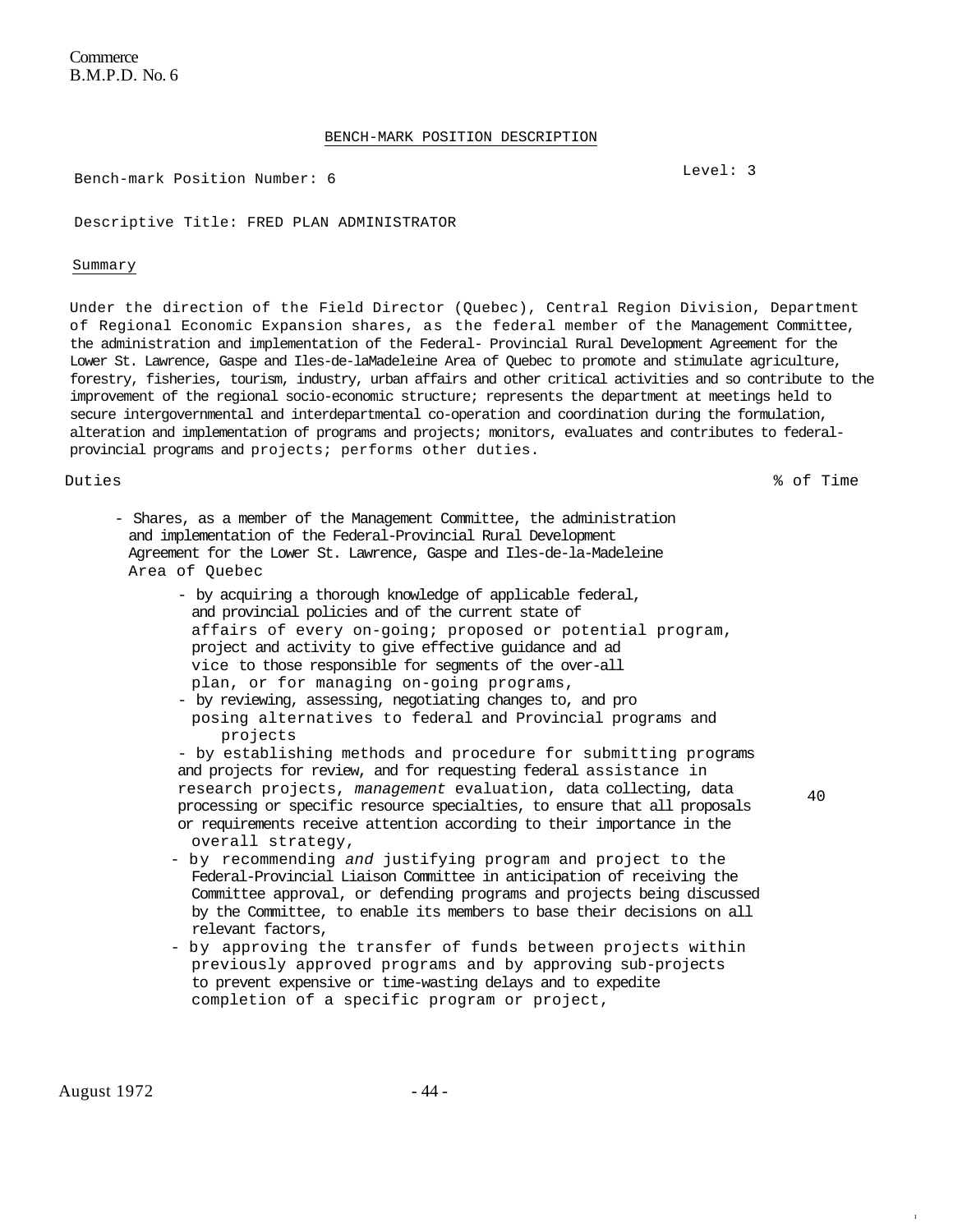### % of Time

20

- by arranging for federal representatives to sit as members of sub-committees of the management committee and briefing these representatives on departmental policy, aims and strategy,
- by co-operating with other federal departments and agencies in formulating and implementing programs and projects,
- by exploring and defining federal and provincial responsibilities,
- by co-operating with Fisheries Branch, Department of Fisheries and Forestry and the Quebec Fisheries Branch in formulating and implementing a plan for the exploitation of new species, and in fisheries research and development, and
- by establishing a long-term research program to identify assets, requirements and achievement methods, such as the skills, education, characteristics, background and aspirations of people affected by the programs, the need for adult schools, adult training courses, highways, resources, access roads, transportation, and the provision of new job opportunities, improved harbors for developing fishing industries and rationalization and diversification of farming.

- Represents the department at meetings held to secure intergovernmental and interdepartmental co-operation and co-ordination during the formulation, alteration and implementation of programs and projects.  $\Omega$ 

- by chairing the Regional Programming Conference of Federal Departments, to ensure interdepartmental understanding, agreement and co-operation in programs and projects,
- by organizing joint meetings of the Regional Programming Conference of Federal Departments and the Conseil régional de développement de l'Est du Québec Inc., to give the Council an opportunity to express its views about the development of the area,

- by attending board meetings of the Conseil régional de développement de

- l'Est du Québec Inc., as an observer, to identify those areas of the Agreement which require future negotiation, and to answer questions relating to federal participation in programs and projects, and
- by attending meetings of the Conseil régional de développement de l'est du Québec, Inc. which is concerned with the participation, animation and representation of the people affected by the Agreement to define the need for, and evaluate the effect of, information programs.
- Monitors, evaluates and contributes to Federal-Provincial programs and projects, such as the determination of fair market prices and terms of closure or transfer of milk plants, grist mills, private forests, farms, houses and municipal buildings to be purchased, expropriated, consolidated or destroyed
	- by forming teams of federal, provincial and other experts to evaluate proposals and on-going programs and projects,
	- by studying and commenting on the reports of teams classifying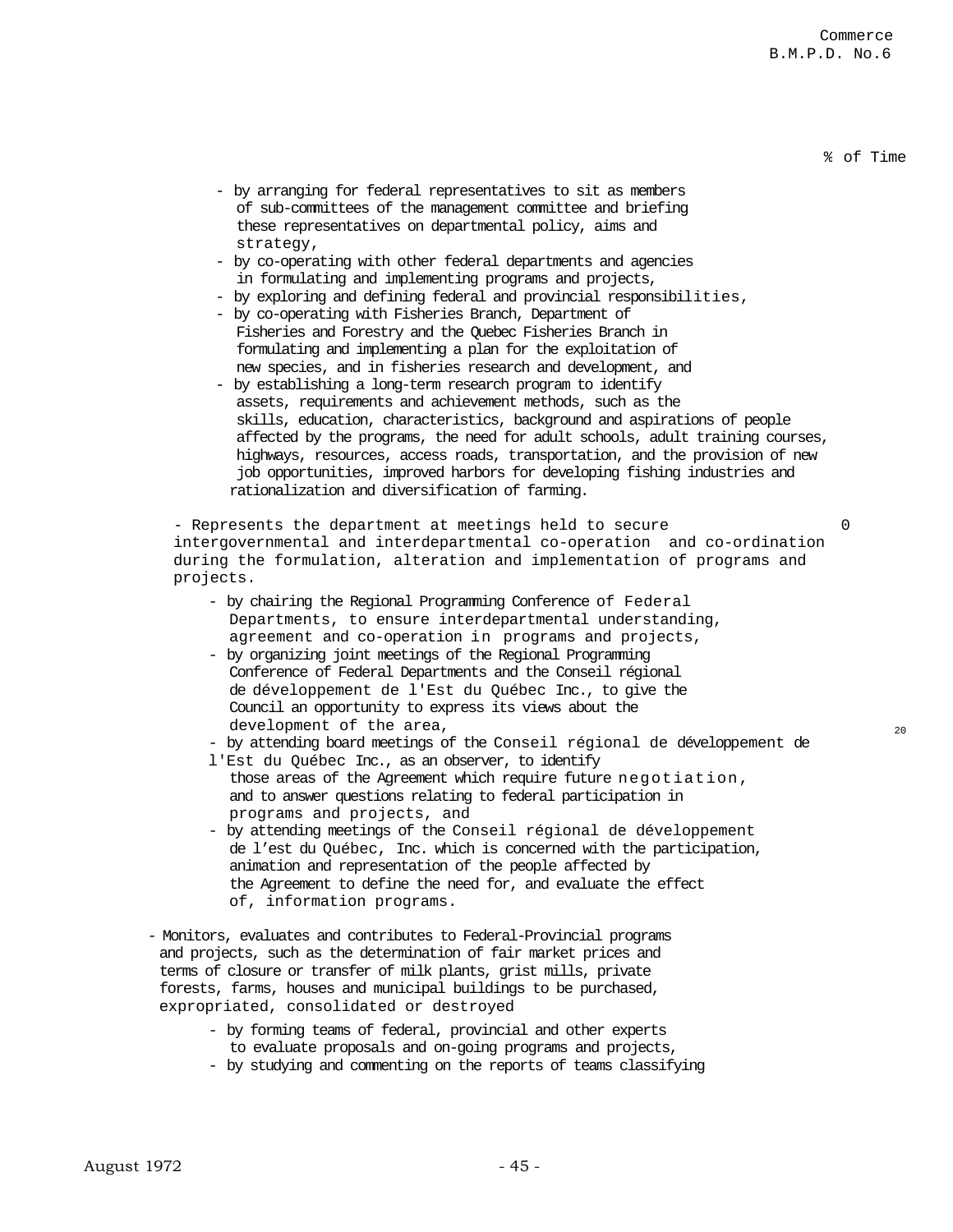% of Time

land intended for agriculture, conservation, industrial development, forestry or recreation,

- by planning, modifying, synchronizing and coordinating the pace of development and adjustment in the light of economic conditions, the impact of the programs and projects and their over-all effectiveness, to ensure that the inhabitants of the area incur no undue hardships or disruptions and to facilitate the process of adjustment,

- by discussing with federal and provincial field representatives proposals and the problems to be expected when moving people from marginal areas and the future national Park at Carillon to reception centres.

- by notifying departmental headquarters of the need for statistical data from the Canada Land Inventory,
- by arranging for the collection, processing and distribution of data to ensure that programs and projects are viable, integrated and cost-sharable,
- by assessing the necessity, feasibility and strategy of building roads to ensure that road construction projects are linked to viable programs and that expenditures are within the limits of the authority granted by the Federal Provincial Liaison Committee,
- by reviewing the need for inter-regional transportation systems, including improvements to harbors, ferry, trucking, rail, air and road services, to achieve the co-operation of the Provincial Plan Coordinator in recommending plans of action to the Federal-Provincial Liaison Committee,
- by recruiting and organizing a social development master team to establish the strategy and projects of the social development field teams, and guiding the master team during its formation by setting goals and achievement time-limits according to the decisions of the Management Committee,
- by recommending the retention of, the terms of reference for, and supervising consultants employed to conduct special studies, in answer to requests by the Province for consulting' services, and
- by drafting requirements for manpower development programs, submitting all such requirements to the Federal-Provincial Liaison Committee for approval, and assuring co-ordination of activities within previously approved programs and projects.
- Performs other duties such as drafting the documents required for the authorization of programs and projects; visiting locations affected by the Agreement to obtain first-hand information on which to base recommendations, decisions and future plans; visiting Quebec City and Ottawa to discuss programs and projects with senior officials and to carry out assignments in connection with the management of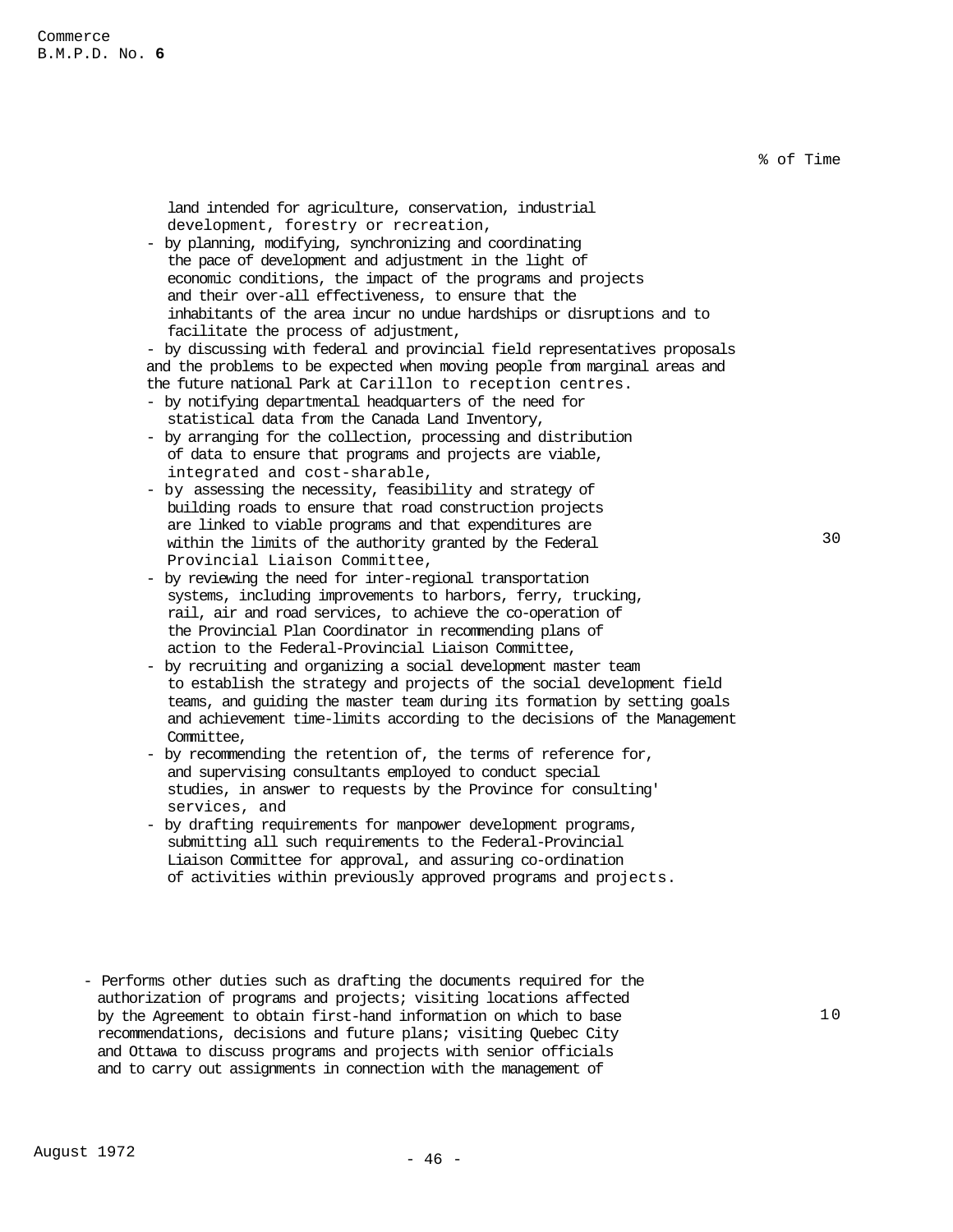% of time

the Plan; and supervising the activities of a support staff consisting of an Information Officer, a Rural Development Officer, a Social Development Officer, two secretaries and a clerk.

Specifications Degree

•

3

Kind of Assignments

The work requires implementing and coordinating the programs, projects and activities, and evaluating the effectiveness of a major five-year FRED development plan costing over \$250 million. The plan is in the form of a published Agreement between the Federal Government and the *Government* of Quebec which is scheduled to terminate on March 31, 1973, but is open to re-negotiation and alteration at any time. The Agreement has nine major divisions , dealing with agriculture, forestry, fisheries, recreation, manpower, social development, urbanization, transportation, information and research. Each of these is further divided into generally defined programs. In agriculture, for example, there are program outlines for rationalization of land use, land classification, farm consolidation, technical and managerial up-grading of farmers, agricultural research and development, rationalization of the farm supply and agricultural products processing industries, and the improvement of land. The programs are implemented by means of locally originated projects and activities which may or may not be pin-pointed in the Agreement.

The work requires devising, evaluating, approving, rejecting, reviewing and implementing programs and protects as the federal representative on a two-man Management Committee. Typical problems would be generated by a proposal to convert land with poor agricultural potential from farming

to forestry or recreational use. The decision would be based on the findings of the land classification survey, but, all detailed planning,

methodology and feasibility studies connected with the conversion would be the incumbent's responsibility.

Each on-going program, project and activity must be reviewed continuously by the incumbent so that he can evaluate new proposals objectively. In addition, he must have a complete awareness of the various stages involved, because some of the projects and activities in one part of the area may interlock with those in another part. The Federal Plan Administrator, in co-operation with his fellow *Management* Committee member (the Provincial Plan Coordinator), must prepare the inhabitants for relocation well in advance of moving day. To do this, they must devise an effective federal-provincial information program to foster community preparedness. In addition, housing, municipal services, schools, retraining programs and job opportunities must be available.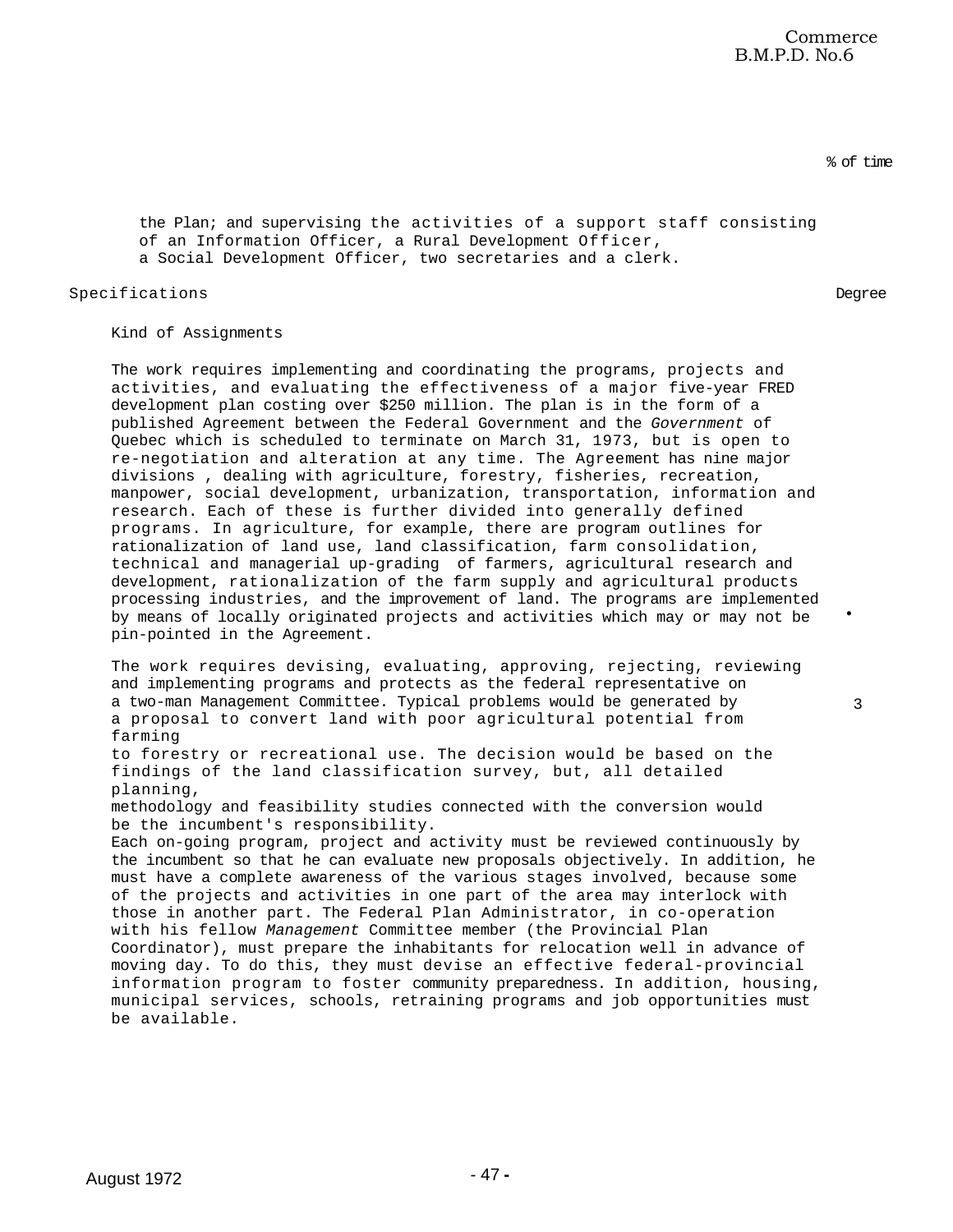3

at the growth centre in preparation for the arrival of the people being transferred. This requires the incumbent to plan all moves in detail and to develop programs and projects to a close time-table.

Complexity of Work

The incumbent is responsible for formulating methods to solve problems, such as how to take an inventory of farmers. He is also responsible for devising techniques to evaluate the effectiveness of the Plan and to recommend which sections of the Agreement should be re-negotiated with the Province.

The source of some of the information and data is readily apparent, or is available from data banks established by the Federal and Provincial Governments. However, very little data are available on a sub-regional level. It is necessary, therefore, for the incumbent to identify the need for studies, prepare terms of reference, define objectives, and recommend basic data collection surveys. Funds are available for the hiring of expert assistance to collect new information and data. The incumbent, however, is responsible for keeping himself up to date on the current state of all programs and projects by making on-site visits and compiling statistics on progress.

The work involves a large number of variables with many inter relationships. The more evident of these include *coordinating* the activities of federal departments with over-lapping or interlocking responsibilities. For example, Fisheries and Forestry often have similar goals to those of Agriculture, while C.T.C., C.M.H.C., D.P.W., and D.O.T. often must share responsibilities for on-going programs, such as the development of growth centres. Other less-evident factors relate to moving people. The close-out of a typical small community, besides involving most of the federal departments mentioned previously (and a number of other departments providing expert advice), also involves provincial, municipal, and local governments. The efforts and activities of all these various agencies must be coordinated and scheduled by the Plan Administrator, working in close liaison with the Provincial Plan Coordinator. The inter-relationships between the agencies are critical, and vary from project to project, so that precedents are difficult to establish.

The work requires motivating people to strive for goals and benefits which may not be readily apparent. Because the incumbent, as a member of the Management Committee, must review and approve proposed programs and projects for submission to the Federal-Provincial Liaison Committee, he must be conversant with all of the disciplines represented in these proposals. For example, he must have a good knowledge of economics, statistics, sociology and education, to be able to evaluate proposals prepared by experts in these fields. Similarly, he must have a knowledge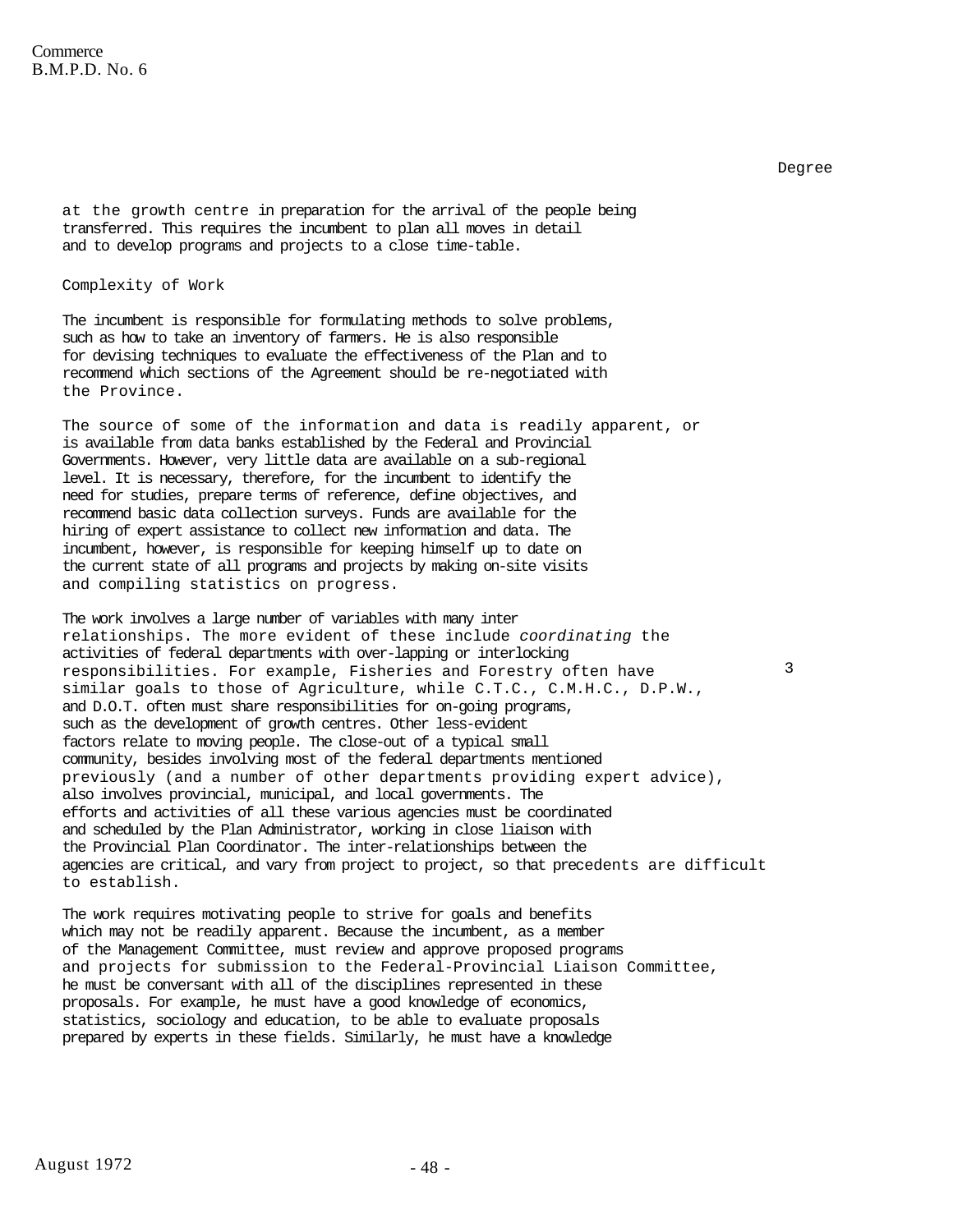3

of the local problems connected with agriculture, fisheries, transport and recreation. The incumbent must also have a thorough knowledge of federal and provincial policy and legislation as they apply to his sphere of activity.

### Professional Responsibility

The work requires the investigation and solution of many complex problems, such as identifying the need for an integrated transportation system. The incumbent, in this instance **is** provided with the advice of a team of experts surveying existing transportation methods and heads a committee investigating associated problems. Included are negotiations with all of the federal and provincial departments involved to convince them to devote time, energy and funds to the project. Also required is the planning of promotional programs to effect the adjustment of the population and industry to the new transportation concept. The incumbent is responsible for defining the extent of surveys of this type, reviewing the results in co-operation with the Provincial Plan Coordinator and deciding whether to recommend adoption of the findings and schedule of priorities to the Federal-Provincial Liaison Committee.

The work includes many programs and projects which are described in the published Agreement. There are many other projects and activities, however, which are entirely the responsibility of the incumbent to develop and implement on his own initiative. These include recognizing the need to request data from the central data banks to supplement information obtained from on-the-spot surveys. Another example is the need for requesting expert opinions when evaluating property or phasing out agricultural processing plants. This advice would be sought from federal and provincial government departments and private industry or by hiring consultants.

The incumbent, as a member of the Management, Committee, is responsible for presenting proposals, recommendations and the results of studies and surveys to the Federal-Provincial Liaison Committee. Although having authority to approve only sub-projects of previously approved projects, the Federal Plan Administrator wields a great deal of influence in the decisions of the Federal-Provincial Liaison Committee. He must be prepared to defend or expand on proposals that he submits for approval. In addition, he must be able to negotiate at all levels, and succeed in convincing people with diverging views and of differing allegiance to work harmoniously towards common goals.

### Management Responsibility

The work involves the supervision of an Information Officer, a Rural Development Officer, a Social Development Officer, two secretaries and a clerk.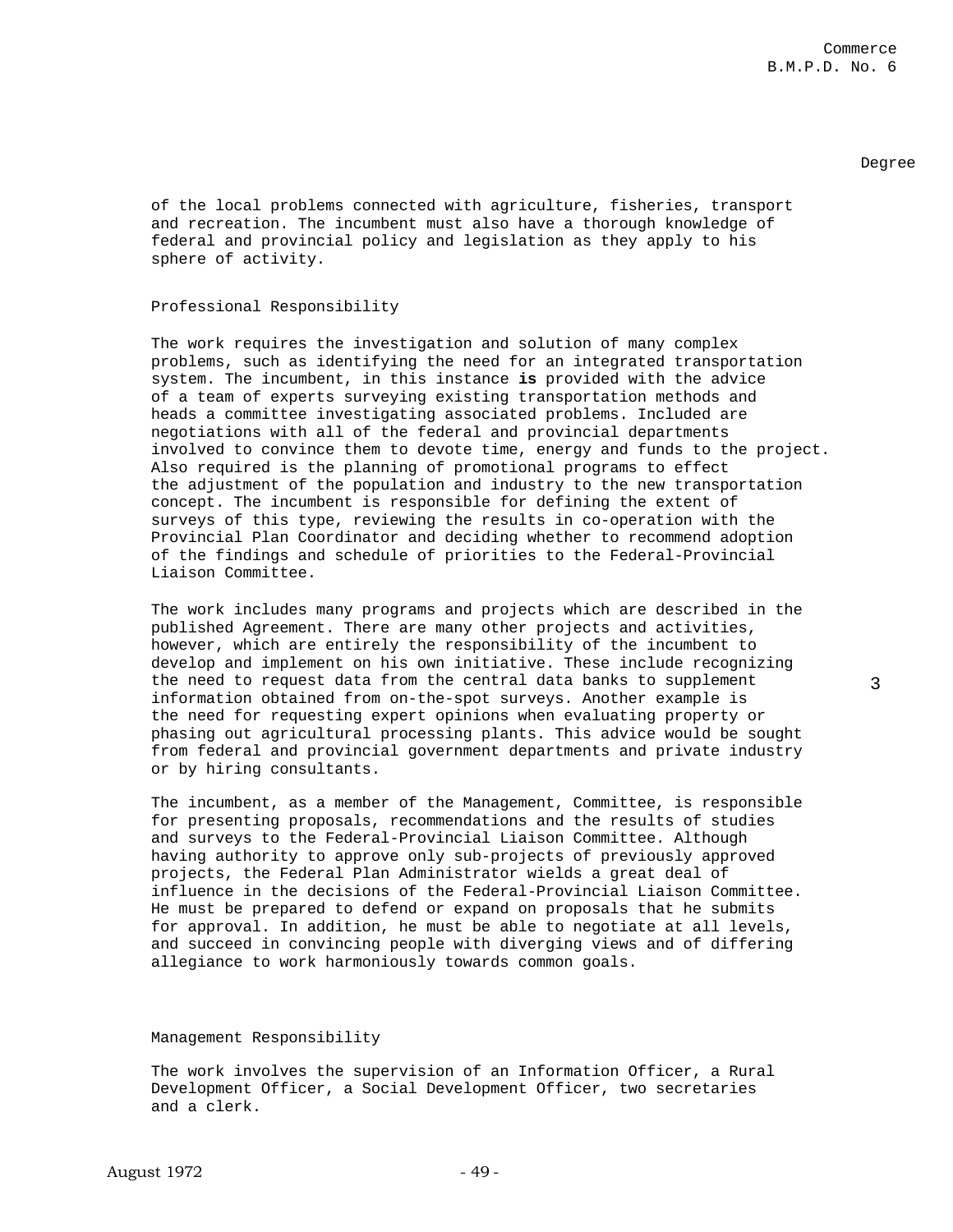*3* 

The best possible use must be made of rented office space and equipment. Within guidelines set by the Federal-Provincial Liaison Committee, the incumbent is responsible for an administration and information budget of over \$2.5 million, and indirectly responsible for an area participation budget of just over \$1 million. In addition, he is responsible for ensuring that all expenditures for programs and projects are within the appropriate budget allotments and are apportioned correctly between the contributing governments and departments. All invoices for payment from federal funds must bear the incumbent's signature recommending payment under the terms of the Agreement. The total sum to be spent over five years is approximately \$212 million.

During short-term surveys or studies, the *incumbent* is responsible for identifying the need for recruiting specialists, writing their terms of reference, organizing their assignments and giving them general direction for the duration of their contracts. He also hires professionals to form a social development master team which is the nucleus from which all other social development teams evolve. Probably the most important duty of the master team is to embark on a training program for locally recruited non-professionals scheduled to act as counselors.

The work requires coordinating programs and projects. The efforts of federal, provincial, municipal, professional and non-professional staff must be directed towards the completion of specific tasks. Feasibility studies, requests for information and data, advice, and recommendations concerning proposed projects are all part of theincumbent's responsibility.

Impact of Recommendations and Activities,

The Agreement signed by the Federal Government and the Government of Quebec covers the lower St. Lawrence, Gaspe and Iles-de-la-Madeleine area of Quebec comprising some 16,000 square miles. Over \$256 million is being spent to boost the economy by up-grading the educational levels of the inhabitants, moving people to growth centres, closing out marginal farms, industries and businesses and creating new sources of income.

As Federal Plan Administrator, the incumbent, (in co-operation with the Provincial Plan Co-ordinator) is responsible for managing the Plan. His recommendations are acted upon by the Federal-Provincial Liaison Committee which has the final authority for disbursement of funds. Programs and projects devised, approved or recommended by the incumbent have a direct affect on all the 325,000 inhabitants of the area. He is responsible for recommending the closure of communities, industries or farms and for arranging the movement and reception of the people at growth centres. He is responsible for coordinating the efforts of *3*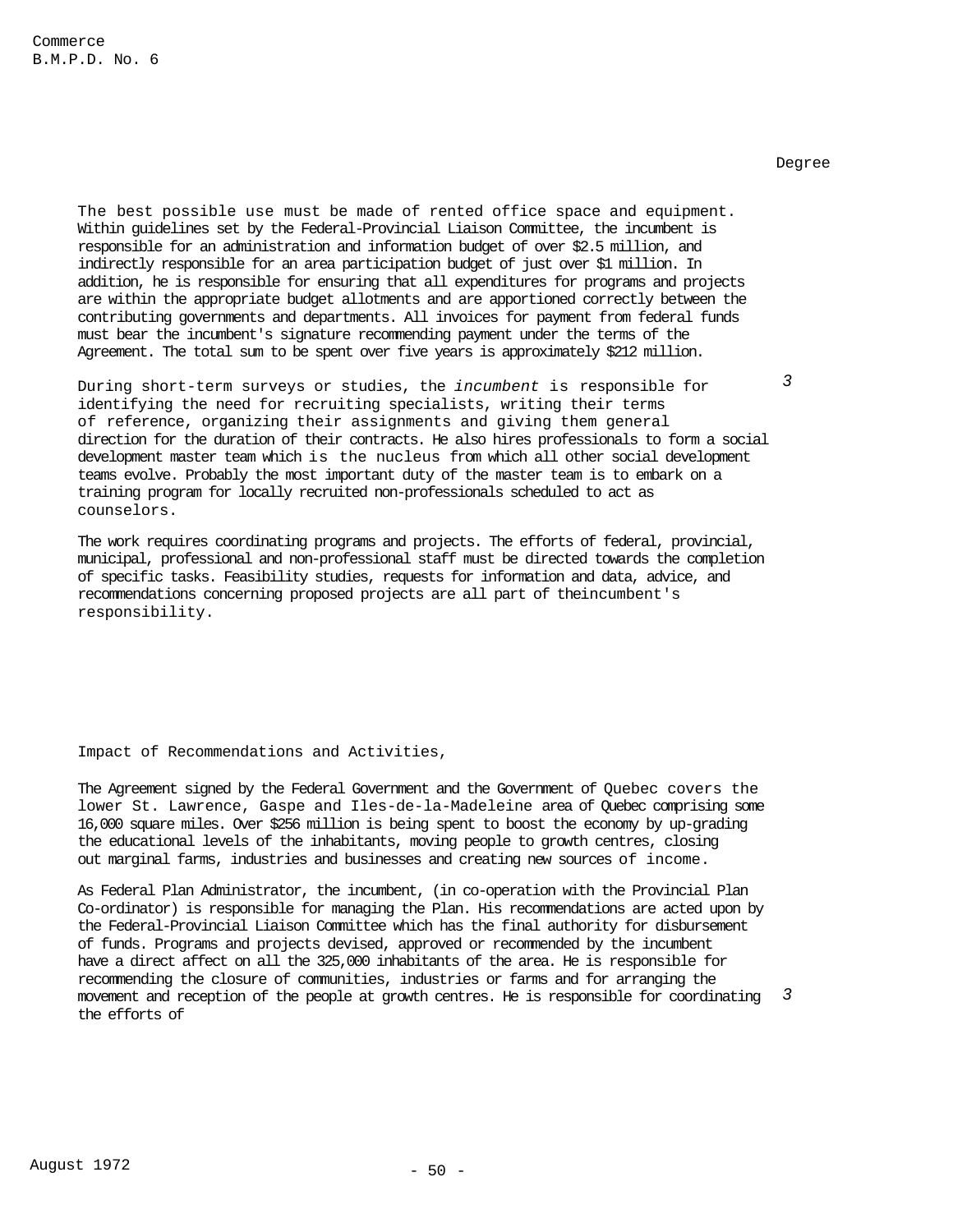other federal departments and negotiating with provincial counterparts to ensure that there are sufficient houses, adequate municipal services, ample job opportunities and proper educational facilities for the new arrivals. He is also responsible for recommending the establishment of new industries within the terms of the Agreement, and for recommending access roads and an integrated transportation system.

Although the Federal-Provincial Liaison Committee has final authority to approve and pay for on-going programs and projects, it holds meetings only two or three times a year and must therefore depend for guidance and day-to-day management of the Plan on the two members of the Management Committee.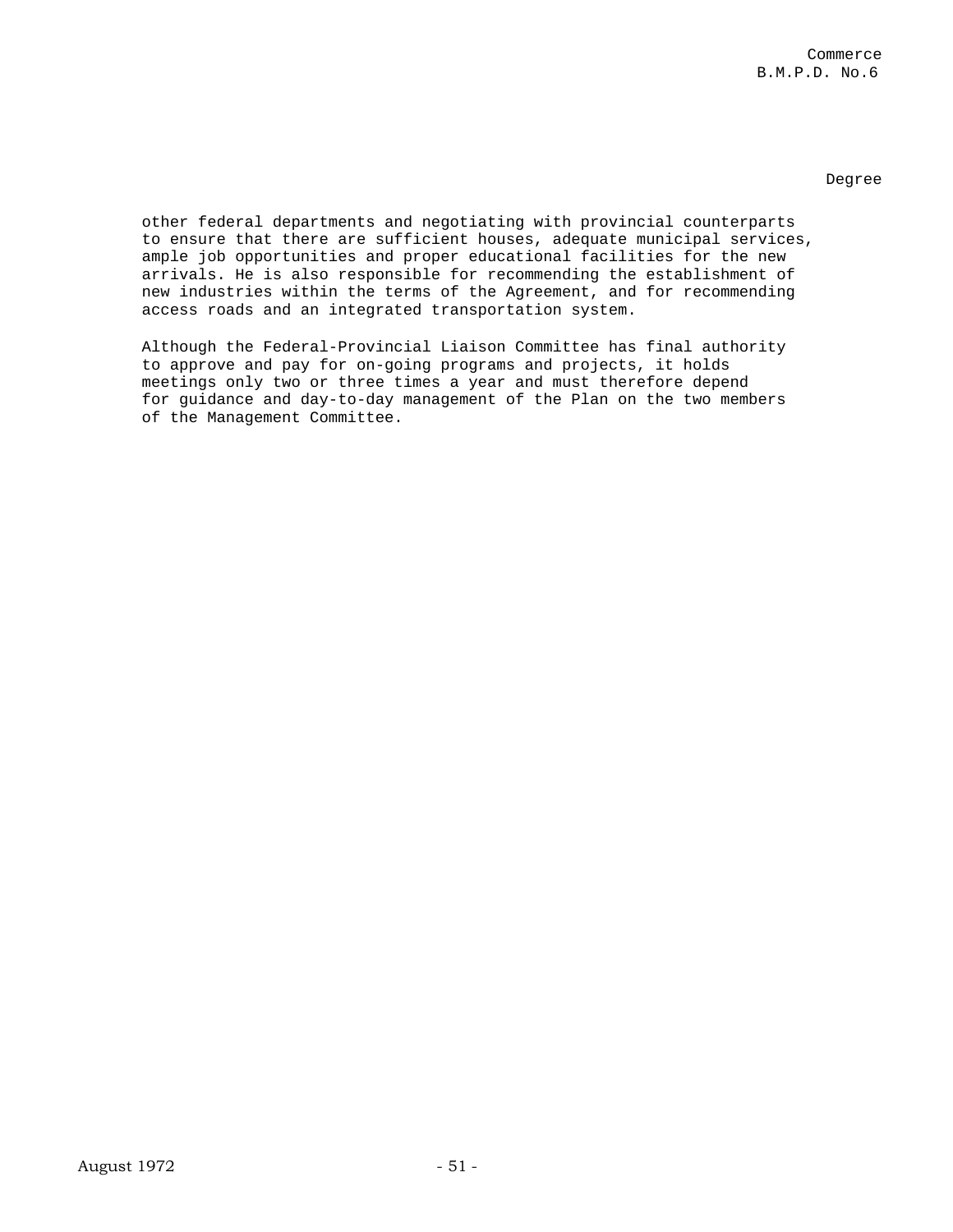Commerce B.M.P.D. No. 7

# BENCH-MARK POSITION DESCRIPTION

Bench-mark Position Number: 7 Level: 4

Descriptive Title: CHIEF, INDUSTRIAL CHEMICALS DIVISION, CHEMICALS BRANCH

# Summary

Under the general direction of the Director of the Chemicals Branch, *Department* of Industry, Trade and Commerce plans, organizes and directs the operation of the Industrial Chemicals Division which is responsible for assisting the industrial and trade development of a major segment of the Canadian chemical industry which has several hundred companies, 1,100 establishments, annual reports of \$1.0 billion, plans and directs the collection and analysis of information on the production and international trade of industrial chemicals, oil and gas; formulates Division programs to assist and encourage industrial and trade development; conducts and participates in the implementation of such programs; organizes and directs the activities of Division personnel; and performs other duties. Duties of Time

- Plans and directs the collection and analysis of information on chemicals, oil and gas in general, industrial chemicals in particular, the chemical industry and its operations, changes in technology and trends in the domestic and foreign trade of industrial chemicals to identify weaknesses and possible means of improvement, to provide a platform for the formulation of new divisional industrial and trade development programs and to supply a rationale for policy decisions

- by devising a systematic means for the acquisition and study by Division personnel of literature, technical and trade papers, reports and studies, reference books, textbooks, specifications and other publications produced or used by the chemical industry,
- by initiating, developing and directing appropriate research projects such as studies and surveys, industrial tours, interdepartmental and government-industry studies and investigations by industrial and management *consultants,*
- by establishing and maintaining effective communication with senior officials of select companies and associations on matters of development and trade in the chemical industry,
- by appraising and coordinating the results and conclusions of various studies and analyses conducted by personnel of the Division, government departments and agencies and non government organizations, and
- by fostering within the Division a continuing awareness of developments in the chemical industry, the industrial chemical sectors and the implications these developments have for the Canadian chemical industry, for its growth and for its sales abroad.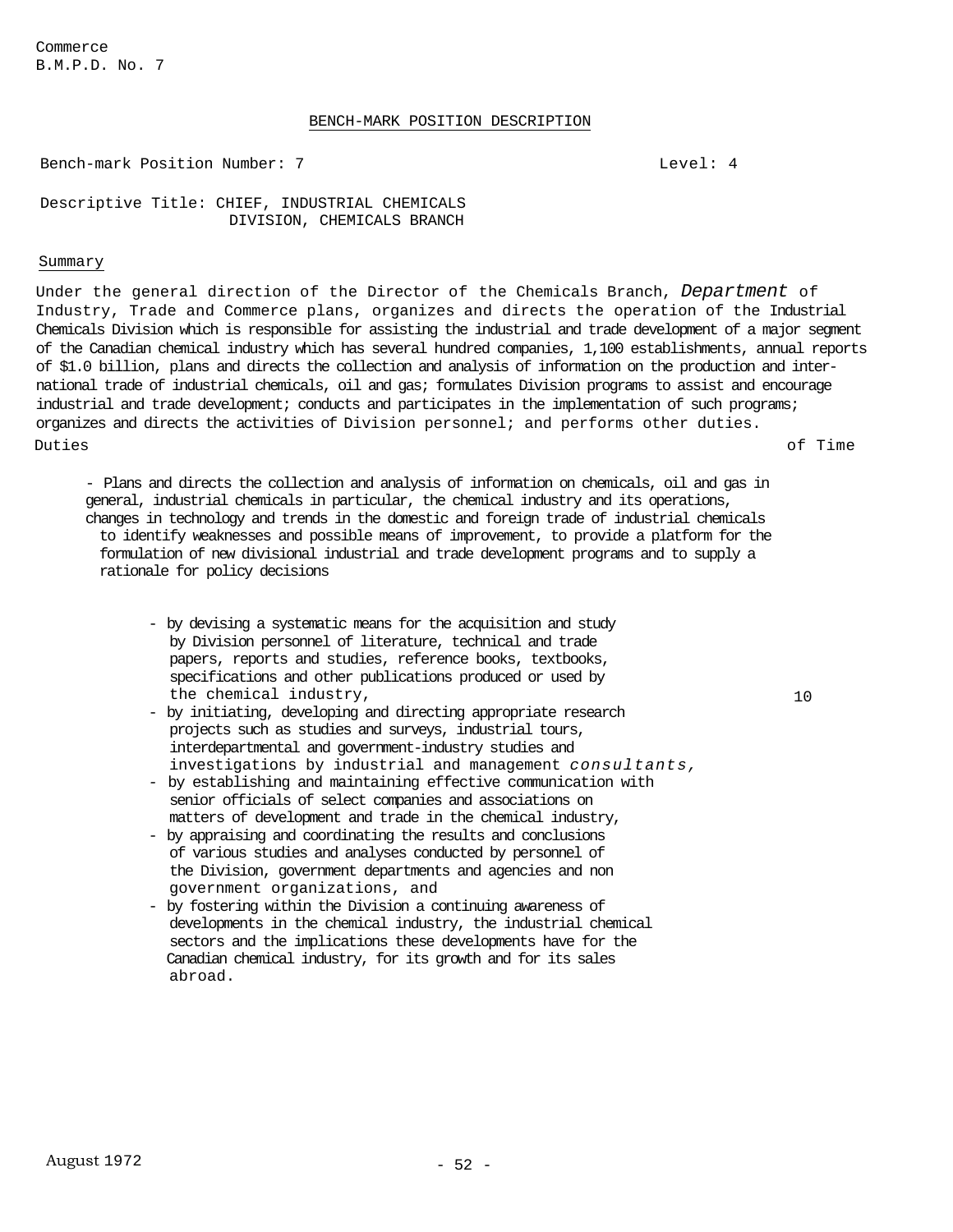### of Time

20

20

- Formulates new or modifies existing divisional programs when development and trade problems are identified or forecast to provide incentive and assistance to industry to improve its efficiency and productivity, increase its contribution to the national economy improve its competitive position in foreign markets and to encourage orderly and rational growth

- by conducting a *continuing* review of existing divisional programs to assess their effectiveness and determine the necessity for modification to meet changing conditions,
- by originating and directing the development of program proposals, recommending terms of reference, approving methods and approaches, and weighing alternatives,
- by ensuring compatibility of proposals with government policy, departmental objectives and international obligations,
- by negotiating and consulting with other departments and agencies, industry and trade associations to secure consideration, agreement and approval in principal,
- by directing the completion of the details of the program proposals and drafting the submissions and documents required for formal approval, and
- by directing the implementation of the approved programs by the Division.

- Conducts the industrial development programs of the Division within guidelines of overall departmental policy to ensure the chemical industry is acquainted with and understands the government assistance which is available and to promote and aid in the use of such assistance by the chemical industry to enable it to improve efficiency and productivity and remain competitive in domestic and foreign markets

- by reviewing, appraising *and* approving a variety of information, assessments, forecasts and recommendations developed by Division personnel in their role as expert advisers on industrial chemicals to officials of government and industry.

- by exchanging views and assessing information on the chemical industry with officers of other branches, departments and agencies, and applying the information acquired to appraise the effectiveness of current divisional development programs and adjust them if necessary,

- by chairing, making presentation-, *to,* and attending meetings and conferences, within and outside the *government* to disseminate information and to promote the industrial development services and assistance available from the Division, Branch and Department,
- by providing guidance and assistance to other departments and other levels of government participating in the industrial development programs of the Division,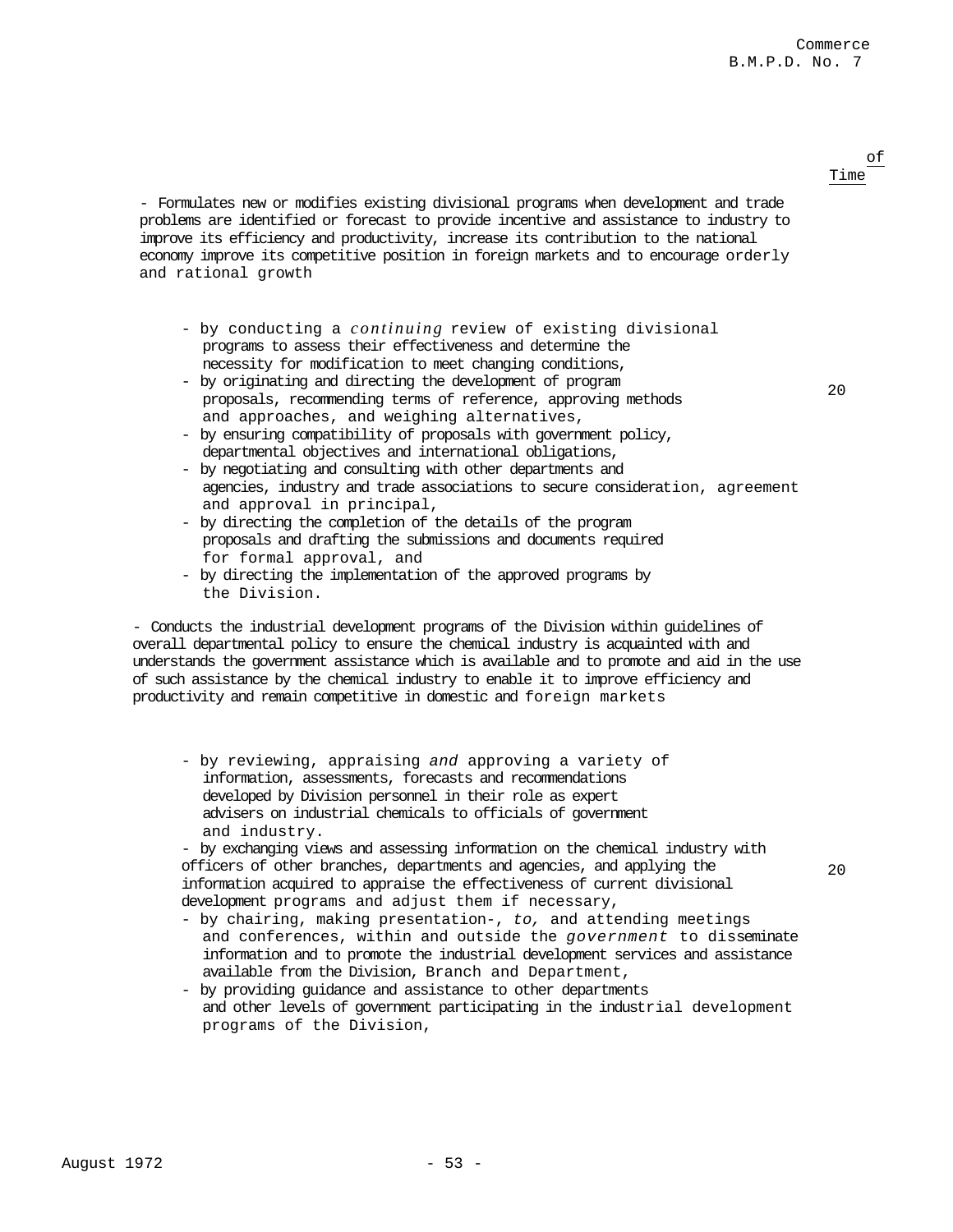of Time

- by providing or arranging for expert advice to program management groups in the assessment of industry submissions for industrial development assistance, and
- by providing personal advice and counsel to Canadian companies on their discussions and negotiations with other departments and agencies and on the resolution of problems arising from foreign parent management.
- Conducts the trade development programs of the Division within the guidelines of overall departmental policy to ensure that the export trade in the Canadian industrial chemicals continues to flourish and expand
	- by directing and approving within the terms of reference of previously developed divisional programs the planning of goals, objectives and targets for the expansion of trade in the various industrial sectors of the Division,

- by directing divisional participation in major trade development activities such as trade missions, trade fairs, market surveys, trade studies and directing divisional collaboration with trade association councils and committees,

- by directing the identification and definition of trade expansion problems, devising and implementing new methods, techniques and approaches to circumvent, overcome or resolve these problems, and making changes to the trade development programs as required,
- by directing the assessment of the capabilities of companies to meet the demands of foreign markets,
- by developing plans for the formation of consortia in specific areas of industry to enable Canadian companies to compete more effectively in foreign markets,
- by directing a continuing review of the export policy of foreign subsidiaries in Canada and seeking ways to have such policy changed to foster an increase in the export of goods manufactured in Canada, and
- by establishing and maintaining close communication between the Division, the Trade Commissioner Service, trading corporations *and* foreign buyers in order to identify and recommend new export opportunities to industry.
- Organizes and directs the activities of the Division personnel to ensure optimum utilization of human and material resources and co-ordination of effort with other divisions and branches
	- by reviewing and implementing branch and departmental directives and instructions to ensure divisional compliance with policy,
	- by developing schedules and priorities to meet the goals and objectives of the industrial and trade development programs of the Division,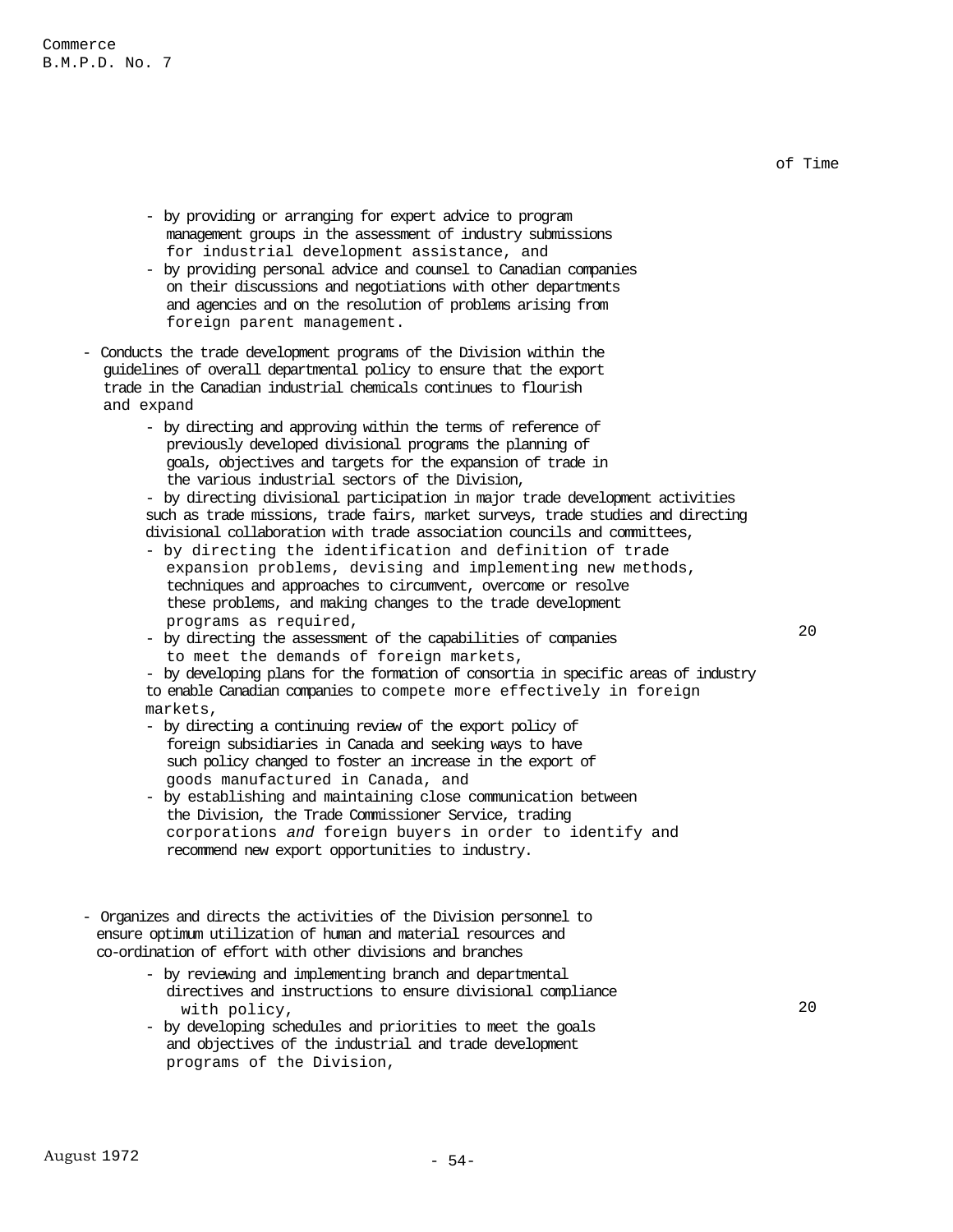of Time

- by assigning projects and delegating the appropriate authority to section heads and officers of the Division,
- by determining the need for and advising and implementing staff training and development programs,
- by examining staff productivity, appraising employee performance and recommending appropriate personnel action,
- by directing the training of assigned personnel such as Assistant Trade Commissioners-in-training, Regional Officers and officers from developing countries,
- by reviewing and making recommendations on divisional requirements such as officers and support staff, outside consultants, space and supplies, and
- by *planning,* securing approval for and administering the divisional budget.
- Performs other duties such as coordinating the preparation of briefing instructions for delegates to meetings of national and international chemical industry associations; briefing senior government officials on the attitude of industry to the issues to be discussed at international conferences; informing industry of developments and conclusions reached at these conferences; leading Canadian delegations composed of government and industrial representatives to national and international conferences; representing the Department on interdepartmental committees established to discuss policy matters related to the chemical industry; drafting letters and speeches for the Minister and other senior officials; reviewing and commenting on studies and reports made by other branches, departments, industry and consultants having reference to the state of the chemical industry, and participating in the activities of selection boards.

# Specifications Degree

# Kind of Assignments

The work requires planning, organizing and directing divisional programs to identify weaknesses in the industrial chemicals, oil and gas sectors of the Canadian chemical industry, provide technological advice to foster improved efficiency and productivity, encourage and assist the industry to use the financial assistance made available to it by the Government, identify foreign markets and promote Canadian exports. The formulation of these programs is founded on an in-depth analysis of Canadian industry, technological changes and the shifting demands of world markets. A high degree of planning is required to meet the program objectives and co ordinate a multiplicity of activities designed to improve industry and to promote sales abroad.

Activities revolve around a large and complex Canadian industry, frequently require the development and application of new techniques and methods and necessitate the simultaneous co-ordination of projects which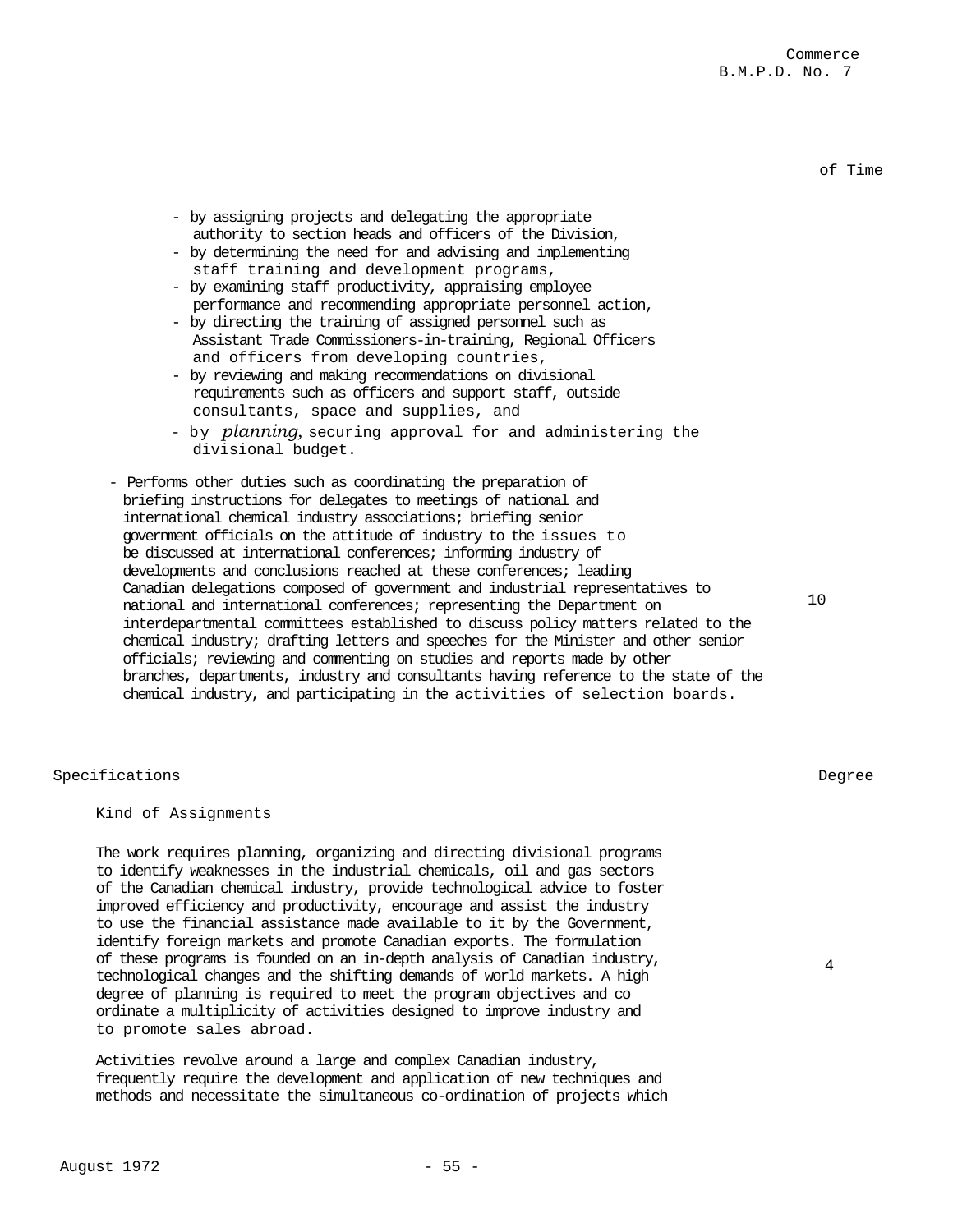5

cross a number of subject-matter areas such as production, promotion and national and *international* legislation.

The work requires the completion of *assignments* that are outlined only by the objective of the Department which is to encourage industrial development and promote exports.

The manner in which these *assignments* are completed is influenced by such external influences as local and foreign market demands, technological advances, availability of funds, foreign ownership of Canadian companies, foreign tariffs and duties and shipping costs.

# Complexity of Work

The work requires a high degree of originality and creativity in identifying situations which are stumbling blocks in the conduct of divisional activities. For example, Canada produces thousands of industrial chemicals but there was little information available for trade commissioners and foreign importers who were not trained as chemists. The incumbent identified this problem and proposed and guided the preparation of a booklet listing chemicals available for export, their sources and their end-uses. The booklet is now used as a trade promotion tool and ready reference.

A high degree of initiative is requires in adapting existing practices on developing new approaches to solve what are very real problems for the Canadian chemical industry. The incumbent knowing of a large surplus of sulphur sought out several senior officials of industry when visit inf Japan on other business. Strict Japanese controls prevented the entry of foreign sulphur. A visit to Canada for a group of Japanese businessmen was arranged. They met with Canadian producers, examined Canadian facilities and discussed the advantages of buying sulphur from Canada. As a direct outcome of this visit Japan began to import Canadian sulphur.

The work requires an authoritative knowledge of the Canadian and foreign chemical industries in general and the industrial chemical sector in particular, which is acquired through extensive formal train ing and continuing research and study, authoritative knowledge of the resources and markets available to the *Canadian* industry; government policy and legislation applicable to industrial and trade development; and the practices, methods and resources for the promotion of Canadian goods in foreign markets.

# Professional Responsibility

The work requires research into background information to formulate divisional industrial and trade development programs for which the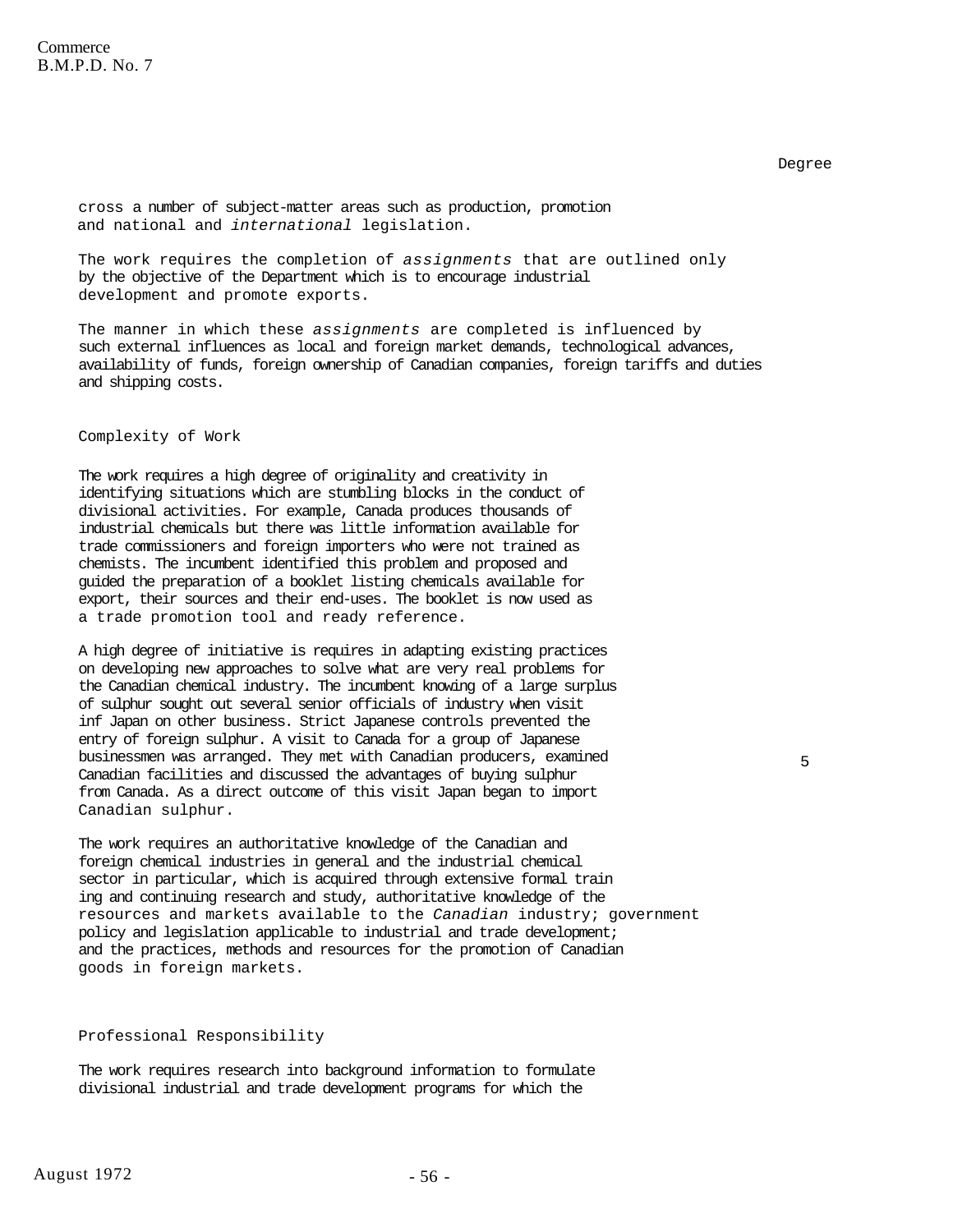4

4

incumbent assumes full responsibility in the field of industrial chemicals. The resolution of problems encountered in the implementation of these programs is also the responsibility of the incumbent. The incumbent is the authority on industrial chemicals and his recommendations on Division activities designed to encourage industrial development and promote exports are final.

The assignments which are stated only in broad terms require in-depth analyses of background material that covers several subject-matter areas. The incumbent is responsible for using these analyses to identify problems affecting the growth of the industrial chemical sector, formulate proposals and determine and implement methods and procedures to resolve them.

The work also requires the incumbent to assume full responsibility for the interpretation of detailed analyses prepared by his Division. For example, should he identify a foreign market for a specific chemical his recommendations could lead to a Canadian industry committing funds for expansion, participation in a trade fair and negotiations with foreign governments on tariff rates.

### Management Responsibility

The work requires planning, organizing and directing the work of twelve professional and four support staff. Projects are assigned to individual officers, priorities determined and schedules developed to meet the objectives of the divisional programs developed by the incumbent. To ensure that personnel have the capacity to carry out their assignments, the incumbent is responsible for devising and implementing staff training and development programs. Employee productivity is appraised and recommendations on appropriate personnel action made.

The incumbent is responsible for the preparation and administration of a divisional budget which includes provisions for staff, outside consultants and space and supplies. The incumbent is also responsible for the training of departmental officers and officers from emerging countries seconded to the division for instructional purposes.

A continuing review is kept on the activities of the Division and when organizational and administrative changes are indicated, the incumbent decides upon the areas to be modified, develops new procedures and implements them.

 The incumbent is required to participate in and lead Canadian delegations to national and international meetings at which issues affecting the Canadian chemical industry are discussed. He is also required to co-ordinate the activities of his Division with other departmental organizational units such as Publicity, Fairs and Missions, Promotional Services and the Trade Commissioner Service.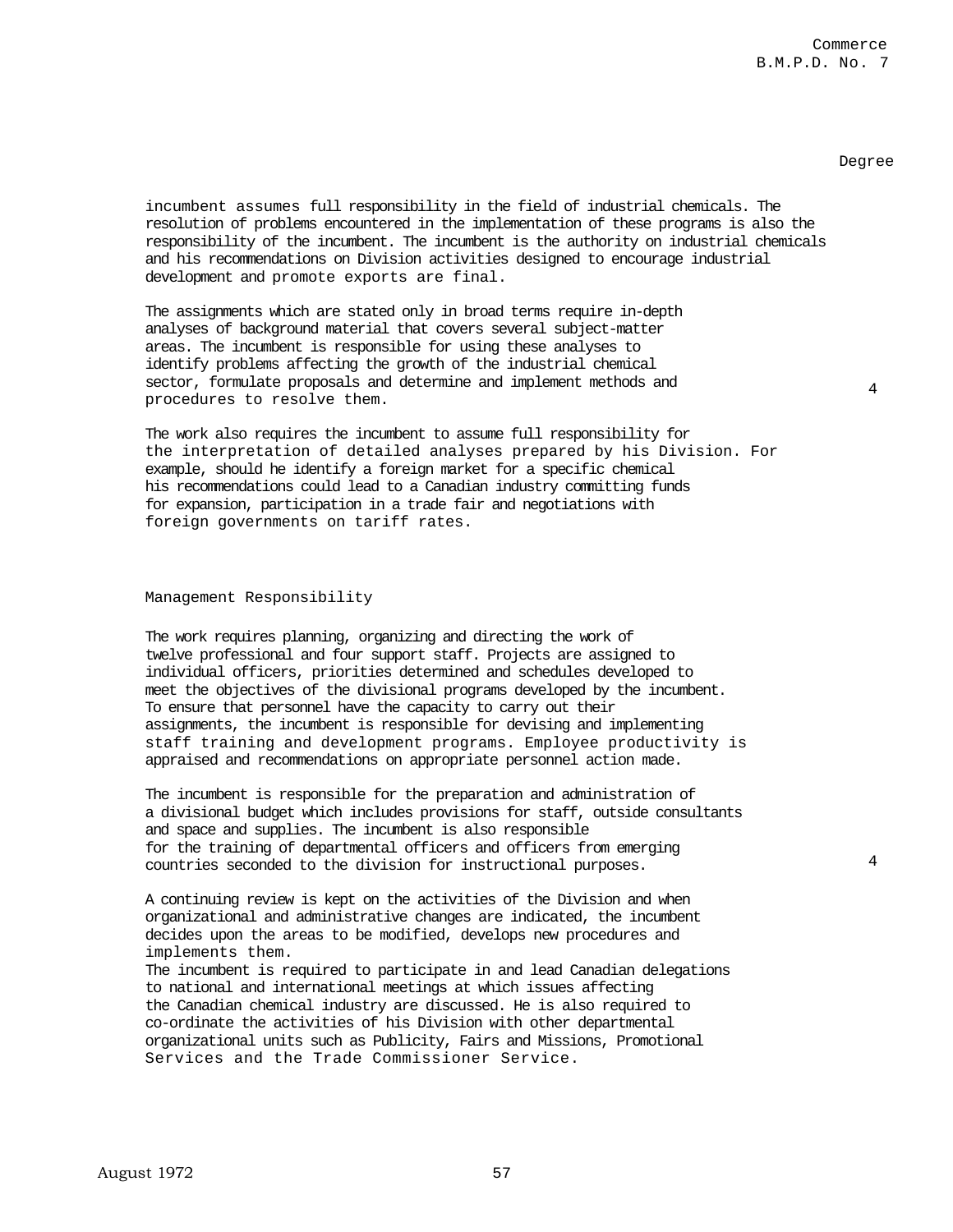# Impact of Recommendations and Activities

The incumbent is responsible for providing advice and making *recommen*dations that affect the industrial and trade development of a major segment of the Canadian chemical industry which is complex, and diversified and comprises several hundred companies, including fifty large international corporations, 1,100 establishments and 60,000 employees. The industry produced goods to the value of \$4.3 billion a year with annual exports valued at \$1.0 billion.

There is responsibility to alert senior government officials to emerging industrial and trade development problems and to recommend courses of action to resolve or avoid such problems. The ability of the chemical industry to remain competitive and to sell its products in foreign markets has a direct impact on the *national* economy.

4

The incumbent is also responsible for making recommendations on matters such as trade expansion, access to low tariff markets, formation of consortia, and rationalization of industry. These recommendations if and when implemented could affect the dollar volume of Canadian exports, influence government policy and lead to international conferences on trade.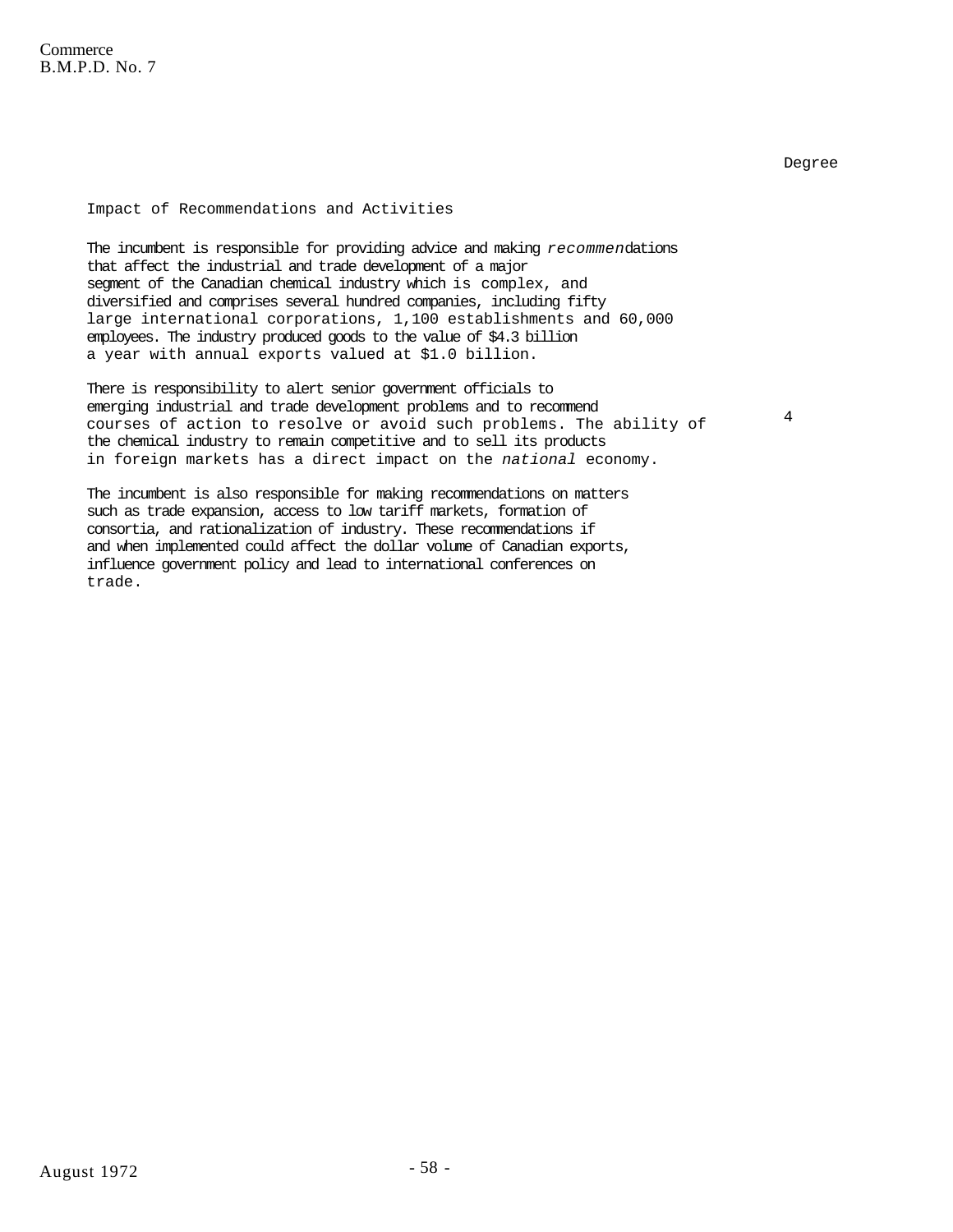% of Time

40

# BENCH-MARK. POSITION DESCRIPTION

Bench-mark Position Number: 8

Level: 4

# Descriptive Title: CHIEF, MANUFACTURING DIVISION, COMBINATION BRANCH

### Summary

Under the direction of the Director, Combination Branch, Office of the Director of Investigation and Research, Combines Investigation Act, Department of Consumer and Corporate Affairs, plans, directs and co-ordinates the operations of the Manufacturing Division, responsible for carrying out investigations under the Combines Investigation Act into alleged violations, by members of the manufacturing sector of the economy, of section 32 which proscribes combinations among competitors to lessen competition unduly; directs, co-ordinates and participates, as a representative of the Director of Investigation and Research, in the conduct of investigations of restrictive trade practices in respect of allegations of offences under section  $_{32}$  of the Act; provides information and advice to counsel appointed by the Attorney General of Canada to prosecute persons charged with violations of section  $32$  of the Act; provides advice to, and communicates and consults with management of businesses, legal counsel, members of the Public Service, trade associations and other interests; and performs other duties.

Duties

- Plans, directs and co-ordinates the operations of the Manufacturing Division which is responsible for investigating alleged violations of section 32 of the Combines Investigation Act by members of the manufacturing sector of the economy

- by reorganizing the work of the Division, as required, to provide for the orientation and development of new officers in the work, and to undertake a broader scope of investigations imposed by changes in legislation,

- by assigning to experienced officers the tasks of monitoring the work of new officers against established standards of quality and providing guidance on the details of investigative procedures,

- by initiating and guiding the conduct of informal inquiries
	- to determine if cause exists for commencing formal inquiries,
- by initiating and guiding the conduct of formal investigations approved by the Branch Director,
- by advising, instructing and training subordinate officers

in investigation procedures and evaluating their performance,

- by reviewing, evaluating and editing the reports of subordinate officers to ensure that the evidence presented is

consistent and establishes a pattern and the facts of the behavior on which allegations of misconduct may be based,

- by reviewing objectives and approaches identified and defined for proposed investigations to ensure that they are consistent

with Branch policies and approved procedures,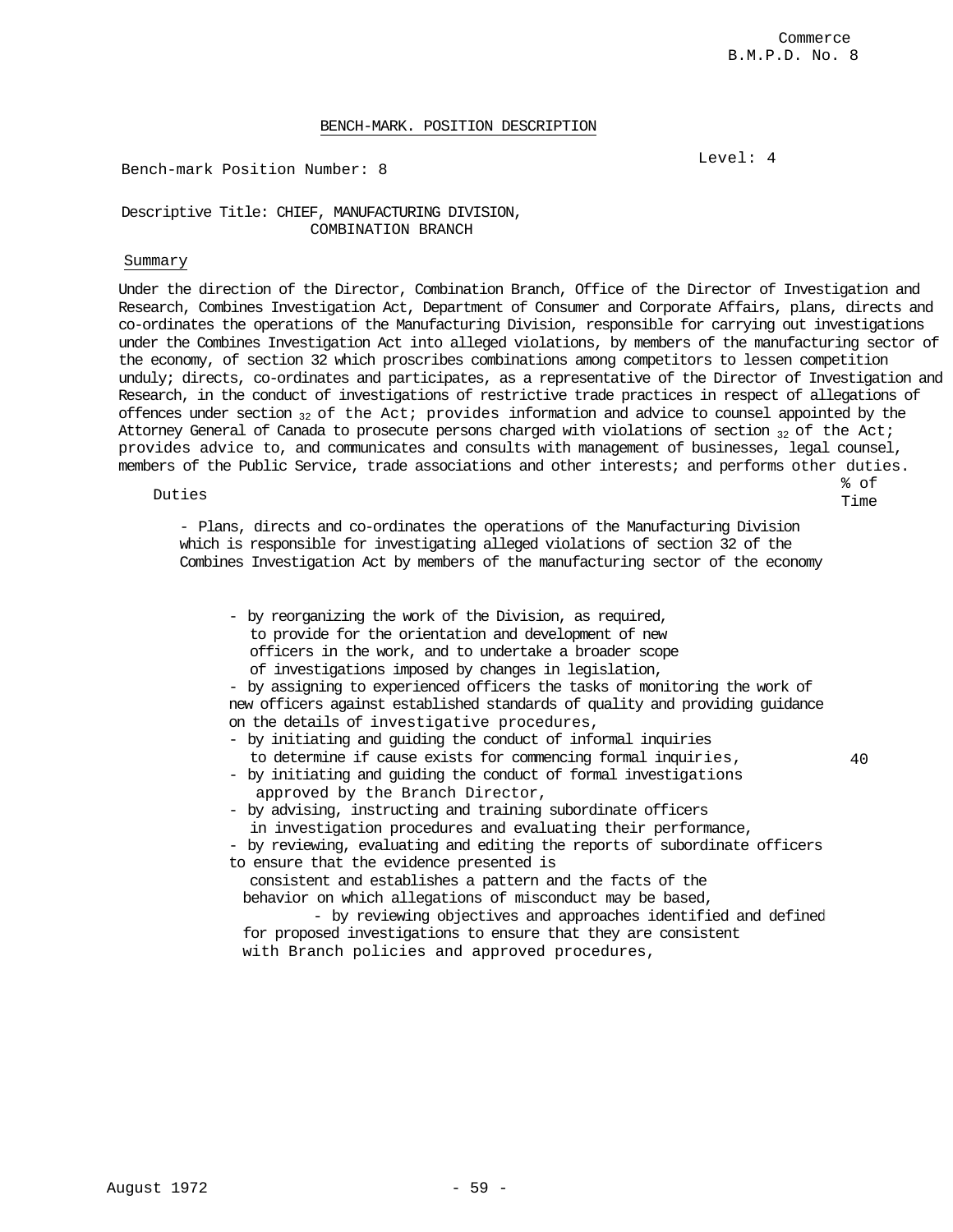% of Time

30

- by recommending to the Branch Director changes or developments in established investigation procedures, the commencement of new investigations, and the action to be taken to resolve problems arising from investigations in progress, and preparing recommendations to be submitted by the Branch Director to the Director of Investigation and Research in respect of action to be taken on the sub mission of evidence to the Restrictive Trade Practices Commission or to the Attorney General of Canada, and on the continuation or termination of investigations, and - by reporting at regular intervals to the Director of the

Combination Branch on the progress of each investigation.

- Directs, co-ordinates and participates as a representative of the Director, Investigation and Research, in the conduct of investigations of restrictive trade practices to determine the structure, performance and conduct of industry and resultant effects upon the public in respect of allegations of offences under section 32 of the Act

- by identifying and defining the objectives of the investigation and approaches to be used,

- by initiating and guiding the planning of investigations including the determination of the premises to be searched for evidence, the executive or managerial personnel to be interviewed and the obtaining of the formal authorization to conduct the searches,
- by briefing the personnel allocated to assist in the investigation, directing, reviewing and coordinating their activities, such as the examination of firms under investigation and the drafting of formal orders and questionnaires for written returns of information under oath,

- by overseeing arrangements for the selection and examination of witnesses before the Restrictive Trade Practices

Commission, including the preparation of briefs and out lines for use in examining witnesses, and

 - by reviewing, providing guidance and advising on the analyzes of evidence and the preparation of Statements of Evidence

and of argument on the facts in support of allegations of misconduct, and defending such arguments before the Restrictive Trade Practices Commission and by overseeing liaison with executive or managerial personnel and their legal representatives.

- Provides information and advice to counsel appointed by the Attorney General of Canada to prosecute persons charged with violations of section 32 of the Act with respect to the facts and economic aspects of specific cases

> by reviewing, providing guidance and advising on the preparation of a detailed brief of the evidence, by subordinates, for the use of Crown Counsel,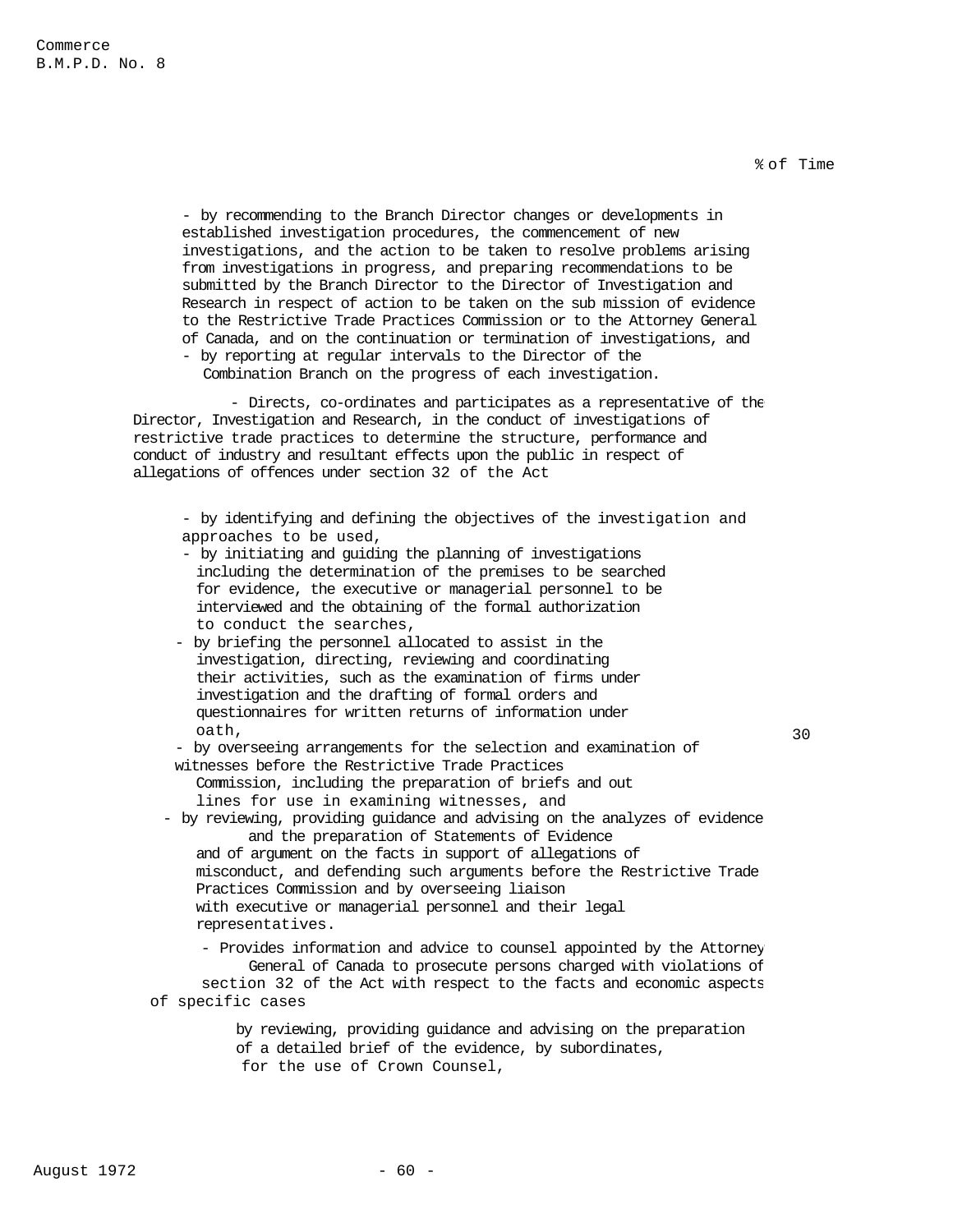August 1972 61

% of

|                                                                                                                                                                                                                                                                                                                                                                                                                                                                                                                                                                           | Time |
|---------------------------------------------------------------------------------------------------------------------------------------------------------------------------------------------------------------------------------------------------------------------------------------------------------------------------------------------------------------------------------------------------------------------------------------------------------------------------------------------------------------------------------------------------------------------------|------|
| - by providing guidance on the preparation of argument on<br>the facts to be presented to the Court,<br>- by recommending the evidence to be entered as exhibits<br>in the Court and the witnesses to be called by the<br>Crown, and<br>- by recommending to Crown Counsel on the submission to<br>be made to the Court in respect of penalties in cases<br>where a conviction has been obtained.                                                                                                                                                                         | 10   |
| - Analyses and advises upon proposals for export agreements put<br>forward as eligible for exemption under section $32 \cdot (4)$ of the<br>Act by assigning the conduct of the study of such proposals to,<br>and reviewing reports prepared by assistants, and by reporting<br>to the Director of the Combination Branch on the outcome of<br>studies and making recommendations to be submitted by him to<br>the Director of Investigation and Research on the eligibility<br>for exemption in respect of qualifications contained in section<br>32 (5) of the Act.    | 7    |
| Provides advice to, and communicates and consults with management of<br>-<br>businesses, legal counsel, members of the Public Service,<br>trade associations and other interests, as the representative of<br>the Director of Investigation and Research under the Combines<br>Investigation Act, in connection with the program of compliance<br>which supplements prosecutions as a method of enforcement                                                                                                                                                               |      |
| - by explaining the objectives of the program of compliance<br>and the Act in general and its application to specific<br>situations,<br>- by advising whether or not the adoption of a proposed<br>plan or program would lead to investigations under the<br>Act,<br>- by participating, as a specialist, in interdepartmental<br>discussions relating to aspects of competition policy<br>in programs administered by other government departments,<br>and<br>- by addressing groups to explain the program and policy<br>of the Director of Investigation and Research. | Υ,   |
| Performs other duties such as carrying out a continuing study<br>of the statistics, structure, behavior and conduct of industries<br>in the manufacturing sector of the economy as reported in periodicals,<br>industry studies, and other literature pertaining to economics anti-combines<br>law and legal literature, both domestic and foreign.                                                                                                                                                                                                                       | 5    |
| Specifications                                                                                                                                                                                                                                                                                                                                                                                                                                                                                                                                                            |      |
| Kind of Assignments                                                                                                                                                                                                                                                                                                                                                                                                                                                                                                                                                       | De   |

The incumbent plans, directs and co-ordinates the activities of the Manufacturing Division, responsible for conducting investigations into violations of section *32* of the Combines investigation Act, in accordance with objectives, priorities and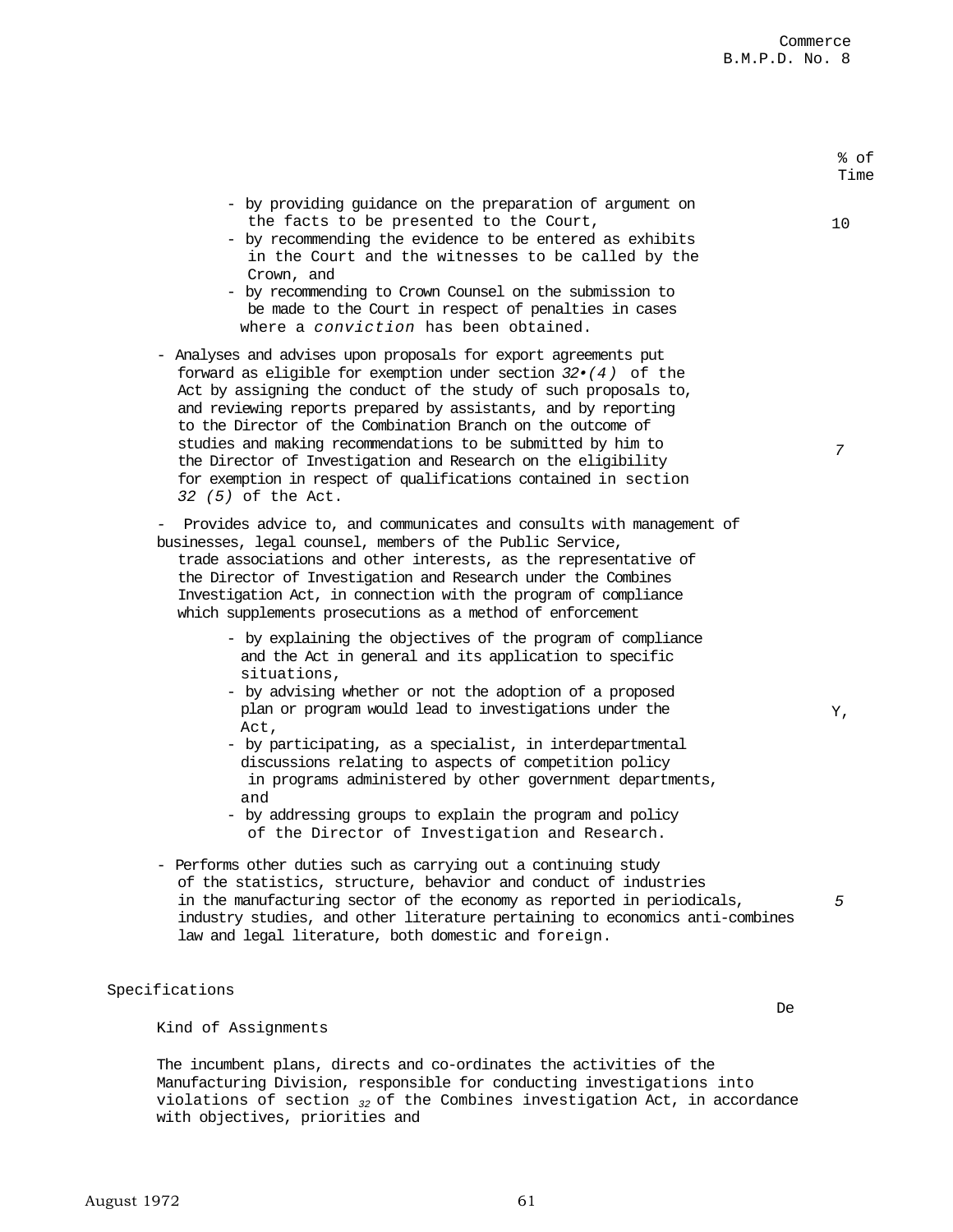procedures established or approved by the Director, Combination Branch. He reorganizes the work of the Division to meet changing requirements of legislation affecting the scope of investigation activities and the size of staff; initiates and guides the conduct of informal inquiries to determine if formal investigation is required; initiates and guides the conduct of formal inquiries; advises, instructs and trains, and evaluates the performance of four subordinate officers; writes progress reports; and participates in the preparation of Statements of Evidence and of argument in support of allegations.

The work requires planning, directing, coordinating and participating. in the conduct of investigations of restrictive trade practices, defining objectives of investigations, initiating and guiding the planning of the details of such investigations; briefing personnel allocated to assist in the work; overseeing arrangements for the examination of witnesses before the Restrictive Trade Practices Commission; and providing guidance on the analysis of evidence and the preparation of argument.

The work also requires advising counsel appointed by the Attorney General of Canada; analyzing and advising on proposals for export agreements; advising management of business, legal counsel and others in connection with the Act and Branch programs; and participating in interdepartmental discussions and addressing groups to explain Branch policies and programs.

### Complexity of Work

Investigations directed and conducted by the incumbent cover articles or commodities that may be the subject of trade or commerce in Canada. Each investigation concerns a specific trade or industry and its markets can be either local, regional or national. Examples of these are the Windsor Ready-Mix Concrete case, the Pulpwood case (Ontario and Quebec) and the Paperboard Shipping Containers case respectively.

In the preliminary stages of an inquiry data and information come from such sources as submissions by complainants, interviews with federal, provincial and municipal government officials, annual reports of corporations, DBS publications, financial and trade publications and daily press reports.

Conspirators ordinarily do not keep coherent records of illegal activities and much of the limited evidence available is circumstantial in character. In most combines cases the evidence is so fragmented that its various pieces have to be fitted together to establish the pattern and the facts of the behavior on which allegations of misconduct may be based.

In the formal stages of an inquiry, information gathered either by

Degree

4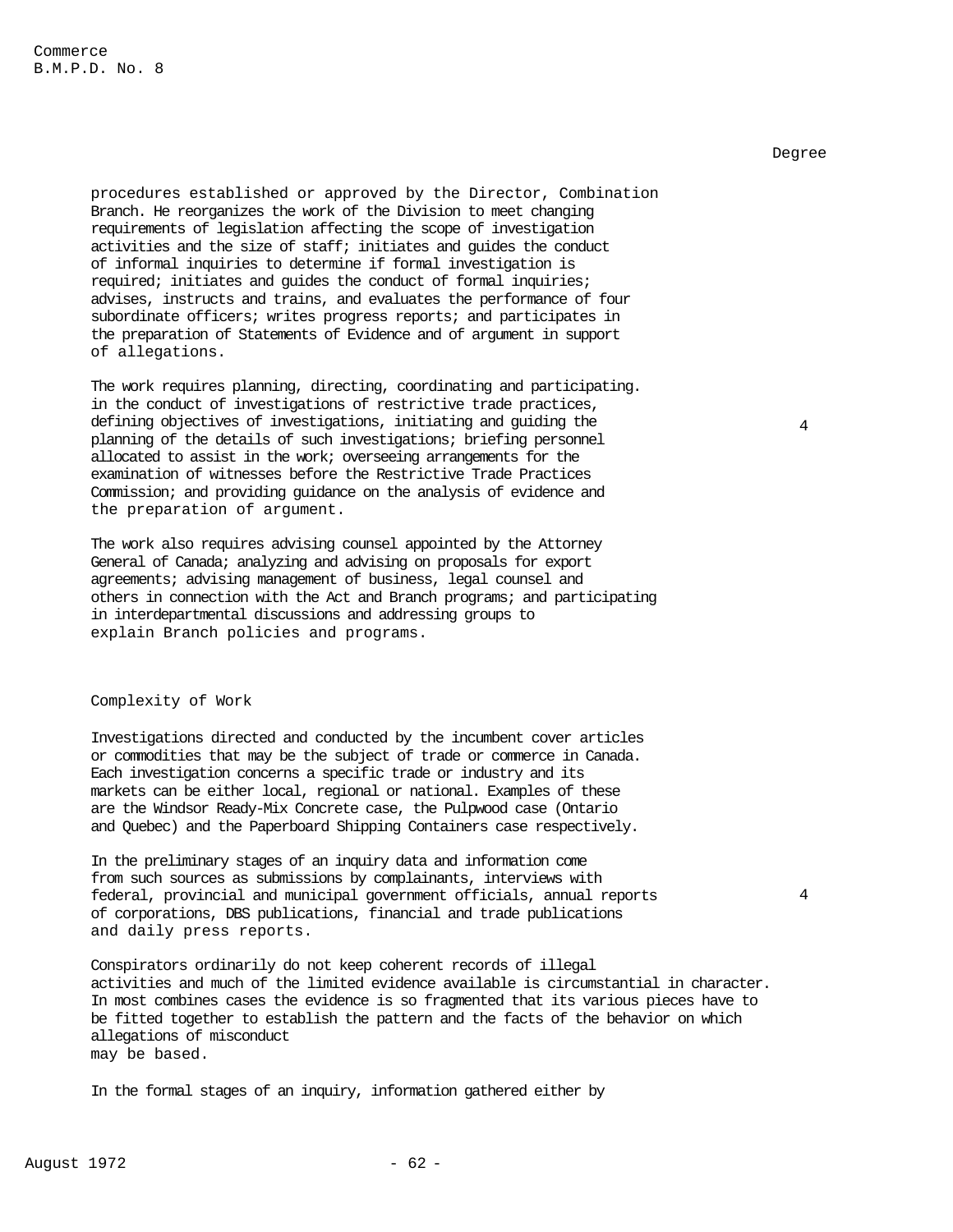# Commerce B.M.P.D. No. 8

### Degree

4

questionnaire or the interrogation of witnesses requires careful design of questions to bring forth useful information that can be collated on a uniform basis for comparative reconciliation.

An investigation under the Act involves the examination of business records on the premises of the parties under investigation and the acquisition of information by formal returns and the examination of witnesses under oath before a member of the Restrictive Trade Practices Commission. All evidence is studied and analyzed to establish whether or not there has been a violation of the Act. Where violations occur a Statement of Evidence is prepared for submission to the Restrictive Trade Practices Commission. The evidence is referred to the Attorney General of Canada and, if prosecution is recommended, a brief or statement for Crown Counsel is prepared.

There is a requirement to co-ordinate the activities of the Division with those of Crown Counsel and the Restrictive Trade Practices Commission. Periodic changes in legislation affect the nature and scope of the investigations conducted.

A wide range of established and proven methods and techniques are used in carrying out investigations. On occasion techniques must be adapted to suit the peculiarities of the case.

The work requires a knowledge of the practices and techniques of economics, statistics, accounting, business administration and law, a knowledge of sources of information and of precedents and practices as well as a comprehensive knowledge of the Combines Investigation Act and related legislation and jurisprudence.

### Professional Responsibility

The incumbent, under the direction of the Director, Combination Branch, initiates the conduct of informal inquiries into alleged violations of the Act, and the conduct of formal investigations in accordance with the objectives, priorities and procedures approved by the Director, Combination Branch, and delegates authority for the conduct of such investigations to subordinate officers under general supervision. In respect of investigations when the incumbent represents the Director of Investigation and Research, to exercise his formal powers under the Act, objectives, and approaches are identified and defined by the incumbent. In so doing he must apply the provisions of the Act and the policy of the Director of Investigation and Research.

The- work of the incumbent is reviewed by the Director of the Combination *Branch* through general progress reports on each current investigation which states problems of major importance encountered, and recommended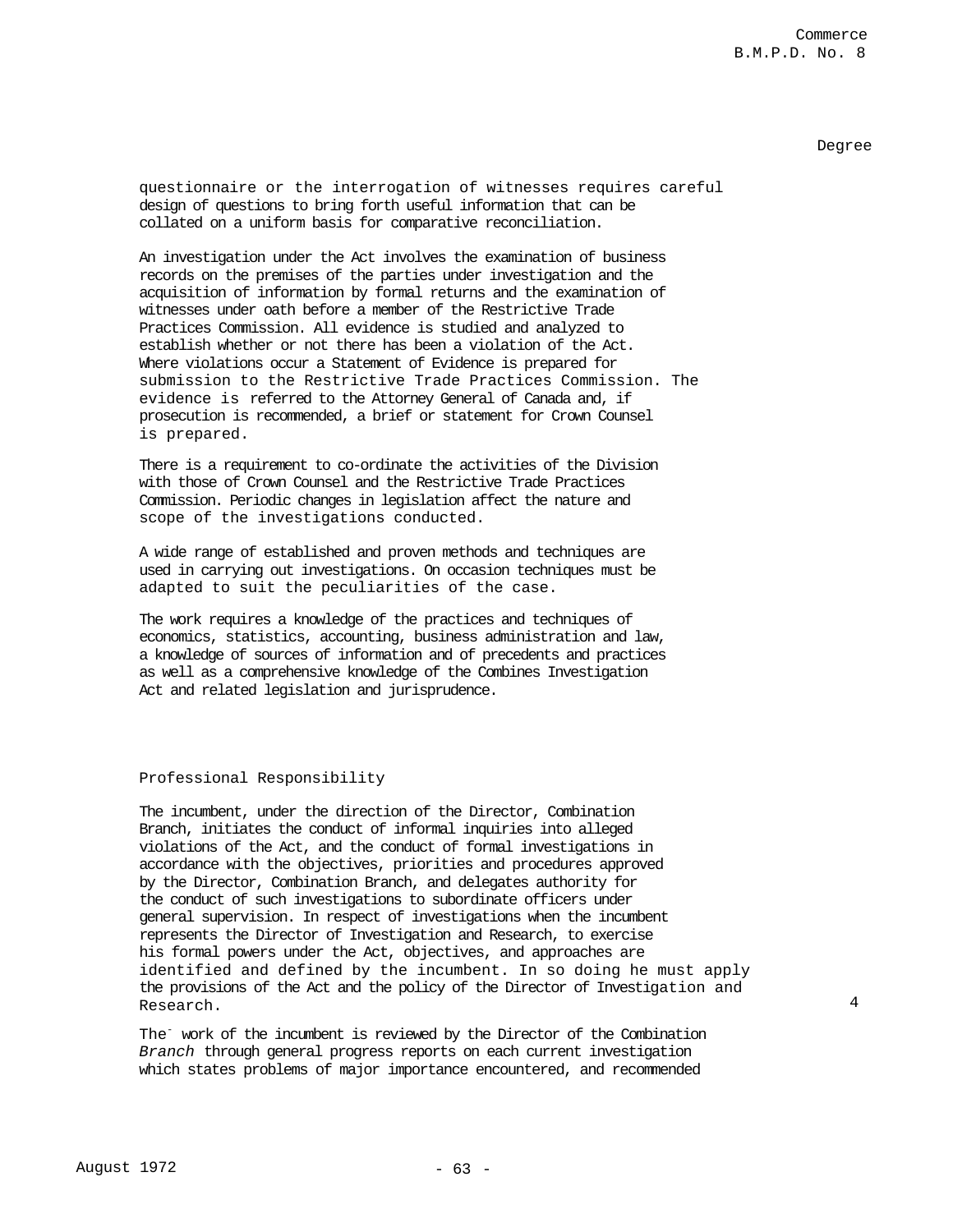courses of action for their solution and recommends further steps to be taken in proceeding with investigations.

Problems encountered by subordinate officers, more particularly those of a legal nature that cannot be resolved in the field, such as obstruction by parties under investigation, destruction of evidence and objection to removal of evidence from premises, are referred to the Director for advice and guidance.

The incumbent reviews the work of subordinate officers, to ensure that evidence presented is consistent and establishes a pattern of facts of the behavior on which allegations of misconduct may be based, and the objectives and approaches to investigations proposed by subordinates to ensure consistency with Branch policies and approved procedures, analyses the evidence collected and evaluates the argument prepared to support allegations of misconduct.

The work requires analyzing proposals for export agreements put forward as eligible for exemption under section 32 (4) of the Act, making recommendations for action to be taken, and advising the Director on such proposals and on other matters.

### Management Responsibility

The incumbent organizes the work of the Division to conduct investigations in accordance with the requirements of legislation; directs and co-ordinates the work of four officers engaged in conducting investigations of allegations of misconduct under section 32 of the Combines Investigation Act; assigns investigations to officers; reviews work progress against schedules and established priorities; instructs and trains subordinate officers in investigational procedures; co-ordinates the administrative work of the Division with that of Crown Counsel and the Restrictive Trade Practices Commission; arranges for authorization for examining witnesses and conducting argument proceedings; and advises on the development of Branch administrative procedures.

# Impact of Recommendations and Activities

Decisions and recommendations affect the conduct and effectiveness of the operations of the Manufacturing Division, contribute to the effective administration of competition policy, and promote free and open competition in the marketplace among businesses in the manufacturing sector of the economic.

If an investigation into a situation warranting an inquiry under the Act does not proceed because of a faulty recommendation on the part of the incumbent, the aim and purpose of the legislation, namely the preservation of free and open competition in the marketplace, is defeated with adverse effects on the public interest.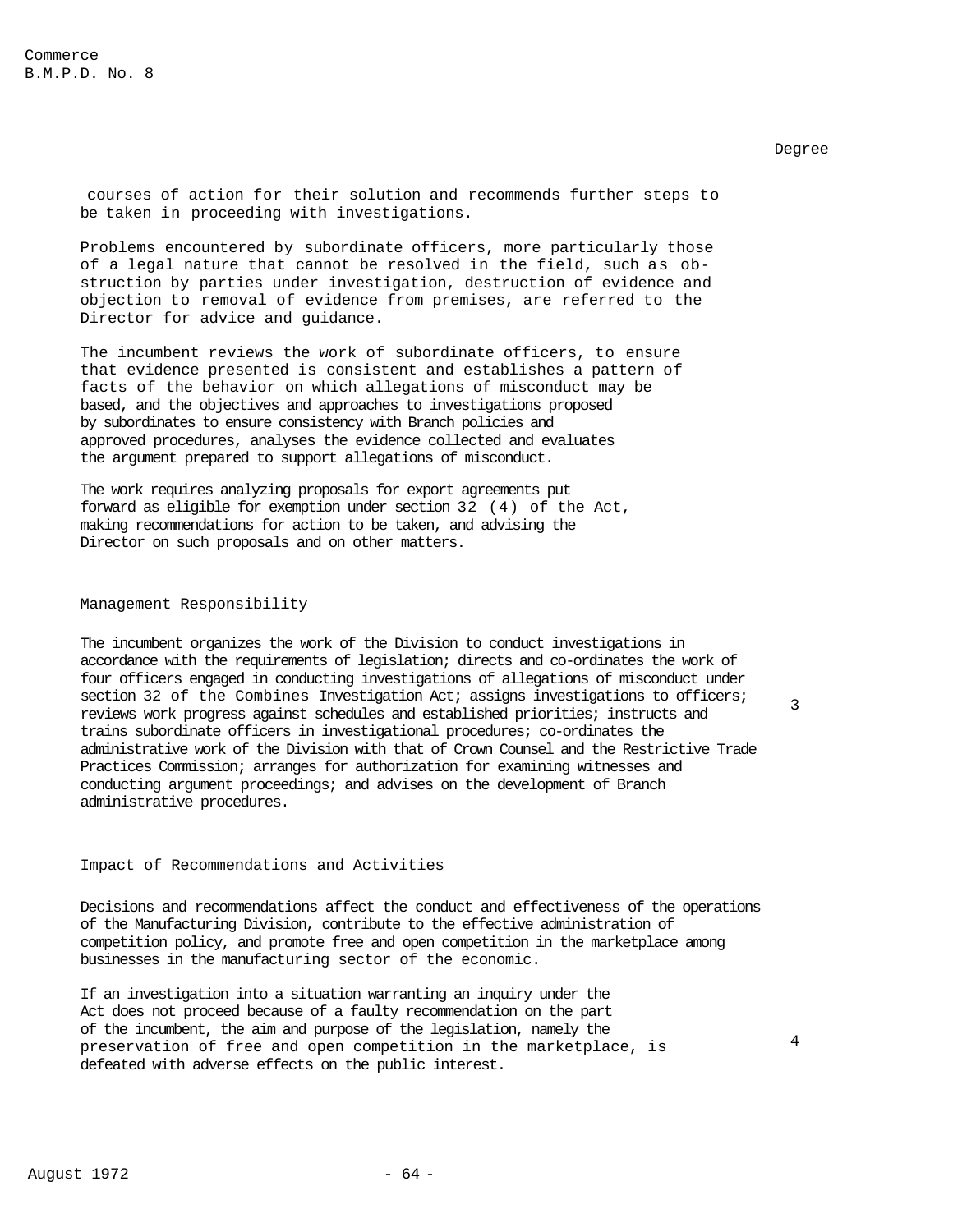Commerce B.M.P.D. No. 8

Degree

Conversely, if an unwarranted investigation gets under way, there would be misuse of government resources and the parties investigated would be unjustly treated and put to unnecessary inconvenience and expense.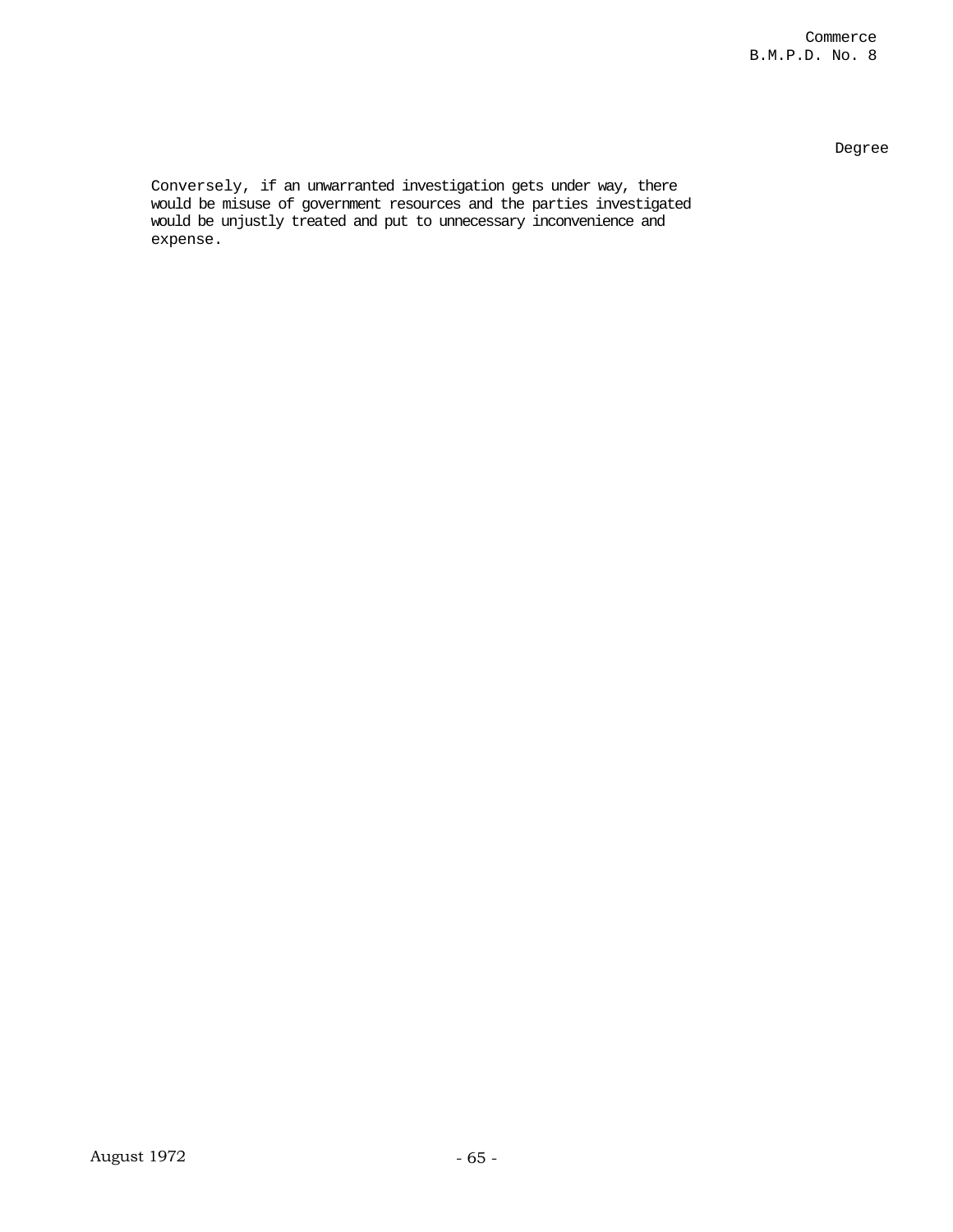### BENCH-MARK POSITION DESCRIPTION

Bench-mark Position Number: 9 **Level: 5** Level: 5

Descriptive Title: DIRECTOR, APPAREL AND TEXTILES

### Summary

Under the general direction of the General Director, Apparel and Textiles Branch, directs and co-ordinates the activities of the three industry sector divisions to ensure the most efficient allocation of resources to the task of stimulating and assisting efficient growth and improved productivity in the apparel and textile industries comprising 4,300 establishments employing 232,000 persons, and promoting. the optimum development of export sales by them; participates in the formulation of branch and departmental policy; develops and maintains effective working relations with senior officials in other departments and with top management in industry; negotiates agreements leading to co-operative endeavors by government and industry; and performs other duties. Duties of Time

40

*25* 

- Directs the three industry sector divisions, and an economist section in the effective pursuit of their main missions - industry and trade development service work, study and analysis of the problems and opportunities of specific industry sectors, the formulation and development of divisional, programs to achieve the Department's objectives and the implementation of such programs, and evaluation to ensure that the Branch makes the maximum

possible *contribution-* to the attainment of the Department's objectives

- by identifying problems and/or unrealized potential for growth in particular industry sectors and setting goals and priorities for programs of the divisions,
- by appraising the cost-effectiveness and advising on the practicability of projects proposed by subordinates,
- by directing and coordinating the work of 16 officers, through three divisional chiefs and the chief economist,
- **by** developing and implementing reporting systems for effective management control of Branch activities, and
- by defining and explaining branch and departmental policies and objectives to Branch staff.
- Participates in the formulation of Branch and departmental policies and programs to ensure that decisions on policies and programs may be made with the full knowledge and understanding of the state of the industry sectors and the impact on them of these decisions
	- by providing advice and guidance to the Branch General Director and to the Assistant Deputy Minister (Operations) on all matters relating to the apparel and textile industries,
	- by recommending to the General Director, the branch developed programs for departmental approval, and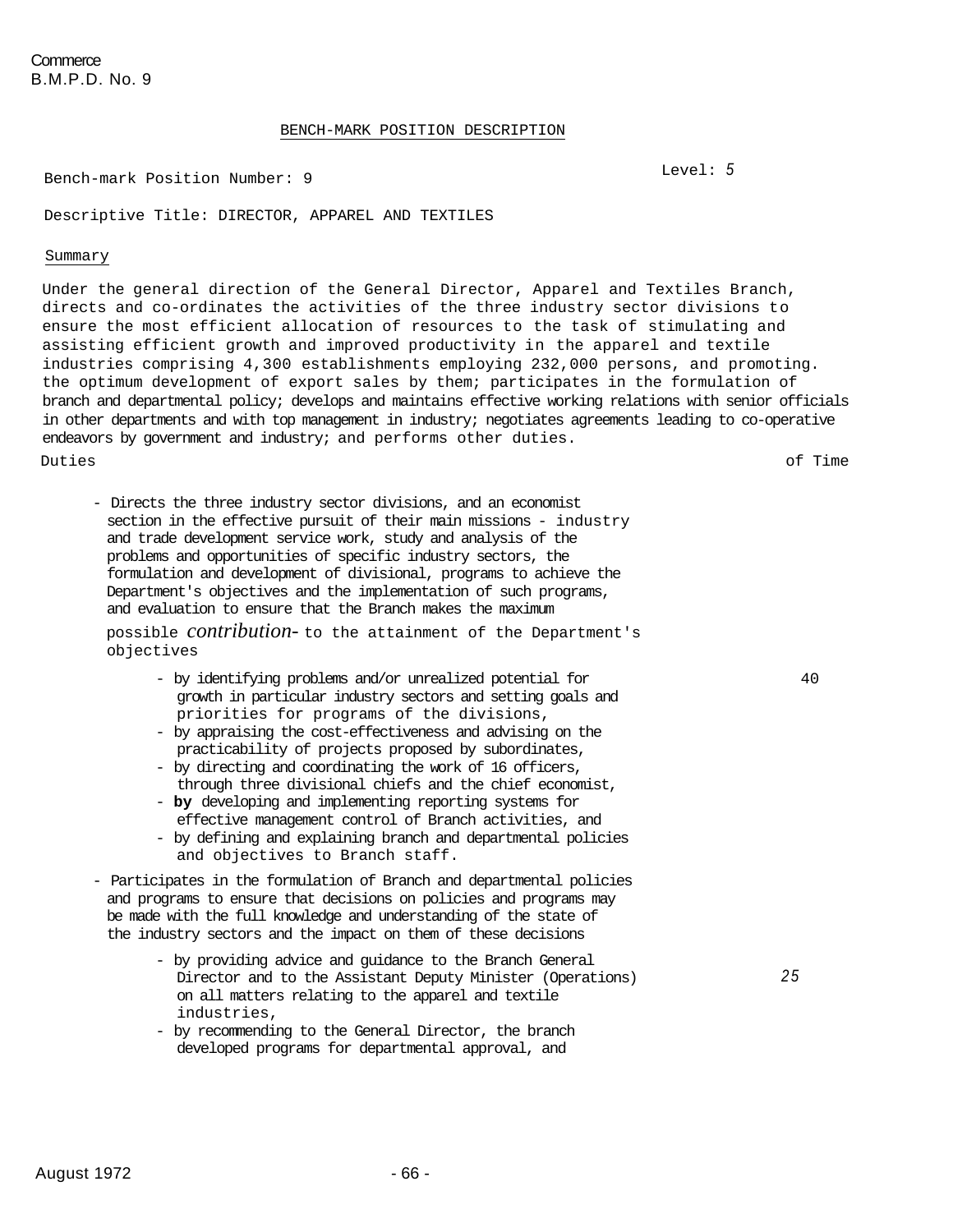# % of Time,

15

- by participating in conferences with departmental senior *management* and with senior officials in other departments.
- Develops and maintains effective working relations with senior officials in other departments, with senior management in industry and with senior officials in foreign governments in order that the Branch may give maximum assistance to these departments and the industry and in order that the co-operation necessary for the success of the Branch programs may be secured from these individuals
	- by organizing and taking part in meetings and seminars, both domestic and international, such as those of the Organization for Economic Co-operation and Development,
	- by explaining departmental policies and programs to industry groups,
	- by *ensuring* that the services available from the Department are readily given to trade associations and individual firms, and
	- by providing sound and objective advice and guidance to other government departments, when requested, on matters relating to the apparel and textile industries.
- Negotiates agreements leading to government/industry co-operative projects in order that opportunities for achievement of branch and departmental objectives through industry participation may be fully exploited
	- by determining conditions under which such co-operation should be sought,
	- by explaining to industry management the benefit to them from such co-operation, and
	- by reaching agreement as to the exact terms and conditions under which a project such as the Comparative Advantages Study shall be carried out.
- Performs other duties, such as supervising the developing and training of staff, forecasting workloads and annual requirements for funds, staff and facilities, and allocating staff.

### Specifications, Degree

Kind of Assignments

The incumbent plans, directs and co-ordinates programs in the three sector divisions in accordance with directives and objectives established by the General Director, and establishes goals and priorities for divisional projects for the industrial and trade development of sector industries, and delegates authority for the conduct of such projects to the Division Chiefs.

The incumbent develops and implements reporting systems to control Branch activities and to ensure compliance with budgetary and other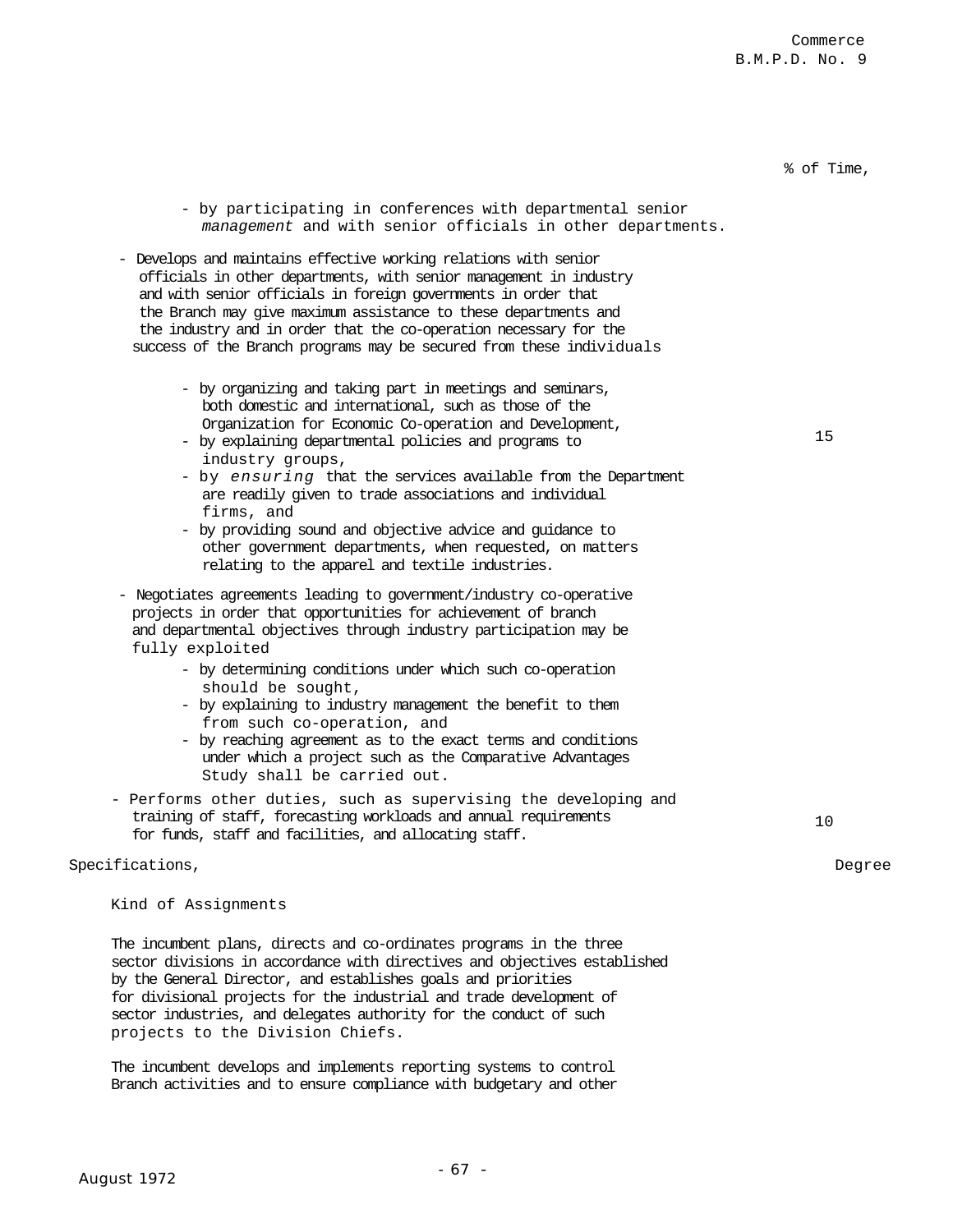limitations; provides advice to the General Director and to the Assistant Deputy Minister (Operations) on matters concerning branch and departmental policies in respect of the apparel and textile industries; participates in meetings such as those of the Organization for Economic Co-operation and Development; negotiates agreements leading to government-industry co-operative projects such as the Comparative Advantages Study; and develops and maintains effective working relationships with senior officials in government and industry to foster their co-operation in achieving departmental objectives.

The work also requires planning, organizing and directing studies to identify technological and market problems or unrealized potential for growth in the textiles, clothing, and leather and footwear sectors of the industry.

### Complexity of Work

The identification of problems and the evaluation of proposed projects requires studying production and trade developments in respect of the apparel and textiles sectors and analyzing information and data developed by subordinate officers to determine the practicability of studies and advantages, disadvantages and implications of proposed projects for departmental programs and for the sectors and to assess their cost effectiveness.

The work requires developing sector studies, such as the textiles Comparative Advantages Study, defining concepts, terms of reference and their scope and depth and selecting consultants who are competent to conduct such studies in collaboration with Branch staff.

A high degree of initiative is required in adapting conventional approaches or developing new approaches to resolve technological or marketing problems in the industry. The incumbent determines such variables as products to be studied, cost breakdown required, production costs, financing, and developments in machinery and production techniques to be studied in relation to particular problems.

In some projects there is a requirement to co-ordinate the work of several consultants with that of Branch staff.

The work requires discussing proposed developments projects with representatives of industry and negotiating agreement for their participation.

The work requires an advanced knowledge of the Canadian and foreign textile and apparel industry trade and technology; a thorough know **ledge** of the principles and practices in a related discipline such as economics or commerce; and a comprehensive knowledge of the pertinent government legislation and regulations.

Degree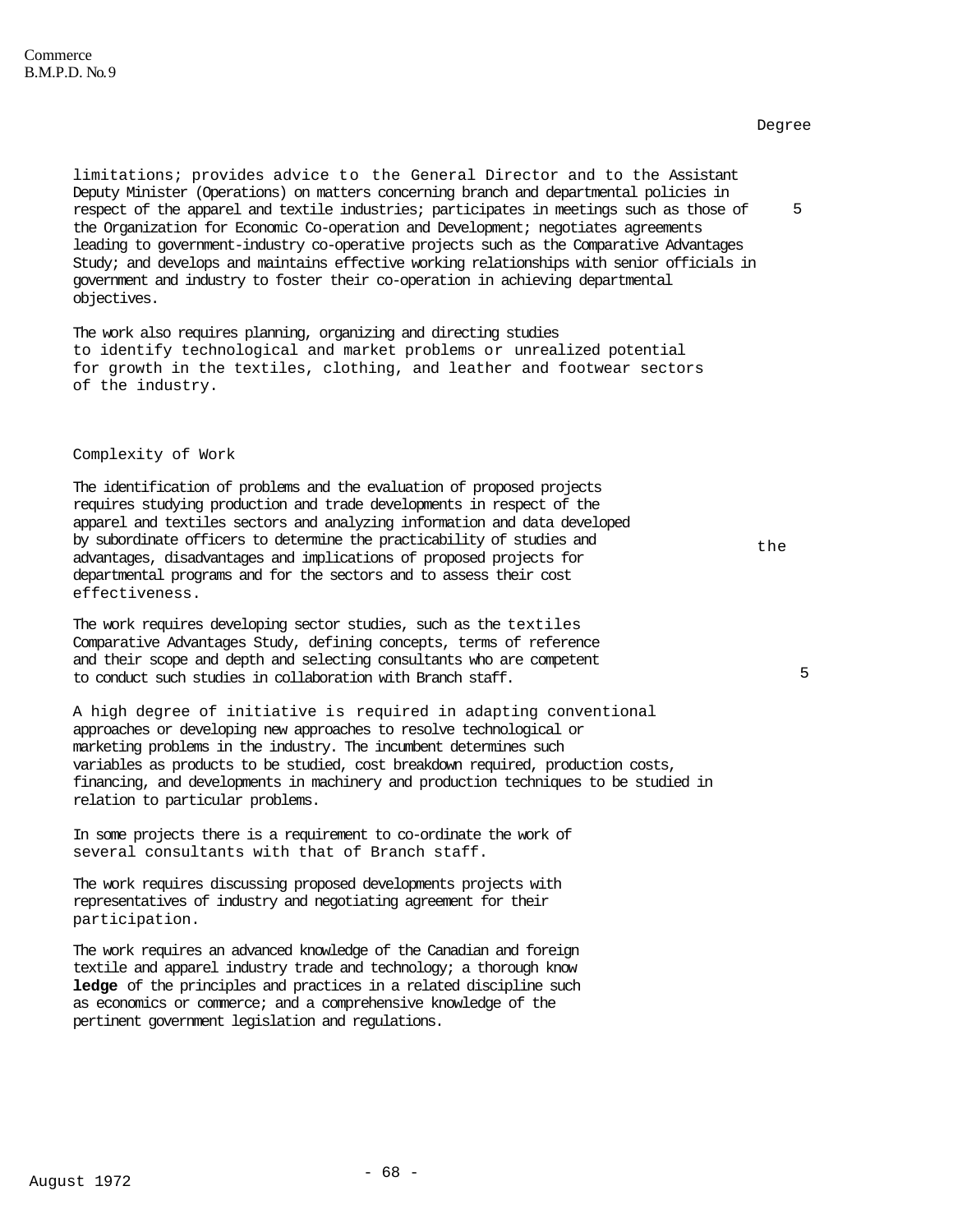Commerce B.M.P.D. No.9

## Degree

5

5

## Professional Responsibility

The incumbent, under the general direction of the General Director, develops the program for the three sector divisions in consultation with the Division Chiefs and in accordance with directives which clarify Department policy concerning the apparel and textiles industry.

The work of the incumbent is reviewed regularly through consultation with the General Director and annually in terms of the *achievement*  of Branch objectives and the effectiveness of the Division.

Reports on the work of subordinates and their proposed projects and recommendations are reviewed for practicability and soundness of approach.

There is also a requirement to define the terms of references for studies to be conducted by consultants, approve the concepts of these studies and determine the approaches and techniques to be used and the scope and depth of the studies; to select *consultants* to conduct the studies; and to review progress reports of consultants under contract and to recommend acceptance of their reports.

Reports of *consultants* and subordinates, and trends in the industry are analyzed and interpreted by the incumbent and provide the basis for project and program planning, policy formulation and the provision of authoritative advice to senior officials both in government and industry.

## Management Responsibility

The incumbent directs and co-ordinates the work of a Senior Economist in charge of a small section, and through three division chiefs, the work of three divisions employing 19 Industrial and Trade Development Officers and a support staff of 9 employees.

The incumbent is responsible for planning and implementing the review of annual estimates, establishing goals and priorities for Division programs in consideration of staff and other resources; examining progress reports and expenditures to assess progress against budgetary and other limitations, and developing and implementing reporting systems to effectively control activities.

The work requires evaluating the cost-effectiveness and practicability of projects in relation to available funds, manpower and facilities; defining terms of reference and negotiating terms of contracts; and selecting consultants to conduct studies under contract. The work also requires coordinating the activities of subordinate officers with those of consultants and participants in other departments and industry; providing advice to senior administrators on the